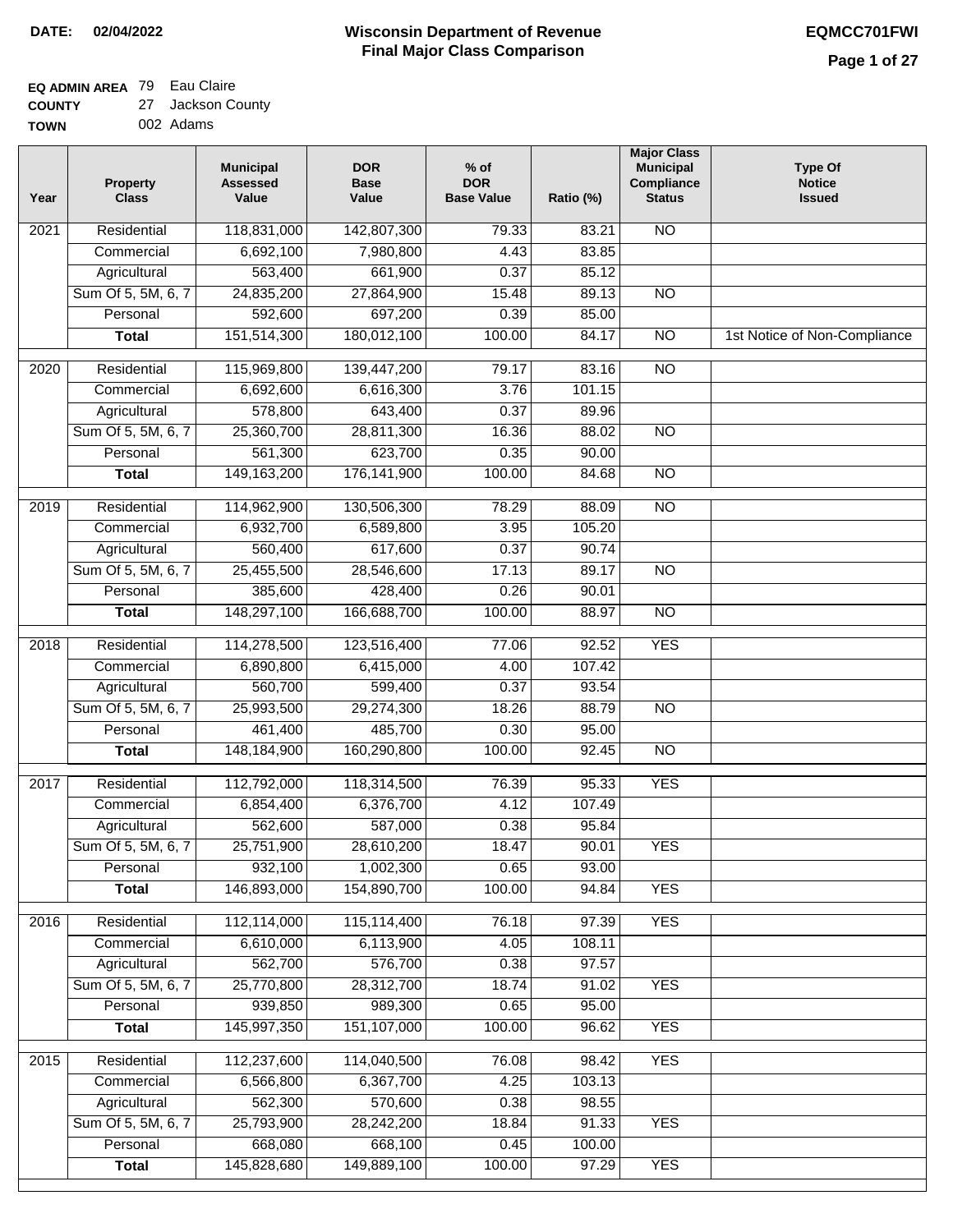### **EQ ADMIN AREA** 79 Eau Claire

| <b>COUNTY</b> | 27 Jackson County |
|---------------|-------------------|
| <b>TOWN</b>   | 004 Albion        |

| Year | <b>Property</b><br><b>Class</b> | <b>Municipal</b><br><b>Assessed</b><br>Value | <b>DOR</b><br><b>Base</b><br>Value | $%$ of<br><b>DOR</b><br><b>Base Value</b> | Ratio (%) | <b>Major Class</b><br><b>Municipal</b><br>Compliance<br><b>Status</b> | <b>Type Of</b><br><b>Notice</b><br><b>Issued</b> |
|------|---------------------------------|----------------------------------------------|------------------------------------|-------------------------------------------|-----------|-----------------------------------------------------------------------|--------------------------------------------------|
| 2021 | Residential                     | 77,469,300                                   | 85,239,400                         | 70.76                                     | 90.88     | <b>YES</b>                                                            |                                                  |
|      | Commercial                      | 4,854,100                                    | 4,937,400                          | 4.10                                      | 98.31     |                                                                       |                                                  |
|      | Agricultural                    | 1,498,600                                    | 1,497,500                          | 1.24                                      | 100.07    |                                                                       |                                                  |
|      | Sum Of 5, 5M, 6, 7              | 27,419,100                                   | 28,523,200                         | 23.68                                     | 96.13     | <b>YES</b>                                                            |                                                  |
|      | Personal                        | 263,800                                      | 271,000                            | 0.22                                      | 97.34     |                                                                       |                                                  |
|      | <b>Total</b>                    | 111,504,900                                  | 120,468,500                        | 100.00                                    | 92.56     | <b>YES</b>                                                            |                                                  |
| 2020 | Residential                     | 76,499,500                                   | 79,728,200                         | 70.12                                     | 95.95     | <b>YES</b>                                                            |                                                  |
|      | Commercial                      | 4,854,100                                    | 4,416,400                          | 3.88                                      | 109.91    |                                                                       |                                                  |
|      | Agricultural                    | 1,437,500                                    | 1,437,200                          | 1.26                                      | 100.02    |                                                                       |                                                  |
|      | Sum Of 5, 5M, 6, 7              | 27,575,100                                   | 27,782,300                         | 24.44                                     | 99.25     | <b>YES</b>                                                            |                                                  |
|      | Personal                        | 305,400                                      | 331,900                            | 0.29                                      | 92.02     |                                                                       |                                                  |
|      | <b>Total</b>                    | 110,671,600                                  | 113,696,000                        | 100.00                                    | 97.34     | <b>YES</b>                                                            |                                                  |
| 2019 | Residential                     | 75,896,700                                   | 77,558,900                         | 70.07                                     | 97.86     | <b>YES</b>                                                            |                                                  |
|      | Commercial                      | 4,848,500                                    | 4,121,800                          | 3.72                                      | 117.63    |                                                                       |                                                  |
|      | Agricultural                    | 1,338,500                                    | 1,374,400                          | 1.24                                      | 97.39     |                                                                       |                                                  |
|      | Sum Of 5, 5M, 6, 7              | 28,045,600                                   | 27,377,100                         | 24.73                                     | 102.44    | <b>YES</b>                                                            |                                                  |
|      | Personal                        | 258,900                                      | 258,900                            | 0.23                                      | 100.00    |                                                                       |                                                  |
|      | <b>Total</b>                    | 110,388,200                                  | 110,691,100                        | 100.00                                    | 99.73     | <b>YES</b>                                                            |                                                  |
|      |                                 |                                              |                                    |                                           |           |                                                                       |                                                  |
| 2018 | Residential                     | 75,449,300                                   | 77,111,800                         | 70.33                                     | 97.84     | <b>YES</b>                                                            |                                                  |
|      | Commercial                      | 4,788,800                                    | 3,905,800                          | 3.56                                      | 122.61    |                                                                       |                                                  |
|      | Agricultural                    | 1,338,300                                    | 1,332,000                          | 1.21                                      | 100.47    |                                                                       |                                                  |
|      | Sum Of 5, 5M, 6, 7              | 28,121,300                                   | 27,015,300                         | 24.64                                     | 104.09    | <b>YES</b>                                                            |                                                  |
|      | Personal                        | 281,400                                      | 281,400                            | 0.26                                      | 100.00    |                                                                       |                                                  |
|      | <b>Total</b>                    | 109,979,100                                  | 109,646,300                        | 100.00                                    | 100.30    | <b>YES</b>                                                            |                                                  |
| 2017 | Residential                     | 66,726,900                                   | 76,359,000                         | 72.20                                     | 87.39     | N <sub>O</sub>                                                        |                                                  |
|      | Commercial                      | 4,425,000                                    | 3,949,600                          | 3.73                                      | 112.04    |                                                                       |                                                  |
|      | Agricultural                    | 2,029,700                                    | 1,869,900                          | 1.77                                      | 108.55    |                                                                       |                                                  |
|      | Sum Of 5, 5M, 6, 7              | 22,039,300                                   | 22,600,300                         | 21.37                                     | 97.52     | <b>YES</b>                                                            |                                                  |
|      | Personal                        | 868,800                                      | 987,300                            | 0.93                                      | 88.00     |                                                                       |                                                  |
|      | <b>Total</b>                    | 96,089,700                                   | 105,766,100                        | 100.00                                    | 90.85     | <b>NO</b>                                                             |                                                  |
| 2016 | Residential                     | 66,676,600                                   | 73,980,500                         | 71.34                                     | 90.13     | <b>YES</b>                                                            |                                                  |
|      | Commercial                      | 4,407,500                                    | 3,908,100                          | 3.77                                      | 112.78    |                                                                       |                                                  |
|      | Agricultural                    | 2,036,100                                    | 1,852,700                          | 1.79                                      | 109.90    |                                                                       |                                                  |
|      | Sum Of 5, 5M, 6, 7              | 22,105,900                                   | 23,062,200                         | 22.24                                     | 95.85     | <b>YES</b>                                                            |                                                  |
|      | Personal                        | 806,800                                      | 896,200                            | 0.86                                      | 90.02     |                                                                       |                                                  |
|      | <b>Total</b>                    | 96,032,900                                   | 103,699,700                        | 100.00                                    | 92.61     | <b>YES</b>                                                            |                                                  |
| 2015 | Residential                     | 65,884,400                                   | 69,045,400                         | 69.28                                     | 95.42     | <b>YES</b>                                                            |                                                  |
|      | Commercial                      | 4,568,200                                    | 4,221,800                          | 4.24                                      | 108.21    |                                                                       |                                                  |
|      | Agricultural                    | 2,028,200                                    | 1,822,100                          | 1.83                                      | 111.31    |                                                                       |                                                  |
|      | Sum Of 5, 5M, 6, 7              | 22,916,600                                   | 23,935,400                         | 24.02                                     | 95.74     | <b>YES</b>                                                            |                                                  |
|      | Personal                        | 612,000                                      | 640,700                            | 0.64                                      | 95.52     |                                                                       |                                                  |
|      | <b>Total</b>                    | 96,009,400                                   | 99,665,400                         | 100.00                                    | 96.33     | <b>YES</b>                                                            |                                                  |
|      |                                 |                                              |                                    |                                           |           |                                                                       |                                                  |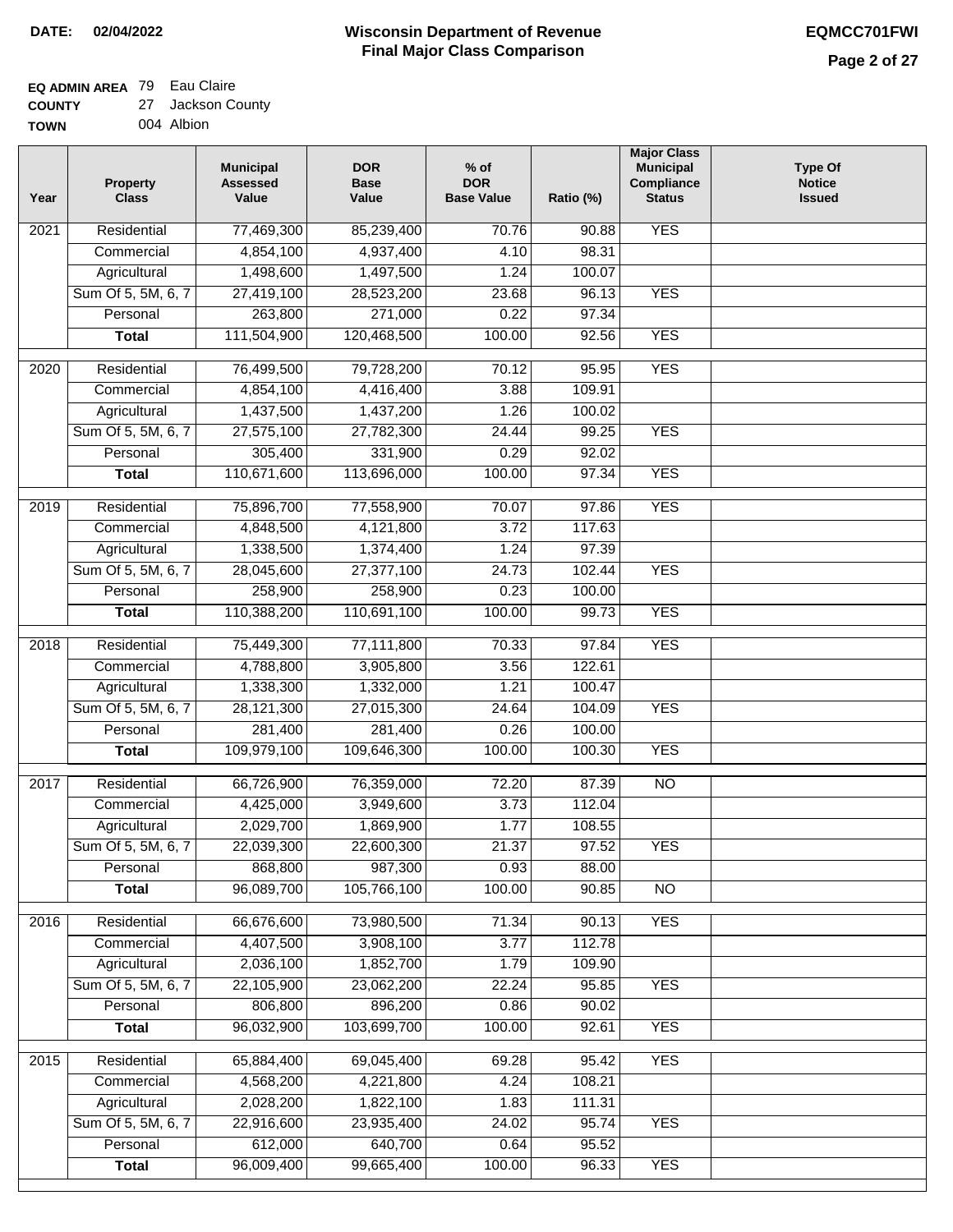### **EQ ADMIN AREA** 79 Eau Claire **COUNTY**

| <b>COUNTY</b> | 27 Jackson County |
|---------------|-------------------|
| <b>TOWN</b>   | 006 Alma          |

| Year              | <b>Property</b><br><b>Class</b> | <b>Municipal</b><br><b>Assessed</b><br>Value | <b>DOR</b><br><b>Base</b><br>Value | $%$ of<br><b>DOR</b><br><b>Base Value</b> | Ratio (%) | <b>Major Class</b><br><b>Municipal</b><br>Compliance<br><b>Status</b> | <b>Type Of</b><br><b>Notice</b><br><b>Issued</b> |
|-------------------|---------------------------------|----------------------------------------------|------------------------------------|-------------------------------------------|-----------|-----------------------------------------------------------------------|--------------------------------------------------|
| 2021              | Residential                     | 46,410,300                                   | 53,705,500                         | 43.58                                     | 86.42     | $\overline{NO}$                                                       |                                                  |
|                   | Commercial                      | 16,086,800                                   | 31,779,400                         | 25.79                                     | 50.62     | $\overline{NO}$                                                       |                                                  |
|                   | Agricultural                    | 1,870,600                                    | 2,101,000                          | 1.71                                      | 89.03     |                                                                       |                                                  |
|                   | Sum Of 5, 5M, 6, 7              | 28,541,800                                   | 35,486,300                         | 28.80                                     | 80.43     | $\overline{NO}$                                                       |                                                  |
|                   | Personal                        | 135,400                                      | 152,100                            | 0.12                                      | 89.02     |                                                                       |                                                  |
|                   | <b>Total</b>                    | 93,044,900                                   | 123,224,300                        | 100.00                                    | 75.51     | $\overline{NO}$                                                       | 2nd Notice of Non-Compliance                     |
| $\overline{2020}$ | Residential                     | 45,853,700                                   | 53,494,900                         | 57.05                                     | 85.72     | $\overline{NO}$                                                       |                                                  |
|                   | Commercial                      | 3,264,100                                    | 3,243,500                          | 3.46                                      | 100.64    |                                                                       |                                                  |
|                   | Agricultural                    | 1,797,800                                    | 1,995,700                          | 2.13                                      | 90.08     |                                                                       |                                                  |
|                   | Sum Of 5, 5M, 6, 7              | 30,193,000                                   | 34,902,200                         | 37.22                                     | 86.51     | $\overline{NO}$                                                       |                                                  |
|                   | Personal                        | 111,600                                      | 124,000                            | 0.13                                      | 90.00     |                                                                       |                                                  |
|                   | <b>Total</b>                    | 81,220,200                                   | 93,760,300                         | 100.00                                    | 86.63     | $\overline{NO}$                                                       | 1st Notice of Non-Compliance                     |
| $\frac{1}{2019}$  | Residential                     | 45,502,200                                   | 53,684,000                         | 57.80                                     | 84.76     | $\overline{NO}$                                                       |                                                  |
|                   | Commercial                      | 3,231,400                                    | 3,243,500                          | 3.49                                      | 99.63     |                                                                       |                                                  |
|                   | Agricultural                    | 1,848,300                                    | 1,914,300                          | 2.06                                      | 96.55     |                                                                       |                                                  |
|                   | Sum Of 5, 5M, 6, 7              | 30,478,500                                   | 33,929,300                         | 36.53                                     | 89.83     | $\overline{NO}$                                                       |                                                  |
|                   | Personal                        | 94,800                                       | 111,500                            | 0.12                                      | 85.02     |                                                                       |                                                  |
|                   | <b>Total</b>                    | 81,155,200                                   | 92,882,600                         | 100.00                                    | 87.37     | $\overline{NO}$                                                       |                                                  |
|                   |                                 |                                              |                                    |                                           |           |                                                                       |                                                  |
| 2018              | Residential                     | 45,463,800                                   | 52,062,000                         | 57.63                                     | 87.33     | $\overline{NO}$                                                       |                                                  |
|                   | Commercial                      | 3,437,700                                    | 3,325,000                          | 3.68                                      | 103.39    |                                                                       |                                                  |
|                   | Agricultural                    | 1,854,600                                    | 1,868,600                          | 2.07                                      | 99.25     |                                                                       |                                                  |
|                   | Sum Of 5, 5M, 6, 7              | 30,064,900                                   | 32,966,300                         | 36.49                                     | 91.20     | <b>YES</b>                                                            |                                                  |
|                   | Personal                        | 111,200                                      | 123,600                            | 0.14                                      | 89.97     |                                                                       |                                                  |
|                   | <b>Total</b>                    | 80,932,200                                   | 90,345,500                         | 100.00                                    | 89.58     | <b>NO</b>                                                             |                                                  |
| 2017              | Residential                     | 45,046,400                                   | 50,080,500                         | 56.36                                     | 89.95     | $\overline{NO}$                                                       |                                                  |
|                   | Commercial                      | 2,932,900                                    | 2,764,200                          | 3.11                                      | 106.10    |                                                                       |                                                  |
|                   | Agricultural                    | 1,885,800                                    | 1,854,000                          | 2.09                                      | 101.72    |                                                                       |                                                  |
|                   | Sum Of 5, 5M, 6, 7              | 30,314,400                                   | 34,021,200                         | 38.29                                     | 89.10     | NO.                                                                   |                                                  |
|                   | Personal                        | 127,200                                      | 138,300                            | 0.16                                      | 91.97     |                                                                       |                                                  |
|                   | <b>Total</b>                    | 80,306,700                                   | 88,858,200                         | 100.00                                    | 90.38     | $\overline{N}$                                                        |                                                  |
| 2016              | Residential                     | 44,495,400                                   | 46,640,000                         | 55.57                                     | 95.40     | <b>YES</b>                                                            |                                                  |
|                   | Commercial                      | 2,914,800                                    | 2,744,500                          | 3.27                                      | 106.21    |                                                                       |                                                  |
|                   | Agricultural                    | 1,884,200                                    | 1,825,100                          | 2.17                                      | 103.24    |                                                                       |                                                  |
|                   | Sum Of 5, 5M, 6, 7              | 30,277,600                                   | 32,546,200                         | 38.78                                     | 93.03     | <b>YES</b>                                                            |                                                  |
|                   | Personal                        | 170,800                                      | 179,800                            | 0.21                                      | 94.99     |                                                                       |                                                  |
|                   | <b>Total</b>                    | 79,742,800                                   | 83,935,600                         | 100.00                                    | 95.00     | <b>YES</b>                                                            |                                                  |
| 2015              | Residential                     | 43,683,600                                   | 44,026,200                         | 53.58                                     | 99.22     | <b>YES</b>                                                            |                                                  |
|                   | Commercial                      | 2,799,300                                    | 2,732,200                          | 3.33                                      | 102.46    |                                                                       |                                                  |
|                   | Agricultural                    | 1,884,000                                    | 1,806,200                          | 2.20                                      | 104.31    |                                                                       |                                                  |
|                   | Sum Of 5, 5M, 6, 7              | 30,368,200                                   | 33,381,000                         | 40.63                                     | 90.97     | <b>YES</b>                                                            |                                                  |
|                   | Personal                        | 218,230                                      | 218,300                            | 0.27                                      | 99.97     |                                                                       |                                                  |
|                   | <b>Total</b>                    | 78,953,330                                   | 82,163,900                         | 100.00                                    | 96.09     | <b>YES</b>                                                            |                                                  |
|                   |                                 |                                              |                                    |                                           |           |                                                                       |                                                  |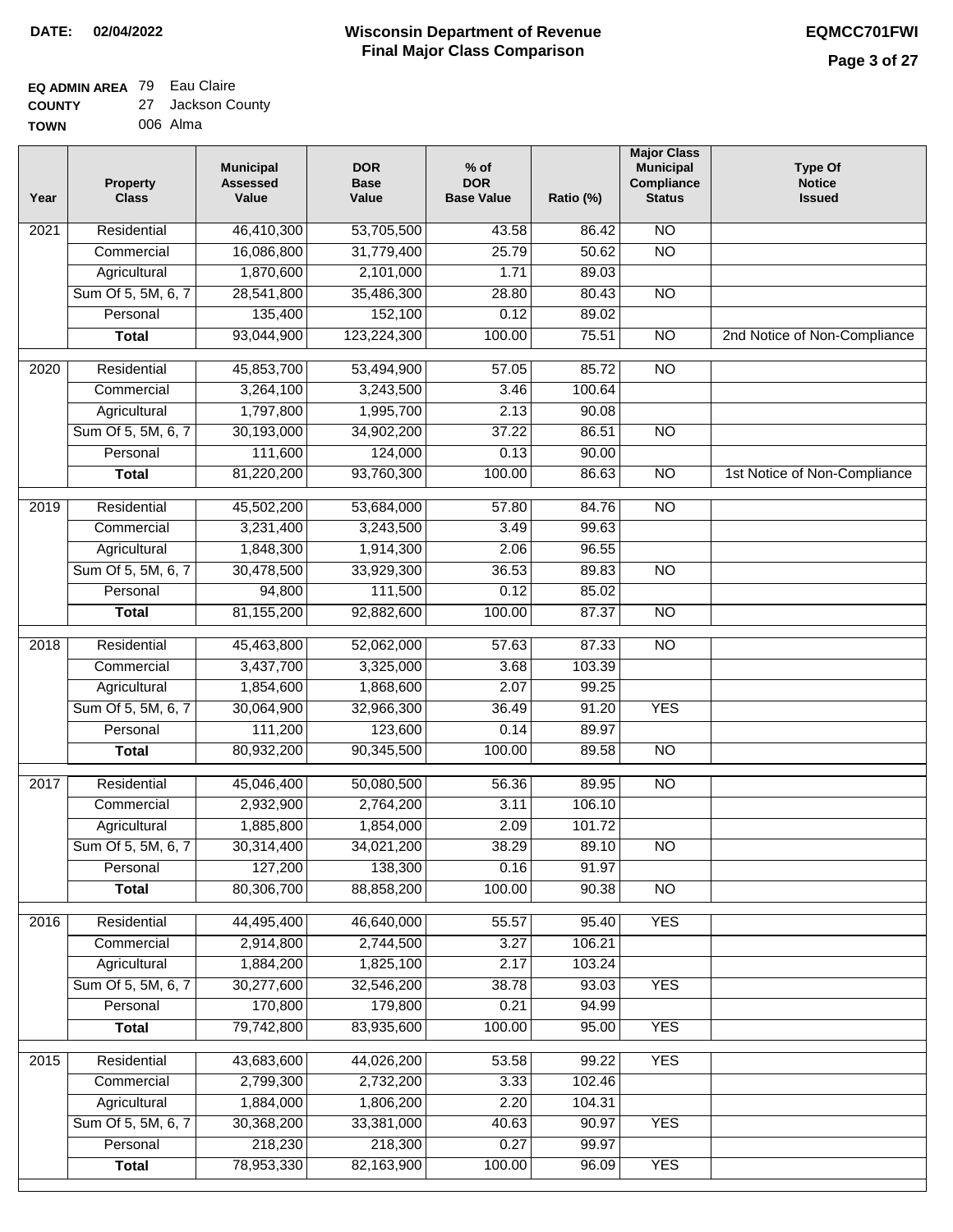### **Wisconsin Department of Revenue Final Major Class Comparison DATE: 02/04/2022 EQMCC701FWI**

#### **EQ ADMIN AREA** 79 Eau Claire **COUNTY** 27 Jackson County

**TOWN** 008 Bear Bluff

| Year             | <b>Property</b><br><b>Class</b>    | <b>Municipal</b><br><b>Assessed</b><br>Value | <b>DOR</b><br><b>Base</b><br>Value | $%$ of<br><b>DOR</b><br><b>Base Value</b> | Ratio (%)       | <b>Major Class</b><br><b>Municipal</b><br>Compliance<br><b>Status</b> | <b>Type Of</b><br><b>Notice</b><br><b>Issued</b> |
|------------------|------------------------------------|----------------------------------------------|------------------------------------|-------------------------------------------|-----------------|-----------------------------------------------------------------------|--------------------------------------------------|
| 2021             | Residential                        | 6,791,800                                    | 8,442,100                          | 25.11                                     | 80.45           | $\overline{NO}$                                                       |                                                  |
|                  | Commercial                         | 106,100                                      | 106,800                            | 0.32                                      | 99.34           |                                                                       |                                                  |
|                  | Agricultural                       | 232,200                                      | 272,000                            | 0.81                                      | 85.37           |                                                                       |                                                  |
|                  | Sum Of 5, 5M, 6, 7                 | 21,457,400                                   | 24,366,000                         | 72.49                                     | 88.06           | $\overline{NO}$                                                       |                                                  |
|                  | Personal                           | 363,600                                      | 427,800                            | 1.27                                      | 84.99           |                                                                       |                                                  |
|                  | <b>Total</b>                       | 28,951,100                                   | 33,614,700                         | 100.00                                    | 86.13           | $\overline{NO}$                                                       |                                                  |
| $\frac{1}{2020}$ | Residential                        | 6,457,200                                    | 7,126,600                          | 21.91                                     | 90.61           | <b>YES</b>                                                            |                                                  |
|                  | Commercial                         | 106,100                                      | 106,600                            | 0.33                                      | 99.53           |                                                                       |                                                  |
|                  | Agricultural                       | 235,400                                      | 261,000                            | 0.80                                      | 90.19           |                                                                       |                                                  |
|                  | Sum Of 5, 5M, 6, 7                 | 21,895,100                                   | 24,624,800                         | 75.72                                     | 88.91           | <b>NO</b>                                                             |                                                  |
|                  | Personal                           | 361,600                                      | 401,800                            | 1.24                                      | 90.00           |                                                                       |                                                  |
|                  | <b>Total</b>                       | 29,055,400                                   | 32,520,800                         | 100.00                                    | 89.34           | <b>NO</b>                                                             |                                                  |
|                  |                                    |                                              |                                    |                                           |                 |                                                                       |                                                  |
| $\frac{1}{2019}$ | Residential                        | 6,381,800                                    | 7,042,700                          | 21.88                                     | 90.62           | <b>YES</b>                                                            |                                                  |
|                  | Commercial                         | 106,100                                      | 106,600                            | 0.33                                      | 99.53           |                                                                       |                                                  |
|                  | Agricultural                       | 226,000                                      | 250,000                            | 0.78                                      | 90.40           |                                                                       |                                                  |
|                  | Sum Of 5, 5M, 6, 7                 | 21,786,700                                   | 24,506,300                         | 76.12                                     | 88.90           | $\overline{NO}$                                                       |                                                  |
|                  | Personal                           | 258,100                                      | 286,800                            | 0.89                                      | 89.99           |                                                                       |                                                  |
|                  | <b>Total</b>                       | 28,758,700                                   | 32,192,400                         | 100.00                                    | 89.33           | $\overline{NO}$                                                       |                                                  |
| 2018             | Residential                        | 6,127,600                                    | 6,626,100                          | 21.47                                     | 92.48           | <b>YES</b>                                                            |                                                  |
|                  | Commercial                         | 93,900                                       | 93,000                             | 0.30                                      | 100.97          |                                                                       |                                                  |
|                  | Agricultural                       | 220,700                                      | 244,200                            | 0.79                                      | 90.38           |                                                                       |                                                  |
|                  | Sum Of 5, 5M, 6, 7                 | 22,195,300                                   | 23,605,600                         | 76.50                                     | 94.03           | <b>YES</b>                                                            |                                                  |
|                  | Personal                           | 259,500                                      | 288,300                            | 0.93                                      | 90.01           |                                                                       |                                                  |
|                  | <b>Total</b>                       | 28,897,000                                   | 30,857,200                         | 100.00                                    | 93.65           | <b>YES</b>                                                            |                                                  |
| 2017             | Residential                        | 6,046,200                                    | 6,872,200                          | 22.10                                     | 87.98           | $\overline{NO}$                                                       |                                                  |
|                  | Commercial                         | 93,900                                       | 93,000                             | 0.30                                      | 100.97          |                                                                       |                                                  |
|                  | Agricultural                       | 225,600                                      | 237,200                            | 0.76                                      | 95.11           |                                                                       |                                                  |
|                  | Sum Of 5, 5M, 6, 7                 | 22,229,100                                   | 23,119,200                         | 74.36                                     | 96.15           | <b>YES</b>                                                            |                                                  |
|                  | Personal                           | 730,700                                      | 769,200                            | 2.47                                      | 94.99           |                                                                       |                                                  |
|                  | <b>Total</b>                       | 29,325,500                                   | 31,090,800                         | 100.00                                    | 94.32           | NO                                                                    |                                                  |
|                  |                                    |                                              |                                    |                                           |                 |                                                                       |                                                  |
| 2016             | Residential                        | 6,079,400                                    | 6,911,200                          | 23.41                                     | 87.96<br>100.97 | N <sub>O</sub>                                                        |                                                  |
|                  | Commercial                         | 93,900                                       | 93,000                             | 0.31                                      |                 |                                                                       |                                                  |
|                  | Agricultural<br>Sum Of 5, 5M, 6, 7 | 233,800<br>22,319,200                        | 233,400                            | 0.79                                      | 100.17          |                                                                       |                                                  |
|                  |                                    |                                              | 22,014,500                         | 74.56                                     | 101.38          | <b>YES</b>                                                            |                                                  |
|                  | Personal                           | 273,500                                      | 273,500                            | 0.93                                      | 100.00          |                                                                       |                                                  |
|                  | <b>Total</b>                       | 28,999,800                                   | 29,525,600                         | 100.00                                    | 98.22           | $\overline{NO}$                                                       |                                                  |
| 2015             | Residential                        | 5,880,500                                    | 6,518,100                          | 22.32                                     | 90.22           | <b>YES</b>                                                            |                                                  |
|                  | Commercial                         | 93,900                                       | 93,000                             | 0.32                                      | 100.97          |                                                                       |                                                  |
|                  | Agricultural                       | 229,500                                      | 228,900                            | 0.78                                      | 100.26          |                                                                       |                                                  |
|                  | Sum Of 5, 5M, 6, 7                 | 22,357,100                                   | 22,092,600                         | 75.65                                     | 101.20          | <b>YES</b>                                                            |                                                  |
|                  | Personal                           | 271,100                                      | 271,100                            | 0.93                                      | 100.00          |                                                                       |                                                  |
|                  | <b>Total</b>                       | 28,832,100                                   | 29,203,700                         | 100.00                                    | 98.73           | <b>YES</b>                                                            |                                                  |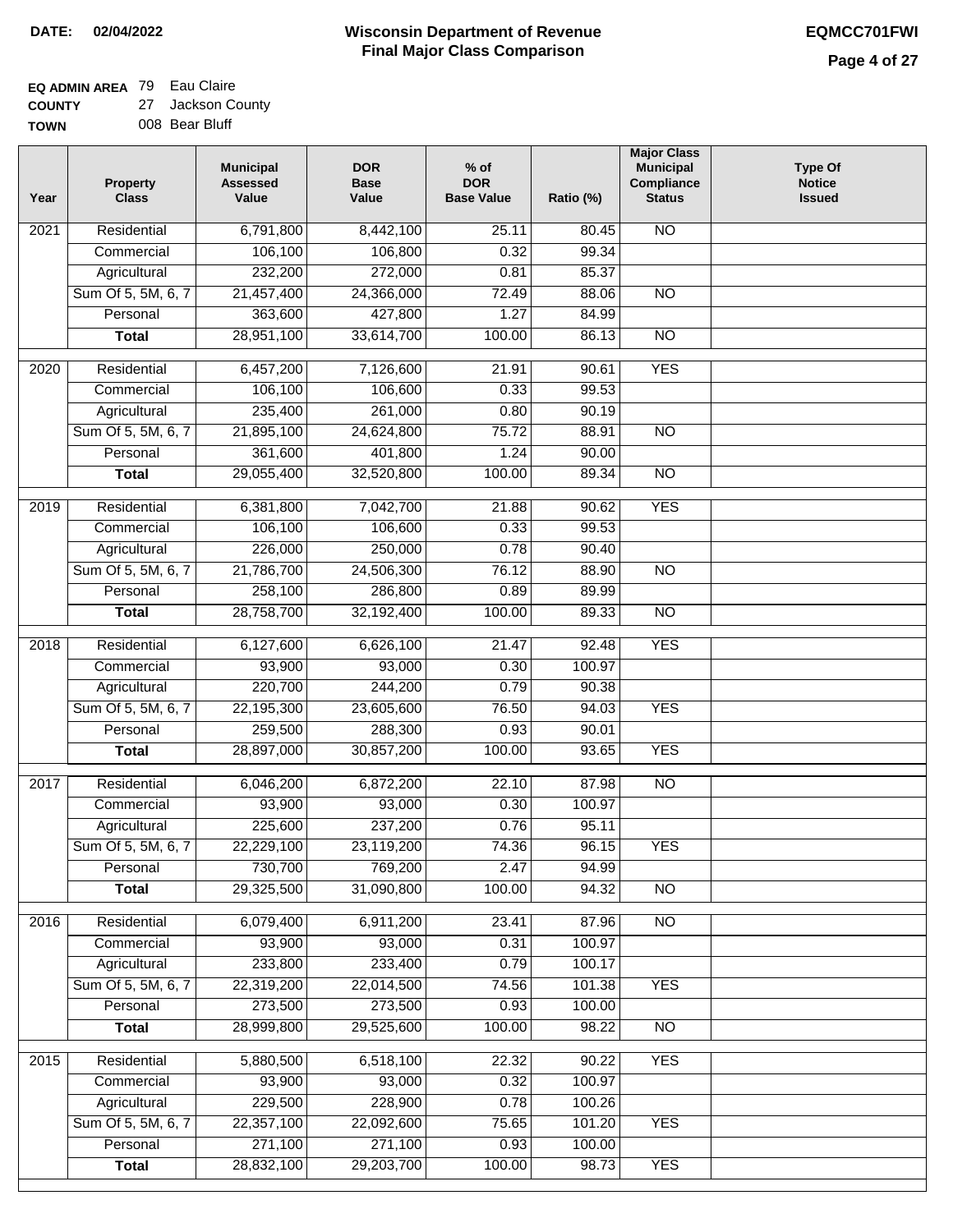# **EQ ADMIN AREA** 79 Eau Claire

**COUNTY TOWN** 27 Jackson County

|  | 010 Brockway |
|--|--------------|
|  |              |

| Year              | <b>Property</b><br><b>Class</b> | <b>Municipal</b><br><b>Assessed</b><br>Value | <b>DOR</b><br><b>Base</b><br>Value | % of<br><b>DOR</b><br><b>Base Value</b> | Ratio (%) | <b>Major Class</b><br><b>Municipal</b><br>Compliance<br><b>Status</b> | <b>Type Of</b><br><b>Notice</b><br><b>Issued</b> |
|-------------------|---------------------------------|----------------------------------------------|------------------------------------|-----------------------------------------|-----------|-----------------------------------------------------------------------|--------------------------------------------------|
| $\overline{202}1$ | Residential                     | 63,064,400                                   | 77,101,200                         | 61.59                                   | 81.79     | N <sub>O</sub>                                                        |                                                  |
|                   | Commercial                      | 24,819,400                                   | 29,692,800                         | 23.72                                   | 83.59     | $\overline{NO}$                                                       |                                                  |
|                   | Agricultural                    | 48,200                                       | 56,400                             | 0.05                                    | 85.46     |                                                                       |                                                  |
|                   | Sum Of 5, 5M, 6, 7              | 8,435,100                                    | 9,864,100                          | 7.88                                    | 85.51     |                                                                       |                                                  |
|                   | Personal                        | 7,196,200                                    | 8,466,200                          | 6.76                                    | 85.00     |                                                                       |                                                  |
|                   | <b>Total</b>                    | 103,563,300                                  | 125,180,700                        | 100.00                                  | 82.73     | $\overline{NO}$                                                       |                                                  |
| $\overline{2020}$ | Residential                     | 62,589,600                                   | 70,093,300                         | 60.02                                   | 89.29     | $\overline{NO}$                                                       |                                                  |
|                   | Commercial                      | 24,673,900                                   | 25,985,800                         | 22.25                                   | 94.95     | <b>YES</b>                                                            |                                                  |
|                   | Agricultural                    | 51,700                                       | 54,200                             | 0.05                                    | 95.39     |                                                                       |                                                  |
|                   | Sum Of 5, 5M, 6, 7              | 8,435,000                                    | 9,995,800                          | 8.56                                    | 84.39     |                                                                       |                                                  |
|                   | Personal                        | 10,125,800                                   | 10,658,800                         | 9.13                                    | 95.00     |                                                                       |                                                  |
|                   | <b>Total</b>                    | 105,876,000                                  | 116,787,900                        | 100.00                                  | 90.66     | $\overline{NO}$                                                       |                                                  |
| $\frac{2019}{ }$  | Residential                     | 62,056,100                                   | 65,693,600                         | 58.13                                   | 94.46     | <b>YES</b>                                                            |                                                  |
|                   | Commercial                      | 24,897,600                                   | 26,266,900                         | 23.24                                   | 94.79     | <b>YES</b>                                                            |                                                  |
|                   | Agricultural                    | 52,500                                       | 52,200                             | 0.05                                    | 100.57    |                                                                       |                                                  |
|                   | Sum Of 5, 5M, 6, 7              | 8,480,500                                    | 9,659,800                          | 8.55                                    | 87.79     |                                                                       |                                                  |
|                   | Personal                        | 11,335,500                                   | 11,335,500                         | 10.03                                   | 100.00    | <b>YES</b>                                                            |                                                  |
|                   | <b>Total</b>                    | 106,822,200                                  | 113,008,000                        | 100.00                                  | 94.53     | <b>YES</b>                                                            |                                                  |
|                   |                                 |                                              |                                    |                                         |           |                                                                       |                                                  |
| 2018              | Residential                     | 61,024,800                                   | 61,336,900                         | 57.12                                   | 99.49     | <b>YES</b>                                                            |                                                  |
|                   | Commercial                      | 24,542,500                                   | 26,191,300                         | 24.39                                   | 93.70     | <b>YES</b>                                                            |                                                  |
|                   | Agricultural                    | 50,900                                       | 50,600                             | 0.05                                    | 100.59    |                                                                       |                                                  |
|                   | Sum Of 5, 5M, 6, 7              | 8,564,100                                    | 9,426,400                          | 8.78                                    | 90.85     |                                                                       |                                                  |
|                   | Personal                        | 10,382,700                                   | 10,382,700                         | 9.67                                    | 100.00    |                                                                       |                                                  |
|                   | <b>Total</b>                    | 104,565,000                                  | 107,387,900                        | 100.00                                  | 97.37     | <b>YES</b>                                                            |                                                  |
| $\overline{2017}$ | Residential                     | 60,092,700                                   | 61,083,100                         | 50.96                                   | 98.38     | <b>YES</b>                                                            |                                                  |
|                   | Commercial                      | 23,895,700                                   | 25,530,100                         | 21.30                                   | 93.60     | <b>YES</b>                                                            |                                                  |
|                   | Agricultural                    | 49,200                                       | 49,400                             | 0.04                                    | 99.60     |                                                                       |                                                  |
|                   | Sum Of 5, 5M, 6, 7              | 8,583,300                                    | 9,407,800                          | 7.85                                    | 91.24     |                                                                       |                                                  |
|                   | Personal                        | 23,789,100                                   | 23,789,100                         | 19.85                                   | 100.00    | <b>YES</b>                                                            |                                                  |
|                   | <b>Total</b>                    | 116,410,000                                  | 119,859,500                        | 100.00                                  | 97.12     | <b>YES</b>                                                            |                                                  |
| 2016              | Residential                     | 59,276,600                                   | 59,736,900                         | 50.54                                   | 99.23     | <b>YES</b>                                                            |                                                  |
|                   | Commercial                      | 22,372,900                                   | 24,007,300                         | 20.31                                   | 93.19     | <b>YES</b>                                                            |                                                  |
|                   | Agricultural                    | 49,200                                       | 48,600                             | 0.04                                    | 101.23    |                                                                       |                                                  |
|                   | Sum Of 5, 5M, 6, 7              | 9,232,300                                    | 9,754,900                          | 8.25                                    | 94.64     |                                                                       |                                                  |
|                   | Personal                        | 24,647,800                                   | 24,647,800                         | 20.85                                   | 100.00    | <b>YES</b>                                                            |                                                  |
|                   | <b>Total</b>                    | 115,578,800                                  | 118,195,500                        | 100.00                                  | 97.79     | <b>YES</b>                                                            |                                                  |
| 2015              | Residential                     | 59,027,100                                   | 58,362,400                         | 50.74                                   | 101.14    | <b>YES</b>                                                            |                                                  |
|                   | Commercial                      | 21,440,900                                   | 22,830,500                         | 19.85                                   | 93.91     | <b>YES</b>                                                            |                                                  |
|                   | Agricultural                    | 51,800                                       | 48,000                             | 0.04                                    | 107.92    |                                                                       |                                                  |
|                   | Sum Of 5, 5M, 6, 7              | 9,433,200                                    | 9,477,700                          | 8.24                                    | 99.53     | <b>YES</b>                                                            |                                                  |
|                   | Personal                        | 26,016,400                                   | 24,314,500                         | 21.14                                   | 107.00    | <b>YES</b>                                                            |                                                  |
|                   | <b>Total</b>                    | 115,969,400                                  | 115,033,100                        | 100.00                                  | 100.81    | <b>YES</b>                                                            |                                                  |
|                   |                                 |                                              |                                    |                                         |           |                                                                       |                                                  |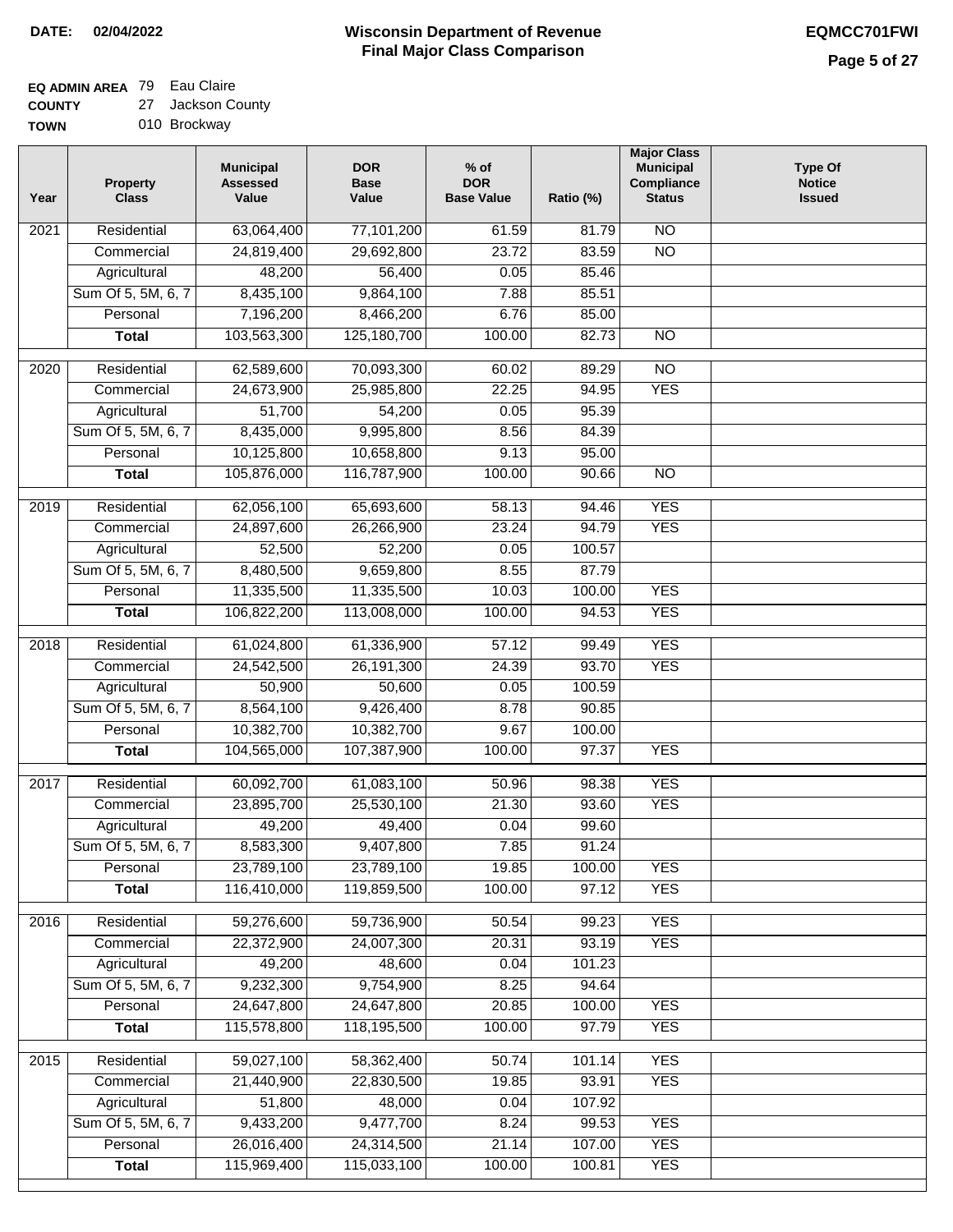٦

### **EQ ADMIN AREA** 79 Eau Claire

**COUNTY** 27 Jackson County

| COUNTY      | 27 Jackson Count |
|-------------|------------------|
| <b>TOWN</b> | 012 City Point   |

| Year             | <b>Property</b><br><b>Class</b> | <b>Municipal</b><br><b>Assessed</b><br>Value | <b>DOR</b><br><b>Base</b><br>Value | $%$ of<br><b>DOR</b><br><b>Base Value</b> | Ratio (%)      | <b>Major Class</b><br><b>Municipal</b><br>Compliance<br><b>Status</b> | <b>Type Of</b><br><b>Notice</b><br><b>Issued</b> |
|------------------|---------------------------------|----------------------------------------------|------------------------------------|-------------------------------------------|----------------|-----------------------------------------------------------------------|--------------------------------------------------|
| 2021             | Residential                     | 16,883,000                                   | 19,612,100                         | 51.26                                     | 86.08          | $\overline{NO}$                                                       |                                                  |
|                  | Commercial                      | 411,400                                      | 384,800                            | 1.01                                      | 106.91         |                                                                       |                                                  |
|                  | Agricultural                    | 112,100                                      | 122,400                            | 0.32                                      | 91.58          |                                                                       |                                                  |
|                  | Sum Of 5, 5M, 6, 7              | 15,687,000                                   | 17,897,500                         | 46.78                                     | 87.65          | $\overline{NO}$                                                       |                                                  |
|                  | Personal                        | 219,700                                      | 240,400                            | 0.63                                      | 91.39          |                                                                       |                                                  |
|                  | <b>Total</b>                    | 33,313,200                                   | 38,257,200                         | 100.00                                    | 87.08          | <b>NO</b>                                                             |                                                  |
| 2020             | Residential                     | 16,309,400                                   | 17,327,800                         | 47.81                                     | 94.12          | <b>YES</b>                                                            |                                                  |
|                  | Commercial                      | 409,500                                      | 418,800                            | 1.16                                      | 97.78          |                                                                       |                                                  |
|                  | Agricultural                    | 108,000                                      | 117,200                            | 0.32                                      | 92.15          |                                                                       |                                                  |
|                  | Sum Of 5, 5M, 6, 7              | 16,072,500                                   | 18,133,600                         | 50.03                                     | 88.63          | $\overline{NO}$                                                       |                                                  |
|                  | Personal                        | 224,900                                      | 245,400                            | 0.68                                      | 91.65          |                                                                       |                                                  |
|                  | <b>Total</b>                    | 33,124,300                                   | 36,242,800                         | 100.00                                    | 91.40          | $\overline{NO}$                                                       |                                                  |
| $\frac{1}{2019}$ | Residential                     | 15,612,800                                   | 16,567,600                         | 46.60                                     | 94.24          | <b>YES</b>                                                            |                                                  |
|                  | Commercial                      | 409,500                                      | 418,800                            | 1.18                                      | 97.78          |                                                                       |                                                  |
|                  | Agricultural                    | 108,700                                      | 113,200                            | 0.32                                      | 96.02          |                                                                       |                                                  |
|                  | Sum Of 5, 5M, 6, 7              | 16,188,200                                   | 18,177,400                         | 51.13                                     | 89.06          | $\overline{NO}$                                                       |                                                  |
|                  | Personal                        | 261,600                                      | 272,700                            | 0.77                                      | 95.93          |                                                                       |                                                  |
|                  | <b>Total</b>                    | 32,580,800                                   | 35,549,700                         | 100.00                                    | 91.65          | $\overline{NO}$                                                       |                                                  |
|                  |                                 |                                              |                                    |                                           |                |                                                                       |                                                  |
| 2018             | Residential                     | 15,341,300                                   | 15,990,800                         | 47.92                                     | 95.94          | <b>YES</b>                                                            |                                                  |
|                  | Commercial                      | 409,500                                      | 418,800                            | 1.26                                      | 97.78          |                                                                       |                                                  |
|                  | Agricultural                    | 112,500                                      | 109,600                            | 0.33                                      | 102.65         |                                                                       |                                                  |
|                  | Sum Of 5, 5M, 6, 7              | 15,937,600                                   | 16,637,400                         | 49.86                                     | 95.79          | <b>YES</b>                                                            |                                                  |
|                  | Personal                        | 209,700                                      | 212,100                            | 0.64                                      | 98.87          |                                                                       |                                                  |
|                  | <b>Total</b>                    | 32,010,600                                   | 33,368,700                         | 100.00                                    | 95.93          | <b>YES</b>                                                            |                                                  |
| 2017             | Residential                     | 15,035,500                                   | 16,627,000                         | 51.55                                     | 90.43          | <b>YES</b>                                                            |                                                  |
|                  | Commercial                      | 412,700                                      | 422,100                            | 1.31                                      | 97.77          |                                                                       |                                                  |
|                  | Agricultural                    | 112,500                                      | 107,000                            | 0.33                                      | 105.14         |                                                                       |                                                  |
|                  | Sum Of 5, 5M, 6, 7              | 16,115,400                                   | 14,871,000                         | 46.11                                     | 108.37         | YES                                                                   |                                                  |
|                  | Personal                        | 216,300                                      | 224,600                            | 0.70                                      | 96.30          |                                                                       |                                                  |
|                  | <b>Total</b>                    | 31,892,400                                   | 32,251,700                         | 100.00                                    | 98.89          | <b>YES</b>                                                            |                                                  |
|                  |                                 |                                              |                                    |                                           |                |                                                                       |                                                  |
| 2016             | Residential                     | 14,645,700<br>407,700                        | 16,036,300                         | 49.34                                     | 91.33<br>97.79 | <b>YES</b>                                                            |                                                  |
|                  | Commercial                      |                                              | 416,900                            | 1.28                                      |                |                                                                       |                                                  |
|                  | Agricultural                    | 112,300                                      | 105,200                            | 0.32                                      | 106.75         |                                                                       |                                                  |
|                  | Sum Of 5, 5M, 6, 7<br>Personal  | 15,994,000<br>155,100                        | 15,780,200<br>164,900              | 48.55                                     | 101.35         | <b>YES</b>                                                            |                                                  |
|                  |                                 |                                              | 32,503,500                         | 0.51                                      | 94.06          | <b>YES</b>                                                            |                                                  |
|                  | <b>Total</b>                    | 31,314,800                                   |                                    | 100.00                                    | 96.34          |                                                                       |                                                  |
| 2015             | Residential                     | 14,141,900                                   | 15,676,800                         | 47.64                                     | 90.21          | <b>YES</b>                                                            |                                                  |
|                  | Commercial                      | 383,100                                      | 407,000                            | 1.24                                      | 94.13          |                                                                       |                                                  |
|                  | Agricultural                    | 112,000                                      | 104,000                            | 0.32                                      | 107.69         |                                                                       |                                                  |
|                  | Sum Of 5, 5M, 6, 7              | 16,273,400                                   | 16,557,400                         | 50.32                                     | 98.28          | <b>YES</b>                                                            |                                                  |
|                  | Personal                        | 157,200                                      | 158,800                            | 0.48                                      | 98.99          |                                                                       |                                                  |
|                  | <b>Total</b>                    | 31,067,600                                   | 32,904,000                         | 100.00                                    | 94.42          | <b>YES</b>                                                            |                                                  |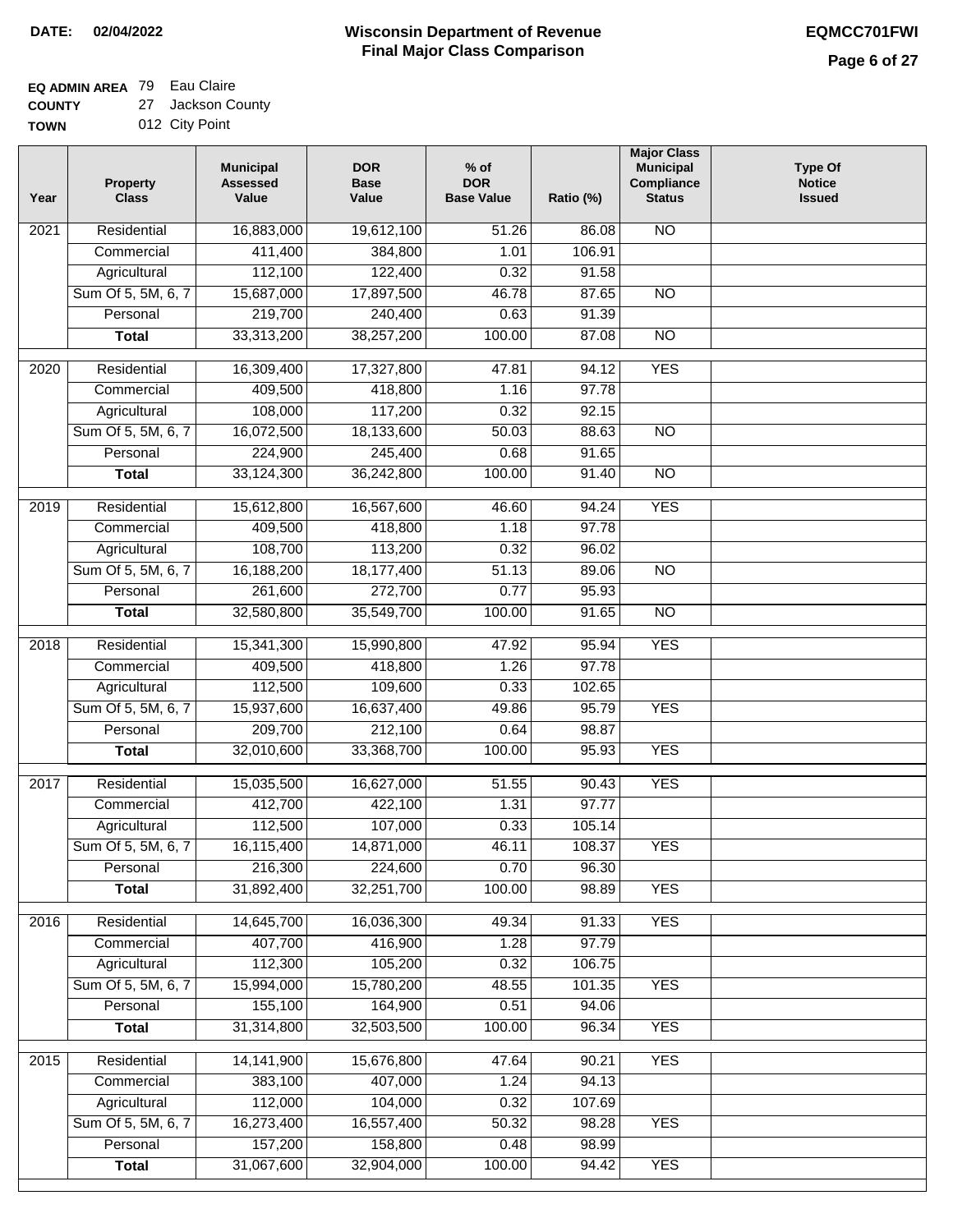### **EQ ADMIN AREA** 79 Eau Claire

**COUNTY** 27 Jackson County

| <b>TOWN</b> | 014 Cleveland |
|-------------|---------------|
|             |               |

| Year              | <b>Property</b><br><b>Class</b> | <b>Municipal</b><br><b>Assessed</b><br>Value | <b>DOR</b><br><b>Base</b><br>Value | $%$ of<br><b>DOR</b><br><b>Base Value</b> | Ratio (%) | <b>Major Class</b><br><b>Municipal</b><br>Compliance<br><b>Status</b> | <b>Type Of</b><br><b>Notice</b><br><b>Issued</b> |
|-------------------|---------------------------------|----------------------------------------------|------------------------------------|-------------------------------------------|-----------|-----------------------------------------------------------------------|--------------------------------------------------|
| $\overline{202}1$ | Residential                     | 26,663,300                                   | 28,829,500                         | 56.11                                     | 92.49     | <b>YES</b>                                                            |                                                  |
|                   | Commercial                      | 813,200                                      | 811,100                            | 1.58                                      | 100.26    |                                                                       |                                                  |
|                   | Agricultural                    | 1,750,500                                    | 1,750,400                          | 3.41                                      | 100.01    |                                                                       |                                                  |
|                   | Sum Of 5, 5M, 6, 7              | 19,750,300                                   | 19,934,800                         | 38.80                                     | 99.07     | <b>YES</b>                                                            |                                                  |
|                   | Personal                        | 58,100                                       | 58,100                             | 0.11                                      | 100.00    |                                                                       |                                                  |
|                   | <b>Total</b>                    | 49,035,400                                   | 51,383,900                         | 100.00                                    | 95.43     | <b>YES</b>                                                            |                                                  |
| $\overline{2020}$ | Residential                     | 25,971,600                                   | 25,333,600                         | 53.33                                     | 102.52    | <b>YES</b>                                                            |                                                  |
|                   | Commercial                      | 808,700                                      | 789,300                            | 1.66                                      | 102.46    |                                                                       |                                                  |
|                   | Agricultural                    | 1,682,700                                    | 1,685,100                          | 3.55                                      | 99.86     |                                                                       |                                                  |
|                   | Sum Of 5, 5M, 6, 7              | 19,794,900                                   | 19,650,100                         | 41.36                                     | 100.74    | <b>YES</b>                                                            |                                                  |
|                   | Personal                        | 47,600                                       | 47,600                             | 0.10                                      | 100.00    |                                                                       |                                                  |
|                   | <b>Total</b>                    | 48,305,500                                   | 47,505,700                         | 100.00                                    | 101.68    | <b>YES</b>                                                            |                                                  |
| 2019              | Residential                     | 19,368,700                                   | 23,743,600                         | 52.02                                     | 81.57     | $\overline{NO}$                                                       |                                                  |
|                   | Commercial                      | 638,400                                      | 789,300                            | 1.73                                      | 80.88     |                                                                       |                                                  |
|                   | Agricultural                    | 1,235,450                                    | 1,393,500                          | 3.05                                      | 88.66     |                                                                       |                                                  |
|                   | Sum Of 5, 5M, 6, 7              | 16,090,050                                   | 19,671,000                         | 43.10                                     | 81.80     | $\overline{NO}$                                                       |                                                  |
|                   | Personal                        | 33,200                                       | 41,500                             | 0.09                                      | 80.00     |                                                                       |                                                  |
|                   | <b>Total</b>                    | 37,365,800                                   | 45,638,900                         | 100.00                                    | 81.87     | $\overline{NO}$                                                       | 2nd Notice of Non-Compliance                     |
| 2018              | Residential                     | 19,278,800                                   | 23,397,200                         | 51.43                                     | 82.40     | $\overline{NO}$                                                       |                                                  |
|                   | Commercial                      | 636,900                                      | 787,400                            | 1.73                                      | 80.89     |                                                                       |                                                  |
|                   | Agricultural                    | 1,234,550                                    | 1,359,900                          | 2.99                                      | 90.78     |                                                                       |                                                  |
|                   | Sum Of 5, 5M, 6, 7              | 16,538,450                                   | 19,898,100                         | 43.74                                     | 83.12     | $\overline{10}$                                                       |                                                  |
|                   | Personal                        | 44,800                                       | 53,300                             | 0.12                                      | 84.05     |                                                                       |                                                  |
|                   | <b>Total</b>                    | 37,733,500                                   | 45,495,900                         | 100.00                                    | 82.94     | $\overline{NO}$                                                       | 1st Notice of Non-Compliance                     |
| $\overline{2017}$ | Residential                     | 18,908,400                                   | 21,656,900                         | 48.93                                     | 87.31     | $\overline{NO}$                                                       |                                                  |
|                   | Commercial                      | 637,900                                      | 788,700                            | 1.78                                      | 80.88     |                                                                       |                                                  |
|                   | Agricultural                    | 1,233,950                                    | 1,330,300                          | 3.01                                      | 92.76     |                                                                       |                                                  |
|                   | Sum Of 5, 5M, 6, 7              | 16,328,500                                   | 20,273,500                         | 45.80                                     | 80.54     | <b>NO</b>                                                             |                                                  |
|                   | Personal                        | 175,400                                      | 213,900                            | 0.48                                      | 82.00     |                                                                       |                                                  |
|                   | <b>Total</b>                    | 37,284,150                                   | 44,263,300                         | 100.00                                    | 84.23     | <b>NO</b>                                                             |                                                  |
| 2016              | Residential                     | 18,426,300                                   | 21,068,800                         | 48.79                                     | 87.46     | $\overline{NO}$                                                       |                                                  |
|                   | Commercial                      | 671,800                                      | 815,900                            | 1.89                                      | 82.34     |                                                                       |                                                  |
|                   | Agricultural                    | 1,234,700                                    | 1,306,000                          | 3.02                                      | 94.54     |                                                                       |                                                  |
|                   | Sum Of 5, 5M, 6, 7              | 16,202,000                                   | 19,906,600                         | 46.10                                     | 81.39     | $\overline{NO}$                                                       |                                                  |
|                   | Personal                        | 74,900                                       | 88,000                             | 0.20                                      | 85.11     |                                                                       |                                                  |
|                   | <b>Total</b>                    | 36,609,700                                   | 43,185,300                         | 100.00                                    | 84.77     | $\overline{NO}$                                                       |                                                  |
| 2015              | Residential                     | 18,042,100                                   | 20,212,300                         | 48.18                                     | 89.26     | $\overline{NO}$                                                       |                                                  |
|                   | Commercial                      | 717,700                                      | 910,100                            | 2.17                                      | 78.86     |                                                                       |                                                  |
|                   | Agricultural                    | 1,222,500                                    | 1,284,800                          | 3.06                                      | 95.15     |                                                                       |                                                  |
|                   | Sum Of 5, 5M, 6, 7              | 16,442,300                                   | 19,380,100                         | 46.19                                     | 84.84     | <b>NO</b>                                                             |                                                  |
|                   | Personal                        | 150,800                                      | 167,600                            | 0.40                                      | 89.98     |                                                                       |                                                  |
|                   | <b>Total</b>                    | 36,575,400                                   | 41,954,900                         | 100.00                                    | 87.18     | <b>NO</b>                                                             |                                                  |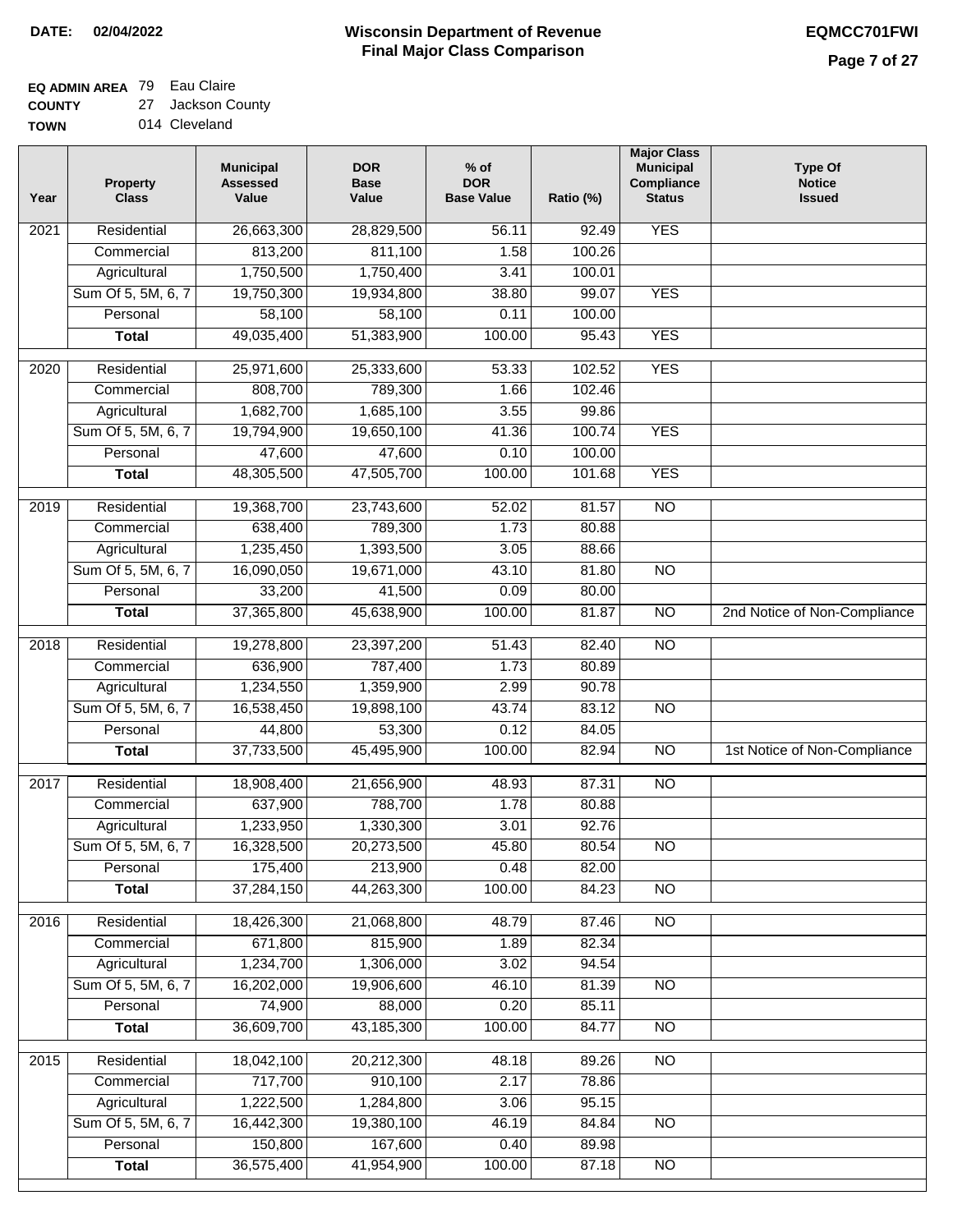# **EQ ADMIN AREA** 79 Eau Claire

**COUNTY TOWN** 27 Jackson County 016 Curran

| Year              | <b>Property</b><br><b>Class</b> | <b>Municipal</b><br><b>Assessed</b><br>Value | <b>DOR</b><br><b>Base</b><br>Value | % of<br><b>DOR</b><br><b>Base Value</b> | Ratio (%)      | <b>Major Class</b><br><b>Municipal</b><br>Compliance<br><b>Status</b> | <b>Type Of</b><br><b>Notice</b><br><b>Issued</b> |
|-------------------|---------------------------------|----------------------------------------------|------------------------------------|-----------------------------------------|----------------|-----------------------------------------------------------------------|--------------------------------------------------|
| $\overline{202}1$ | Residential                     | 16,228,300                                   | 19,680,400                         | 45.71                                   | 82.46          | <b>NO</b>                                                             |                                                  |
|                   | Commercial                      | 1,566,300                                    | 1,625,100                          | 3.77                                    | 96.38          |                                                                       |                                                  |
|                   | Agricultural                    | 1,355,900                                    | 1,523,500                          | 3.54                                    | 89.00          |                                                                       |                                                  |
|                   | Sum Of 5, 5M, 6, 7              | 19,105,750                                   | 20,178,400                         | 46.87                                   | 94.68          | <b>YES</b>                                                            |                                                  |
|                   | Personal                        | 40,260                                       | 44,200                             | 0.10                                    | 91.09          |                                                                       |                                                  |
|                   | <b>Total</b>                    | 38,296,510                                   | 43,051,600                         | 100.00                                  | 88.95          | $\overline{NO}$                                                       |                                                  |
| $\overline{2020}$ | Residential                     | 15,976,500                                   | 18,607,800                         | 45.49                                   | 85.86          | $\overline{N}$                                                        |                                                  |
|                   | Commercial                      | 1,365,000                                    | 1,403,900                          | 3.43                                    | 97.23          |                                                                       |                                                  |
|                   | Agricultural                    | 1,284,350                                    | 1,465,500                          | 3.58                                    | 87.64          |                                                                       |                                                  |
|                   | Sum Of 5, 5M, 6, 7              | 18,952,750                                   | 19,387,000                         | 47.39                                   | 97.76          | <b>YES</b>                                                            |                                                  |
|                   | Personal                        | 38,510                                       | 41,900                             | 0.10                                    | 91.91          |                                                                       |                                                  |
|                   | <b>Total</b>                    | 37,617,110                                   | 40,906,100                         | 100.00                                  | 91.96          | $\overline{NO}$                                                       |                                                  |
| $\frac{2019}{ }$  | Residential                     | 15,719,100                                   | 17,462,500                         | 43.65                                   | 90.02          | <b>YES</b>                                                            |                                                  |
|                   | Commercial                      | 1,365,000                                    | 1,403,900                          | 3.51                                    | 97.23          |                                                                       |                                                  |
|                   | Agricultural                    | 1,284,650                                    | 1,413,300                          | 3.53                                    | 90.90          |                                                                       |                                                  |
|                   | Sum Of 5, 5M, 6, 7              | 19,291,850                                   | 19,688,400                         | 49.21                                   | 97.99          | <b>YES</b>                                                            |                                                  |
|                   | Personal                        | 39,210                                       | 42,200                             | 0.11                                    | 92.91          |                                                                       |                                                  |
|                   | <b>Total</b>                    | 37,699,810                                   | 40,010,300                         | 100.00                                  | 94.23          | <b>YES</b>                                                            |                                                  |
|                   |                                 |                                              |                                    |                                         |                |                                                                       |                                                  |
| 2018              | Residential<br>Commercial       | 15,605,200<br>1,665,000                      | 17,226,900<br>1,710,000            | 42.54<br>4.22                           | 90.59<br>97.37 | <b>YES</b>                                                            |                                                  |
|                   | Agricultural                    | 1,270,250                                    | 1,355,400                          | 3.35                                    | 93.72          |                                                                       |                                                  |
|                   | Sum Of 5, 5M, 6, 7              | 19,850,350                                   | 20,157,300                         | 49.78                                   | 98.48          | <b>YES</b>                                                            |                                                  |
|                   | Personal                        | 41,450                                       | 42,700                             | 0.11                                    | 97.07          |                                                                       |                                                  |
|                   | <b>Total</b>                    | 38,432,250                                   | 40,492,300                         | 100.00                                  | 94.91          | <b>YES</b>                                                            |                                                  |
|                   |                                 |                                              |                                    |                                         |                |                                                                       |                                                  |
| $\overline{2017}$ | Residential                     | 15,383,100                                   | 16,345,700                         | 40.62                                   | 94.11          | <b>YES</b>                                                            |                                                  |
|                   | Commercial                      | 2,625,100                                    | 2,689,700                          | 6.68                                    | 97.60          |                                                                       |                                                  |
|                   | Agricultural                    | 1,271,850                                    | 1,323,500                          | 3.29                                    | 96.10          |                                                                       |                                                  |
|                   | Sum Of 5, 5M, 6, 7              | 20,066,950                                   | 19,839,400                         | 49.31                                   | 101.15         | <b>YES</b>                                                            |                                                  |
|                   | Personal<br><b>Total</b>        | 37,130<br>39,384,130                         | 37,900<br>40,236,200               | 0.09<br>100.00                          | 97.97<br>97.88 | <b>YES</b>                                                            |                                                  |
|                   |                                 |                                              |                                    |                                         |                |                                                                       |                                                  |
| 2016              | Residential                     | 15,355,600                                   | 16,330,600                         | 42.70                                   | 94.03          | <b>YES</b>                                                            |                                                  |
|                   | Commercial                      | 697,400                                      | 722,700                            | 1.89                                    | 96.50          |                                                                       |                                                  |
|                   | Agricultural                    | 1,305,850                                    | 1,334,700                          | 3.49                                    | 97.84          |                                                                       |                                                  |
|                   | Sum Of 5, 5M, 6, 7              | 20,129,950                                   | 19,819,800                         | 51.82                                   | 101.56         | <b>YES</b>                                                            |                                                  |
|                   | Personal                        | 36,000                                       | 36,800                             | 0.10                                    | 97.83          |                                                                       |                                                  |
|                   | <b>Total</b>                    | 37,524,800                                   | 38,244,600                         | 100.00                                  | 98.12          | <b>YES</b>                                                            |                                                  |
| 2015              | Residential                     | 15,248,900                                   | 16,063,900                         | 42.60                                   | 94.93          | <b>YES</b>                                                            |                                                  |
|                   | Commercial                      | 133,700                                      | 153,600                            | 0.41                                    | 87.04          |                                                                       |                                                  |
|                   | Agricultural                    | 1,327,050                                    | 1,346,500                          | 3.57                                    | 98.56          |                                                                       |                                                  |
|                   | Sum Of 5, 5M, 6, 7              | 20,413,400                                   | 20,091,500                         | 53.28                                   | 101.60         | <b>YES</b>                                                            |                                                  |
|                   | Personal                        | 49,900                                       | 50,400                             | 0.13                                    | 99.01          |                                                                       |                                                  |
|                   | <b>Total</b>                    | 37, 172, 950                                 | 37,705,900                         | 100.00                                  | 98.59          | <b>YES</b>                                                            |                                                  |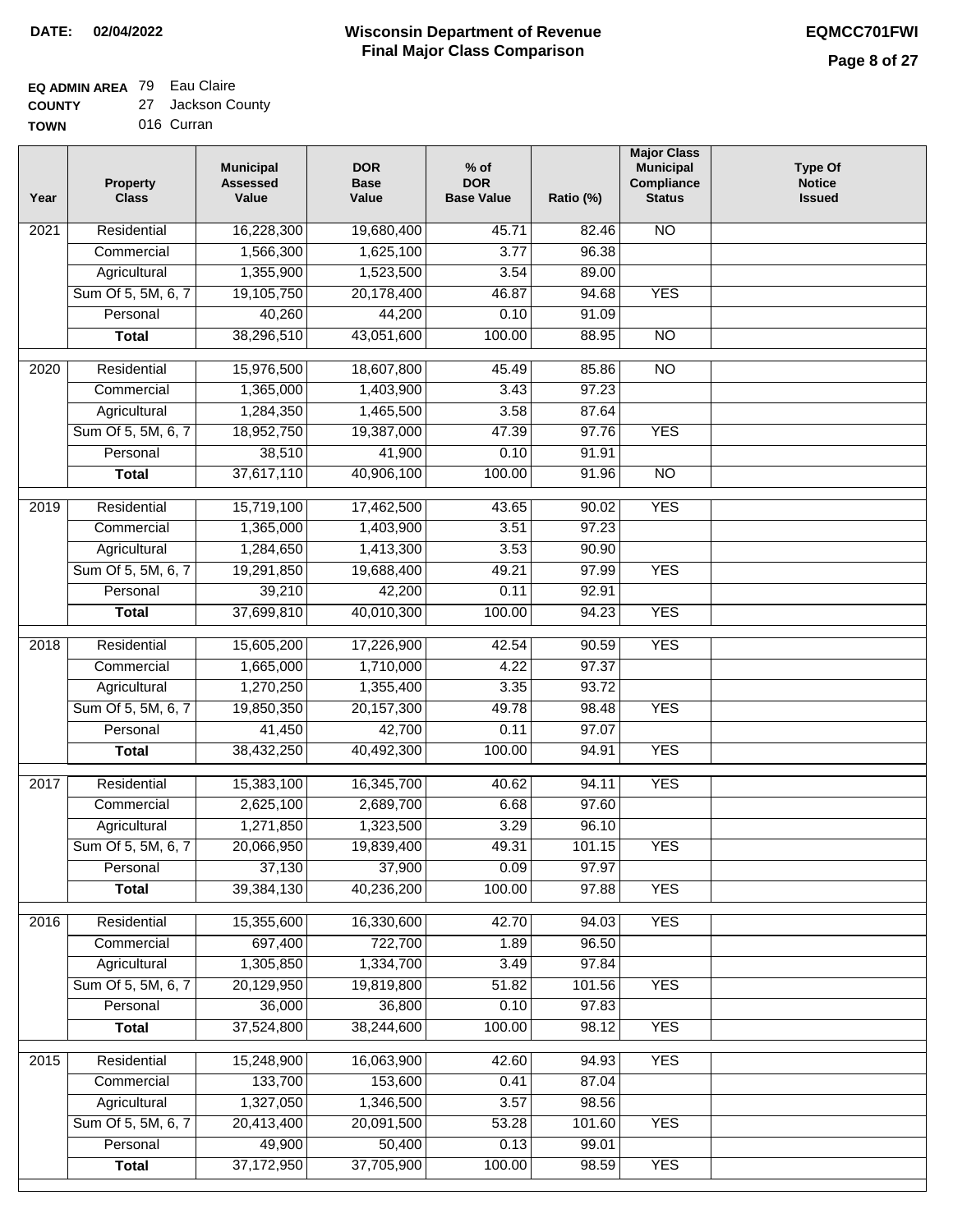### **EQ ADMIN AREA** 79 Eau Claire

**COUNTY** 27 Jackson County

**TOWN** 018 Franklin

| Year              | <b>Property</b><br><b>Class</b> | <b>Municipal</b><br><b>Assessed</b><br>Value | <b>DOR</b><br><b>Base</b><br>Value | $%$ of<br><b>DOR</b><br><b>Base Value</b> | Ratio (%) | <b>Major Class</b><br><b>Municipal</b><br>Compliance<br><b>Status</b> | <b>Type Of</b><br><b>Notice</b><br><b>Issued</b> |
|-------------------|---------------------------------|----------------------------------------------|------------------------------------|-------------------------------------------|-----------|-----------------------------------------------------------------------|--------------------------------------------------|
| $\overline{202}1$ | Residential                     | 17,513,400                                   | 19,591,700                         | 42.15                                     | 89.39     | N <sub>O</sub>                                                        |                                                  |
|                   | Commercial                      | 349,600                                      | 419,000                            | 0.90                                      | 83.44     |                                                                       |                                                  |
|                   | Agricultural                    | 1,098,300                                    | 1,096,100                          | 2.36                                      | 100.20    |                                                                       |                                                  |
|                   | Sum Of 5, 5M, 6, 7              | 21,784,100                                   | 25,005,300                         | 53.80                                     | 87.12     | $\overline{NO}$                                                       |                                                  |
|                   | Personal                        | 368,200                                      | 368,200                            | 0.79                                      | 100.00    |                                                                       |                                                  |
|                   | <b>Total</b>                    | 41,113,600                                   | 46,480,300                         | 100.00                                    | 88.45     | $\overline{NO}$                                                       |                                                  |
| $\overline{2020}$ | Residential                     | 16,818,900                                   | 19,091,200                         | 41.64                                     | 88.10     | $\overline{NO}$                                                       |                                                  |
|                   | Commercial                      | 353,400                                      | 361,900                            | 0.79                                      | 97.65     |                                                                       |                                                  |
|                   | Agricultural                    | 1,074,600                                    | 1,068,200                          | 2.33                                      | 100.60    |                                                                       |                                                  |
|                   | Sum Of 5, 5M, 6, 7              | 21,668,200                                   | 24,953,500                         | 54.43                                     | 86.83     | $\overline{NO}$                                                       |                                                  |
|                   | Personal                        | 369,300                                      | 369,300                            | 0.81                                      | 100.00    |                                                                       |                                                  |
|                   | <b>Total</b>                    | 40,284,400                                   | 45,844,100                         | 100.00                                    | 87.87     | $\overline{NO}$                                                       |                                                  |
| 2019              | Residential                     | 16,335,700                                   | 17,731,500                         | 40.90                                     | 92.13     | <b>YES</b>                                                            |                                                  |
|                   | Commercial                      | 321,900                                      | 330,400                            | 0.76                                      | 97.43     |                                                                       |                                                  |
|                   | Agricultural                    | 989,900                                      | 1,021,200                          | 2.36                                      | 96.93     |                                                                       |                                                  |
|                   | Sum Of 5, 5M, 6, 7              | 22,520,800                                   | 23,862,800                         | 55.04                                     | 94.38     | <b>YES</b>                                                            |                                                  |
|                   | Personal                        | 412,000                                      | 412,000                            | 0.95                                      | 100.00    |                                                                       |                                                  |
|                   | <b>Total</b>                    | 40,580,300                                   | 43,357,900                         | 100.00                                    | 93.59     | <b>YES</b>                                                            |                                                  |
| 2018              | Residential                     | 16, 161, 400                                 | 16,786,900                         | 39.38                                     | 96.27     | <b>YES</b>                                                            |                                                  |
|                   | Commercial                      | 321,900                                      | 330,400                            | 0.78                                      | 97.43     |                                                                       |                                                  |
|                   | Agricultural                    | 994,700                                      | 993,100                            | 2.33                                      | 100.16    |                                                                       |                                                  |
|                   | Sum Of 5, 5M, 6, 7              | 22,788,200                                   | 24,133,000                         | 56.62                                     | 94.43     | <b>YES</b>                                                            |                                                  |
|                   | Personal                        | 381,400                                      | 381,400                            | 0.89                                      | 100.00    |                                                                       |                                                  |
|                   | <b>Total</b>                    | 40,647,600                                   | 42,624,800                         | 100.00                                    | 95.36     | <b>YES</b>                                                            |                                                  |
| $\overline{2017}$ | Residential                     | 15,437,100                                   | 17,055,000                         | 38.99                                     | 90.51     | <b>YES</b>                                                            |                                                  |
|                   | Commercial                      | 318,700                                      | 330,400                            | 0.76                                      | 96.46     |                                                                       |                                                  |
|                   | Agricultural                    | 1,005,700                                    | 976,700                            | 2.23                                      | 102.97    |                                                                       |                                                  |
|                   | Sum Of 5, 5M, 6, 7              | 20,472,900                                   | 25,004,900                         | 57.16                                     | 81.88     | <b>NO</b>                                                             |                                                  |
|                   | Personal                        | 375,300                                      | 375,300                            | 0.86                                      | 100.00    |                                                                       |                                                  |
|                   | <b>Total</b>                    | 37,609,700                                   | 43,742,300                         | 100.00                                    | 85.98     | <b>NO</b>                                                             | 1st Notice of Non-Compliance                     |
| 2016              | Residential                     | 15,268,800                                   | 16,535,600                         | 38.04                                     | 92.34     | <b>YES</b>                                                            |                                                  |
|                   | Commercial                      | 318,700                                      | 330,400                            | 0.76                                      | 96.46     |                                                                       |                                                  |
|                   | Agricultural                    | 1,005,900                                    | 968,000                            | 2.23                                      | 103.92    |                                                                       |                                                  |
|                   | Sum Of 5, 5M, 6, 7              | 20,896,200                                   | 25,261,300                         | 58.11                                     | 82.72     | $\overline{NO}$                                                       |                                                  |
|                   | Personal                        | 379,200                                      | 379,200                            | 0.87                                      | 100.00    |                                                                       |                                                  |
|                   | <b>Total</b>                    | 37,868,800                                   | 43,474,500                         | 100.00                                    | 87.11     | N <sub>O</sub>                                                        |                                                  |
| 2015              | Residential                     | 15,008,200                                   | 15,340,400                         | 37.53                                     | 97.83     | <b>YES</b>                                                            |                                                  |
|                   | Commercial                      | 318,700                                      | 344,100                            | 0.84                                      | 92.62     |                                                                       |                                                  |
|                   | Agricultural                    | 1,008,100                                    | 954,800                            | 2.34                                      | 105.58    |                                                                       |                                                  |
|                   | Sum Of 5, 5M, 6, 7              | 20,742,100                                   | 23,801,400                         | 58.24                                     | 87.15     | <b>NO</b>                                                             |                                                  |
|                   | Personal                        | 429,600                                      | 429,600                            | 1.05                                      | 100.00    |                                                                       |                                                  |
|                   | <b>Total</b>                    | 37,506,700                                   | 40,870,300                         | 100.00                                    | 91.77     | N <sub>O</sub>                                                        |                                                  |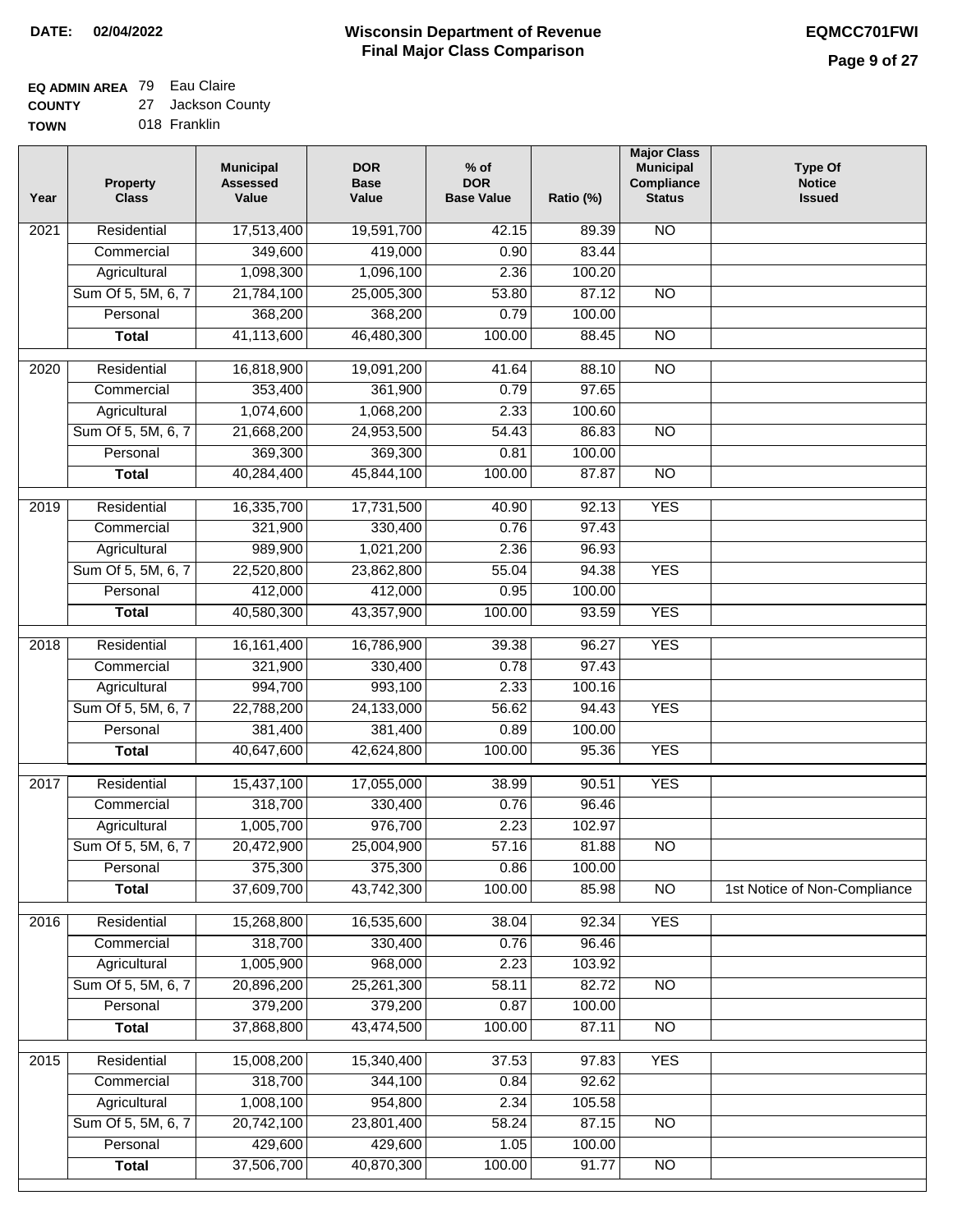## **EQ ADMIN AREA** 79 Eau Claire

**COUNTY TOWN** 27 Jackson County 020 Garden Valley

| Year | <b>Property</b><br><b>Class</b>    | <b>Municipal</b><br><b>Assessed</b><br>Value | <b>DOR</b><br><b>Base</b><br>Value | % of<br><b>DOR</b><br><b>Base Value</b> | Ratio (%)      | <b>Major Class</b><br><b>Municipal</b><br>Compliance<br><b>Status</b> | <b>Type Of</b><br><b>Notice</b><br><b>Issued</b> |
|------|------------------------------------|----------------------------------------------|------------------------------------|-----------------------------------------|----------------|-----------------------------------------------------------------------|--------------------------------------------------|
| 2021 | Residential                        | 16,424,900                                   | 18,525,200                         | 43.80                                   | 88.66          | $\overline{NO}$                                                       |                                                  |
|      | Commercial                         | 192,900                                      | 205,500                            | 0.49                                    | 93.87          |                                                                       |                                                  |
|      | Agricultural                       | 2,480,950                                    | 2,481,400                          | 5.87                                    | 99.98          |                                                                       |                                                  |
|      | Sum Of 5, 5M, 6, 7                 | 20,605,450                                   | 20,980,300                         | 49.60                                   | 98.21          | <b>YES</b>                                                            |                                                  |
|      | Personal                           | 107,000                                      | 107,000                            | 0.25                                    | 100.00         |                                                                       |                                                  |
|      | <b>Total</b>                       | 39,811,200                                   | 42,299,400                         | 100.00                                  | 94.12          | $\overline{NO}$                                                       |                                                  |
| 2020 | Residential                        | 16,204,200                                   | 16,001,200                         | 40.55                                   | 101.27         | <b>YES</b>                                                            |                                                  |
|      | Commercial                         | 192,900                                      | 156,500                            | 0.40                                    | 123.26         |                                                                       |                                                  |
|      | Agricultural                       | 2,383,050                                    | 2,384,000                          | 6.04                                    | 99.96          |                                                                       |                                                  |
|      | Sum Of 5, 5M, 6, 7                 | 20,511,300                                   | 20,796,400                         | 52.70                                   | 98.63          | <b>YES</b>                                                            |                                                  |
|      | Personal                           | 122,100                                      | 122,100                            | 0.31                                    | 100.00         |                                                                       |                                                  |
|      | <b>Total</b>                       | 39,413,550                                   | 39,460,200                         | 100.00                                  | 99.88          | <b>YES</b>                                                            |                                                  |
|      |                                    |                                              |                                    |                                         |                |                                                                       |                                                  |
| 2019 | Residential                        | 13,058,500                                   | 14,368,600                         | 37.33                                   | 90.88          | <b>YES</b>                                                            |                                                  |
|      | Commercial                         | 157,200                                      | 137,900                            | 0.36                                    | 114.00         |                                                                       |                                                  |
|      | Agricultural                       | 2,089,150                                    | 2,321,000                          | 6.03                                    | 90.01          |                                                                       |                                                  |
|      | Sum Of 5, 5M, 6, 7                 | 17,111,000                                   | 21,519,100                         | 55.91                                   | 79.52          | $\overline{NO}$                                                       |                                                  |
|      | Personal                           | 125,300                                      | 139,200                            | 0.36                                    | 90.01          |                                                                       |                                                  |
|      | <b>Total</b>                       | 32,541,150                                   | 38,485,800                         | 100.00                                  | 84.55          | $\overline{NO}$                                                       | 1st Notice of Non-Compliance                     |
| 2018 | Residential                        | 12,987,600                                   | 14,150,100                         | 37.48                                   | 91.78          | <b>YES</b>                                                            |                                                  |
|      | Commercial                         | 157,200                                      | 137,900                            | 0.37                                    | 114.00         |                                                                       |                                                  |
|      | Agricultural                       | 2,146,700                                    | 2,258,900                          | 5.98                                    | 95.03          |                                                                       |                                                  |
|      | Sum Of 5, 5M, 6, 7                 | 17,047,100                                   | 21,070,100                         | 55.81                                   | 80.91          | $\overline{NO}$                                                       |                                                  |
|      | Personal                           | 128,500                                      | 135,200                            | 0.36                                    | 95.04          |                                                                       |                                                  |
|      | <b>Total</b>                       | 32,467,100                                   | 37,752,200                         | 100.00                                  | 86.00          | NO                                                                    |                                                  |
| 2017 | Residential                        | 12,652,800                                   | 13,019,800                         | 35.65                                   | 97.18          | <b>YES</b>                                                            |                                                  |
|      | Commercial                         | 157,200                                      | 137,900                            | 0.38                                    | 114.00         |                                                                       |                                                  |
|      | Agricultural                       | 2,204,400                                    | 2,203,100                          | 6.03                                    | 100.06         |                                                                       |                                                  |
|      | Sum Of 5, 5M, 6, 7                 | 17,600,300                                   | 21,095,600                         | 57.77                                   | 83.43          | <b>NO</b>                                                             |                                                  |
|      | Personal                           | 62,400                                       | 62,400                             | 0.17                                    | 100.00         |                                                                       |                                                  |
|      | <b>Total</b>                       | 32,677,100                                   | 36,518,800                         | 100.00                                  | 89.48          | <b>NO</b>                                                             |                                                  |
|      |                                    |                                              |                                    |                                         |                |                                                                       |                                                  |
| 2016 | Residential                        | 12,747,400                                   | 13,106,800<br>251,700              | 37.07                                   | 97.26          | <b>YES</b>                                                            |                                                  |
|      | Commercial                         | 283,100<br>2,165,850                         | 2,166,300                          | 0.71<br>6.13                            | 112.48         |                                                                       |                                                  |
|      | Agricultural<br>Sum Of 5, 5M, 6, 7 | 17,334,200                                   | 19,757,400                         | 55.88                                   | 99.98<br>87.74 | N <sub>O</sub>                                                        |                                                  |
|      | Personal                           | 73,200                                       | 73,200                             | 0.21                                    | 100.00         |                                                                       |                                                  |
|      | <b>Total</b>                       | 32,603,750                                   | 35,355,400                         | 100.00                                  | 92.22          | $\overline{NO}$                                                       |                                                  |
|      |                                    |                                              |                                    |                                         |                |                                                                       |                                                  |
| 2015 | Residential                        | 12,352,000                                   | 12,576,800                         | 36.94                                   | 98.21          | <b>YES</b>                                                            |                                                  |
|      | Commercial                         | 283,100                                      | 262,200                            | 0.77                                    | 107.97         |                                                                       |                                                  |
|      | Agricultural                       | 2,141,950                                    | 2,141,800                          | 6.29                                    | 100.01         |                                                                       |                                                  |
|      | Sum Of 5, 5M, 6, 7                 | 17,329,900                                   | 18,985,100                         | 55.77                                   | 91.28          | <b>YES</b>                                                            |                                                  |
|      | Personal                           | 76,100                                       | 76,100                             | 0.22                                    | 100.00         |                                                                       |                                                  |
|      | <b>Total</b>                       | 32,183,050                                   | 34,042,000                         | 100.00                                  | 94.54          | <b>YES</b>                                                            |                                                  |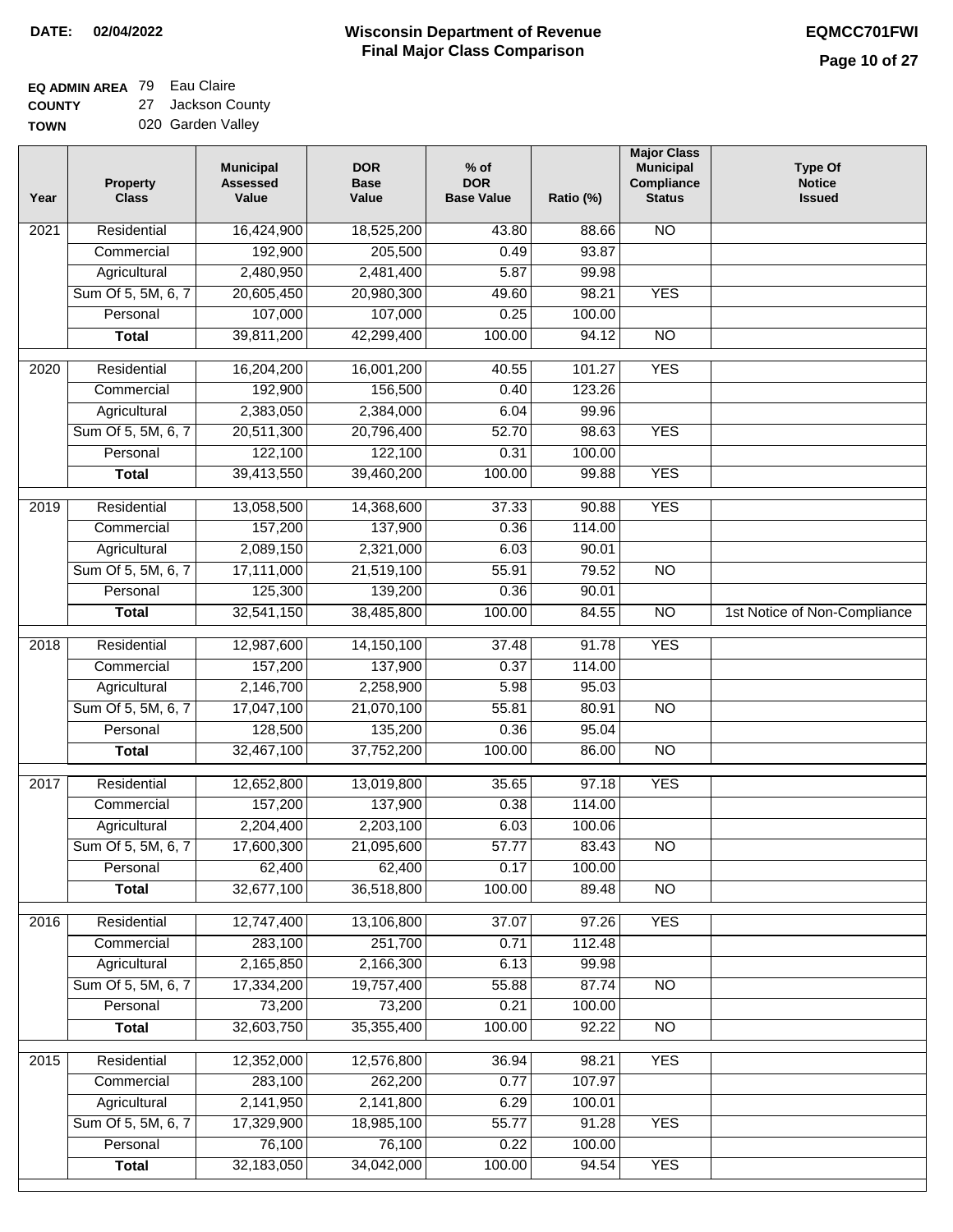### **EQ ADMIN AREA** 79 Eau Claire

**COUNTY TOWN** 27 Jackson County

| 022 Garfield |  |
|--------------|--|

| Year              | <b>Property</b><br><b>Class</b> | <b>Municipal</b><br><b>Assessed</b><br>Value | <b>DOR</b><br><b>Base</b><br>Value | % of<br><b>DOR</b><br><b>Base Value</b> | Ratio (%) | <b>Major Class</b><br><b>Municipal</b><br>Compliance<br><b>Status</b> | <b>Type Of</b><br><b>Notice</b><br><b>Issued</b> |
|-------------------|---------------------------------|----------------------------------------------|------------------------------------|-----------------------------------------|-----------|-----------------------------------------------------------------------|--------------------------------------------------|
| $\overline{202}1$ | Residential                     | 31,389,000                                   | 40,952,900                         | 62.13                                   | 76.65     | <b>NO</b>                                                             |                                                  |
|                   | Commercial                      | 1,023,100                                    | 1,001,400                          | 1.52                                    | 102.17    |                                                                       |                                                  |
|                   | Agricultural                    | 937,400                                      | 1,063,300                          | 1.61                                    | 88.16     |                                                                       |                                                  |
|                   | Sum Of 5, 5M, 6, 7              | 18,257,300                                   | 22,477,100                         | 34.10                                   | 81.23     | $\overline{NO}$                                                       |                                                  |
|                   | Personal                        | 374,000                                      | 425,000                            | 0.64                                    | 88.00     |                                                                       |                                                  |
|                   | <b>Total</b>                    | 51,980,800                                   | 65,919,700                         | 100.00                                  | 78.85     | $\overline{NO}$                                                       | 2nd Notice of Non-Compliance                     |
| $\overline{2020}$ | Residential                     | 30,672,900                                   | 35,446,600                         | 60.61                                   | 86.53     | $\overline{NO}$                                                       |                                                  |
|                   | Commercial                      | 993,500                                      | 1,056,900                          | 1.81                                    | 94.00     |                                                                       |                                                  |
|                   | Agricultural                    | 921,000                                      | 1,023,500                          | 1.75                                    | 89.99     |                                                                       |                                                  |
|                   | Sum Of 5, 5M, 6, 7              | 18,179,700                                   | 20,563,500                         | 35.16                                   | 88.41     | $\overline{NO}$                                                       |                                                  |
|                   | Personal                        | 350,800                                      | 389,700                            | 0.67                                    | 90.02     |                                                                       |                                                  |
|                   | <b>Total</b>                    | 51,117,900                                   | 58,480,200                         | 100.00                                  | 87.41     | $\overline{NO}$                                                       | 1st Notice of Non-Compliance                     |
| 2019              | Residential                     | 29,963,500                                   | 33,030,700                         | 59.11                                   | 90.71     | <b>YES</b>                                                            |                                                  |
|                   | Commercial                      | 909,100                                      | 963,100                            | 1.72                                    | 94.39     |                                                                       |                                                  |
|                   | Agricultural                    | 938,400                                      | 980,300                            | 1.75                                    | 95.73     |                                                                       |                                                  |
|                   | Sum Of 5, 5M, 6, 7              | 18,207,400                                   | 20,583,800                         | 36.84                                   | 88.45     | $\overline{NO}$                                                       |                                                  |
|                   | Personal                        | 290,600                                      | 322,900                            | 0.58                                    | 90.00     |                                                                       |                                                  |
|                   | <b>Total</b>                    | 50,309,000                                   | 55,880,800                         | 100.00                                  | 90.03     | $\overline{NO}$                                                       |                                                  |
| 2018              | Residential                     | 29,215,600                                   | 31,880,000                         | 58.77                                   | 91.64     | <b>YES</b>                                                            |                                                  |
|                   | Commercial                      | 877,900                                      | 928,400                            | 1.71                                    | 94.56     |                                                                       |                                                  |
|                   | Agricultural                    | 937,800                                      | 946,900                            | 1.75                                    | 99.04     |                                                                       |                                                  |
|                   | Sum Of 5, 5M, 6, 7              | 18,102,700                                   | 20,170,000                         | 37.18                                   | 89.75     | $\overline{3}$                                                        |                                                  |
|                   | Personal                        | 288,800                                      | 324,500                            | 0.60                                    | 89.00     |                                                                       |                                                  |
|                   | <b>Total</b>                    | 49,422,800                                   | 54,249,800                         | 100.00                                  | 91.10     | <b>NO</b>                                                             |                                                  |
| 2017              | Residential                     | 28,598,300                                   | 30,276,400                         | 56.31                                   | 94.46     | <b>YES</b>                                                            |                                                  |
|                   | Commercial                      | 849,200                                      | 896,200                            | 1.67                                    | 94.76     |                                                                       |                                                  |
|                   | Agricultural                    | 942,100                                      | 927,800                            | 1.73                                    | 101.54    |                                                                       |                                                  |
|                   | Sum Of 5, 5M, 6, 7              | 18,307,650                                   | 21,417,400                         | 39.83                                   | 85.48     | <b>NO</b>                                                             |                                                  |
|                   | Personal                        | 233,900                                      | 254,200                            | 0.47                                    | 92.01     |                                                                       |                                                  |
|                   | <b>Total</b>                    | 48,931,150                                   | 53,772,000                         | 100.00                                  | 91.00     | <b>NO</b>                                                             |                                                  |
| 2016              | Residential                     | 28,221,800                                   | 29,569,800                         | 57.51                                   | 95.44     | <b>YES</b>                                                            |                                                  |
|                   | Commercial                      | 845,100                                      | 891,700                            | 1.73                                    | 94.77     |                                                                       |                                                  |
|                   | Agricultural                    | 943,100                                      | 916,000                            | 1.78                                    | 102.96    |                                                                       |                                                  |
|                   | Sum Of 5, 5M, 6, 7              | 18,027,850                                   | 19,790,800                         | 38.49                                   | 91.09     | <b>YES</b>                                                            |                                                  |
|                   | Personal                        | 239,200                                      | 251,800                            | 0.49                                    | 95.00     |                                                                       |                                                  |
|                   | <b>Total</b>                    | 48,277,050                                   | 51,420,100                         | 100.00                                  | 93.89     | <b>YES</b>                                                            |                                                  |
| 2015              | Residential                     | 27,957,400                                   | 29,001,400                         | 57.17                                   | 96.40     | <b>YES</b>                                                            |                                                  |
|                   | Commercial                      | 547,800                                      | 602,900                            | 1.19                                    | 90.86     |                                                                       |                                                  |
|                   | Agricultural                    | 940,000                                      | 903,300                            | 1.78                                    | 104.06    |                                                                       |                                                  |
|                   | Sum Of 5, 5M, 6, 7              | 18,290,100                                   | 19,959,900                         | 39.35                                   | 91.63     | <b>YES</b>                                                            |                                                  |
|                   | Personal                        | 249,590                                      | 262,700                            | 0.52                                    | 95.01     |                                                                       |                                                  |
|                   | <b>Total</b>                    | 47,984,890                                   | 50,730,200                         | 100.00                                  | 94.59     | <b>YES</b>                                                            |                                                  |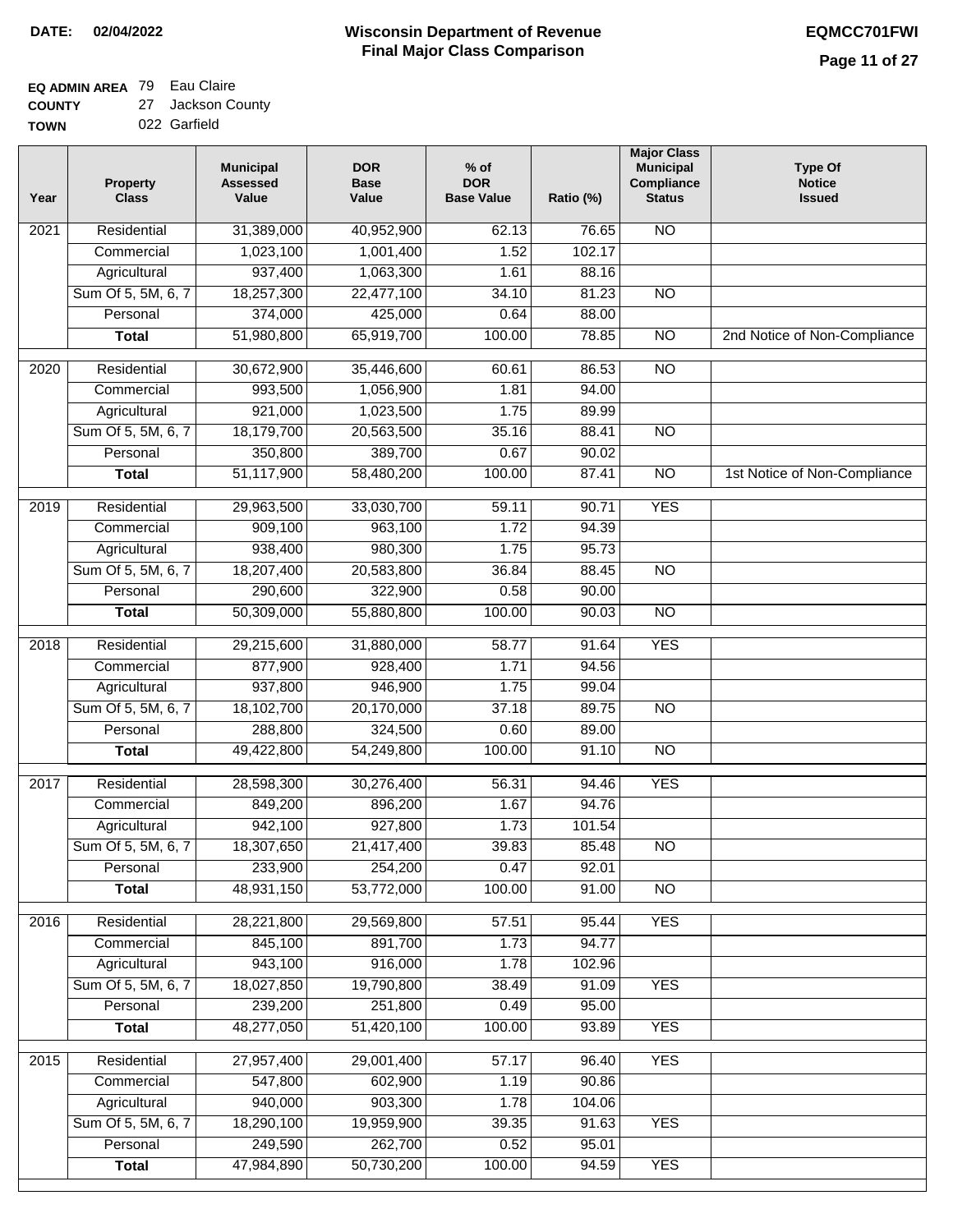### **Wisconsin Department of Revenue Final Major Class Comparison DATE: 02/04/2022 EQMCC701FWI**

### **EQ ADMIN AREA** 79 Eau Claire  $27$

| <b>COUNTY</b> | 27 Jackson County |
|---------------|-------------------|
| <b>TOWN</b>   | 024 Hixton        |

| Year             | <b>Property</b><br><b>Class</b>    | <b>Municipal</b><br><b>Assessed</b><br>Value | <b>DOR</b><br><b>Base</b><br>Value | $%$ of<br><b>DOR</b><br><b>Base Value</b> | Ratio (%)       | <b>Major Class</b><br><b>Municipal</b><br>Compliance<br><b>Status</b> | <b>Type Of</b><br><b>Notice</b><br><b>Issued</b> |
|------------------|------------------------------------|----------------------------------------------|------------------------------------|-------------------------------------------|-----------------|-----------------------------------------------------------------------|--------------------------------------------------|
| 2021             | Residential                        | 24,853,400                                   | 29,977,200                         | 57.52                                     | 82.91           | <b>NO</b>                                                             |                                                  |
|                  | Commercial                         | 2,223,000                                    | 2,293,800                          | 4.40                                      | 96.91           |                                                                       |                                                  |
|                  | Agricultural                       | 1,705,150                                    | 1,963,700                          | 3.77                                      | 86.83           |                                                                       |                                                  |
|                  | Sum Of 5, 5M, 6, 7                 | 15,444,700                                   | 17,640,600                         | 33.85                                     | 87.55           | $\overline{NO}$                                                       |                                                  |
|                  | Personal                           | 208,700                                      | 239,900                            | 0.46                                      | 86.99           |                                                                       |                                                  |
|                  | <b>Total</b>                       | 44,434,950                                   | 52,115,200                         | 100.00                                    | 85.26           | $\overline{NO}$                                                       | 1st Notice of Non-Compliance                     |
| $\frac{1}{2020}$ | Residential                        | 24,205,000                                   | 27,577,300                         | 55.44                                     | 87.77           | $\overline{3}$                                                        |                                                  |
|                  | Commercial                         | 2,180,600                                    | 2,094,800                          | 4.21                                      | 104.10          |                                                                       |                                                  |
|                  | Agricultural                       | 1,704,500                                    | 1,889,900                          | 3.80                                      | 90.19           |                                                                       |                                                  |
|                  | Sum Of 5, 5M, 6, 7                 | 15,696,350                                   | 17,894,300                         | 35.97                                     | 87.72           | <b>NO</b>                                                             |                                                  |
|                  | Personal                           | 257,900                                      | 286,600                            | 0.58                                      | 89.99           |                                                                       |                                                  |
|                  | <b>Total</b>                       | 44,044,350                                   | 49,742,900                         | 100.00                                    | 88.54           | <b>NO</b>                                                             |                                                  |
|                  |                                    |                                              |                                    |                                           |                 |                                                                       |                                                  |
| 2019             | Residential                        | 23,806,000                                   | 26,353,300                         | 54.07                                     | 90.33           | <b>YES</b>                                                            |                                                  |
|                  | Commercial                         | 2,112,300                                    | 2,032,800                          | 4.17                                      | 103.91          |                                                                       |                                                  |
|                  | Agricultural                       | 1,684,050                                    | 1,811,600                          | 3.72                                      | 92.96           |                                                                       |                                                  |
|                  | Sum Of 5, 5M, 6, 7                 | 16,084,750                                   | 18,316,000                         | 37.58                                     | 87.82           | $\overline{NO}$                                                       |                                                  |
|                  | Personal                           | 208,300                                      | 224,000                            | 0.46                                      | 92.99           |                                                                       |                                                  |
|                  | <b>Total</b>                       | 43,895,400                                   | 48,737,700                         | 100.00                                    | 90.06           | $\overline{NO}$                                                       |                                                  |
| 2018             | Residential                        | 23,640,800                                   | 25,904,000                         | 53.50                                     | 91.26           | <b>YES</b>                                                            |                                                  |
|                  | Commercial                         | 2,143,900                                    | 2,063,200                          | 4.26                                      | 103.91          |                                                                       |                                                  |
|                  | Agricultural                       | 1,682,150                                    | 1,769,200                          | 3.65                                      | 95.08           |                                                                       |                                                  |
|                  | Sum Of 5, 5M, 6, 7                 | 16,172,550                                   | 18,447,700                         | 38.10                                     | 87.67           | <b>NO</b>                                                             |                                                  |
|                  | Personal                           | 219,200                                      | 230,800                            | 0.48                                      | 94.97           |                                                                       |                                                  |
|                  | <b>Total</b>                       | 43,858,600                                   | 48,414,900                         | 100.00                                    | 90.59           | $\overline{10}$                                                       |                                                  |
| 2017             | Residential                        | 23,344,600                                   | 24,896,300                         | 51.13                                     | 93.77           | <b>YES</b>                                                            |                                                  |
|                  | Commercial                         | 3,085,500                                    | 2,973,800                          | 6.11                                      | 103.76          |                                                                       |                                                  |
|                  | Agricultural                       | 1,722,600                                    | 1,722,200                          | 3.54                                      | 100.02          |                                                                       |                                                  |
|                  | Sum Of 5, 5M, 6, 7                 | 16,558,900                                   | 18,365,800                         | 37.72                                     | 90.16           | <b>YES</b>                                                            |                                                  |
|                  | Personal                           | 729,600                                      | 729,600                            | 1.50                                      | 100.00          |                                                                       |                                                  |
|                  | <b>Total</b>                       | 45,441,200                                   | 48,687,700                         | 100.00                                    | 93.33           | <b>YES</b>                                                            |                                                  |
| 2016             | Residential                        | 23,436,400                                   | 24,895,700                         |                                           |                 | <b>YES</b>                                                            |                                                  |
|                  | Commercial                         | 2,941,600                                    | 2,798,400                          | 51.68<br>5.81                             | 94.14<br>105.12 |                                                                       |                                                  |
|                  |                                    | 1,606,550                                    |                                    | 3.52                                      | 94.75           |                                                                       |                                                  |
|                  | Agricultural<br>Sum Of 5, 5M, 6, 7 | 16,215,900                                   | 1,695,500<br>18,179,400            | 37.74                                     | 89.20           |                                                                       |                                                  |
|                  | Personal                           | 572,600                                      | 602,800                            | 1.25                                      | 94.99           | <b>NO</b>                                                             |                                                  |
|                  |                                    | 44,773,050                                   | 48,171,800                         | 100.00                                    | 92.94           | N <sub>O</sub>                                                        |                                                  |
|                  | <b>Total</b>                       |                                              |                                    |                                           |                 |                                                                       |                                                  |
| 2015             | Residential                        | 22,804,200                                   | 23,775,600                         | 51.06                                     | 95.91           | <b>YES</b>                                                            |                                                  |
|                  | Commercial                         | 2,256,000                                    | 2,165,600                          | 4.65                                      | 104.17          |                                                                       |                                                  |
|                  | Agricultural                       | 1,599,450                                    | 1,685,400                          | 3.62                                      | 94.90           |                                                                       |                                                  |
|                  | Sum Of 5, 5M, 6, 7                 | 16,426,350                                   | 18,405,700                         | 39.52                                     | 89.25           | N <sub>O</sub>                                                        |                                                  |
|                  | Personal                           | 508,800                                      | 535,600                            | 1.15                                      | 95.00           |                                                                       |                                                  |
|                  | <b>Total</b>                       | 43,594,800                                   | 46,567,900                         | 100.00                                    | 93.62           | N <sub>O</sub>                                                        |                                                  |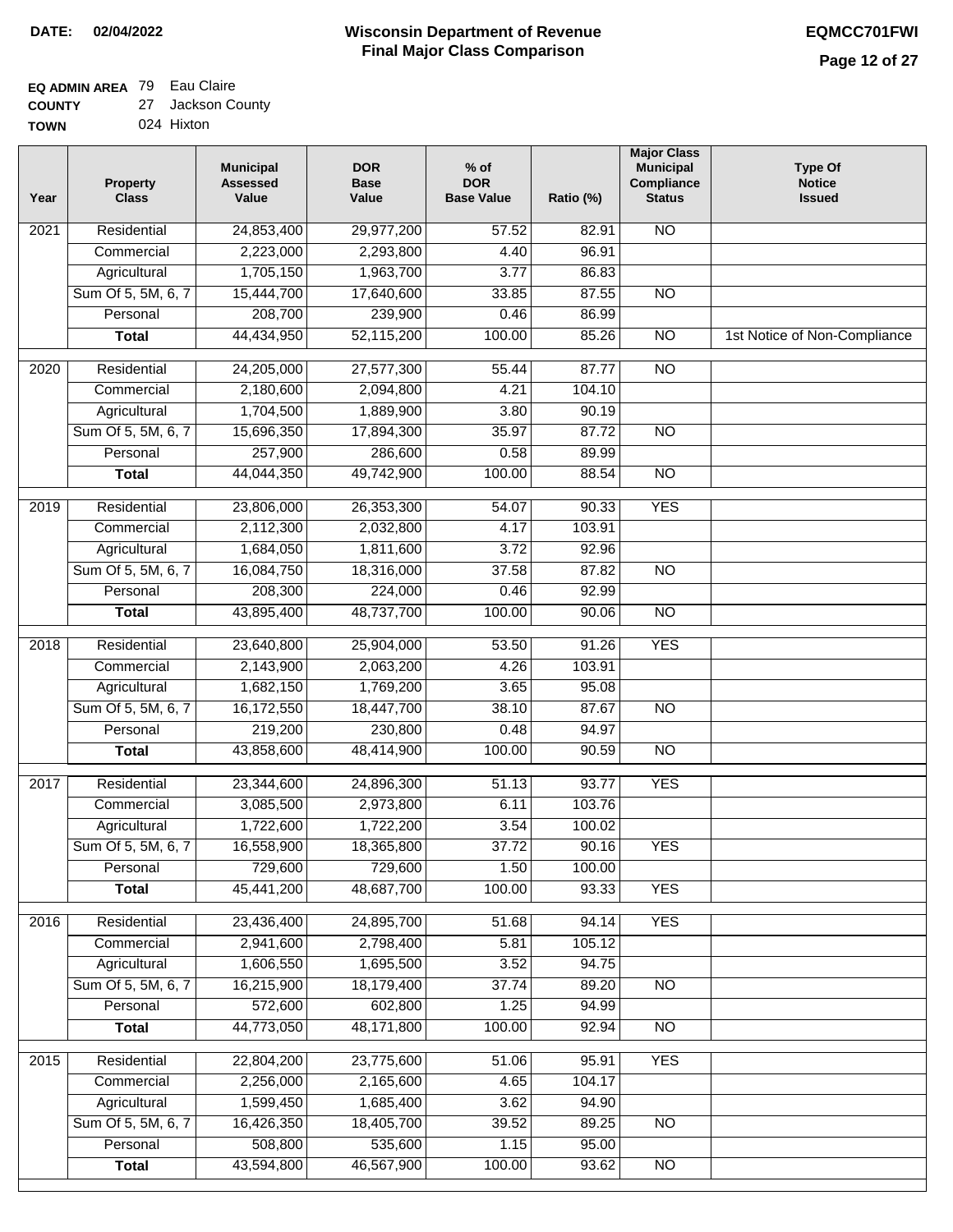#### **EQ ADMIN AREA** 79 Eau Claire **COUNTY** 27 Jackson County

| <b>TOWN</b> | 026 Irving |  |
|-------------|------------|--|

| Year              | <b>Property</b><br><b>Class</b> | <b>Municipal</b><br><b>Assessed</b><br>Value | <b>DOR</b><br><b>Base</b><br>Value | $%$ of<br><b>DOR</b><br><b>Base Value</b> | Ratio (%)      | <b>Major Class</b><br><b>Municipal</b><br>Compliance<br><b>Status</b> | <b>Type Of</b><br><b>Notice</b><br><b>Issued</b> |
|-------------------|---------------------------------|----------------------------------------------|------------------------------------|-------------------------------------------|----------------|-----------------------------------------------------------------------|--------------------------------------------------|
| $\overline{202}1$ | Residential                     | 39,031,800                                   | 49,827,100                         | 63.88                                     | 78.33          | N <sub>O</sub>                                                        |                                                  |
|                   | Commercial                      | 1,074,500                                    | 1,153,700                          | 1.48                                      | 93.14          |                                                                       |                                                  |
|                   | Agricultural                    | 2,208,400                                    | 2,576,800                          | 3.30                                      | 85.70          |                                                                       |                                                  |
|                   | Sum Of 5, 5M, 6, 7              | 21,767,500                                   | 24, 161, 100                       | 30.97                                     | 90.09          | <b>YES</b>                                                            |                                                  |
|                   | Personal                        | 246,300                                      | 287,700                            | 0.37                                      | 85.61          |                                                                       |                                                  |
|                   | <b>Total</b>                    | 64,328,500                                   | 78,006,400                         | 100.00                                    | 82.47          | $\overline{NO}$                                                       |                                                  |
| $\overline{2020}$ | Residential                     | 38,849,100                                   | 46,831,200                         | 62.45                                     | 82.96          | $\overline{NO}$                                                       |                                                  |
|                   | Commercial                      | 980,700                                      | 1,025,900                          | 1.37                                      | 95.59          |                                                                       |                                                  |
|                   | Agricultural                    | 2,199,400                                    | 2,476,500                          | 3.30                                      | 88.81          |                                                                       |                                                  |
|                   | Sum Of 5, 5M, 6, 7              | 21,805,800                                   | 24,266,500                         | 32.36                                     | 89.86          | $\overline{NO}$                                                       |                                                  |
|                   | Personal                        | 348,000                                      | 392,400                            | 0.52                                      | 88.69          |                                                                       |                                                  |
|                   | <b>Total</b>                    | 64,183,000                                   | 74,992,500                         | 100.00                                    | 85.59          | $\overline{NO}$                                                       |                                                  |
|                   |                                 |                                              |                                    | 61.82                                     |                |                                                                       |                                                  |
| 2019              | Residential<br>Commercial       | 38,413,800<br>970,500                        | 44,118,700<br>1,014,500            | 1.42                                      | 87.07<br>95.66 | $\overline{NO}$                                                       |                                                  |
|                   | Agricultural                    |                                              |                                    | 3.33                                      | 92.94          |                                                                       |                                                  |
|                   |                                 | 2,209,300                                    | 2,377,000                          | 33.02                                     | 90.98          | <b>YES</b>                                                            |                                                  |
|                   | Sum Of 5, 5M, 6, 7<br>Personal  | 21,438,300<br>271,600                        | 23,564,900<br>297,000              | 0.42                                      | 91.45          |                                                                       |                                                  |
|                   | <b>Total</b>                    |                                              | 71,372,100                         | 100.00                                    | 88.70          | $\overline{NO}$                                                       |                                                  |
|                   |                                 | 63,303,500                                   |                                    |                                           |                |                                                                       |                                                  |
| 2018              | Residential                     | 37,973,100                                   | 41,564,000                         | 60.96                                     | 91.36          | <b>YES</b>                                                            |                                                  |
|                   | Commercial                      | 801,800                                      | 813,900                            | 1.19                                      | 98.51          |                                                                       |                                                  |
|                   | Agricultural                    | 2,210,800                                    | 2,308,200                          | 3.39                                      | 95.78          |                                                                       |                                                  |
|                   | Sum Of 5, 5M, 6, 7              | 21, 171, 200                                 | 23,281,100                         | 34.15                                     | 90.94          | <b>YES</b>                                                            |                                                  |
|                   | Personal                        | 200,700                                      | 214,200                            | 0.31                                      | 93.70          |                                                                       |                                                  |
|                   | <b>Total</b>                    | 62,357,600                                   | 68,181,400                         | 100.00                                    | 91.46          | <b>YES</b>                                                            |                                                  |
| $\overline{2017}$ | Residential                     | 37,712,100                                   | 40,510,100                         | 61.34                                     | 93.09          | <b>YES</b>                                                            |                                                  |
|                   | Commercial                      | 730,200                                      | 737,500                            | 1.12                                      | 99.01          |                                                                       |                                                  |
|                   | Agricultural                    | 2,207,100                                    | 2,247,800                          | 3.40                                      | 98.19          |                                                                       |                                                  |
|                   | Sum Of 5, 5M, 6, 7              | 21,083,700                                   | 22,397,100                         | 33.91                                     | 94.14          | <b>YES</b>                                                            |                                                  |
|                   | Personal                        | 143,800                                      | 148,300                            | 0.22                                      | 96.97          |                                                                       |                                                  |
|                   | <b>Total</b>                    | 61,876,900                                   | 66,040,800                         | 100.00                                    | 93.69          | <b>YES</b>                                                            |                                                  |
| 2016              | Residential                     | 37,505,800                                   | 37,996,700                         | 59.66                                     | 98.71          | <b>YES</b>                                                            |                                                  |
|                   | Commercial                      | 631,700                                      | 635,900                            | 1.00                                      | 99.34          |                                                                       |                                                  |
|                   | Agricultural                    | 2,199,200                                    | 2,210,000                          | 3.47                                      | 99.51          |                                                                       |                                                  |
|                   | Sum Of 5, 5M, 6, 7              | 21,070,800                                   | 22,732,300                         | 35.69                                     | 92.69          | <b>YES</b>                                                            |                                                  |
|                   | Personal                        | 115,400                                      | 115,400                            | 0.18                                      | 100.00         |                                                                       |                                                  |
|                   | <b>Total</b>                    | 61,522,900                                   | 63,690,300                         | 100.00                                    | 96.60          | <b>YES</b>                                                            |                                                  |
|                   |                                 |                                              |                                    |                                           |                |                                                                       |                                                  |
| 2015              | Residential                     | 37,186,100                                   | 35,529,800                         | 57.54                                     | 104.66         | <b>YES</b>                                                            |                                                  |
|                   | Commercial                      | 523,800                                      | 550,000                            | 0.89                                      | 95.24          |                                                                       |                                                  |
|                   | Agricultural                    | 2,194,600                                    | 2,176,700                          | 3.53                                      | 100.82         |                                                                       |                                                  |
|                   | Sum Of 5, 5M, 6, 7              | 21,533,500                                   | 23,394,400                         | 37.89                                     | 92.05          | <b>YES</b>                                                            |                                                  |
|                   | Personal                        | 94,600<br>61,532,600                         | 95,500                             | 0.15                                      | 99.06          | <b>YES</b>                                                            |                                                  |
|                   | <b>Total</b>                    |                                              | 61,746,400                         | 100.00                                    | 99.65          |                                                                       |                                                  |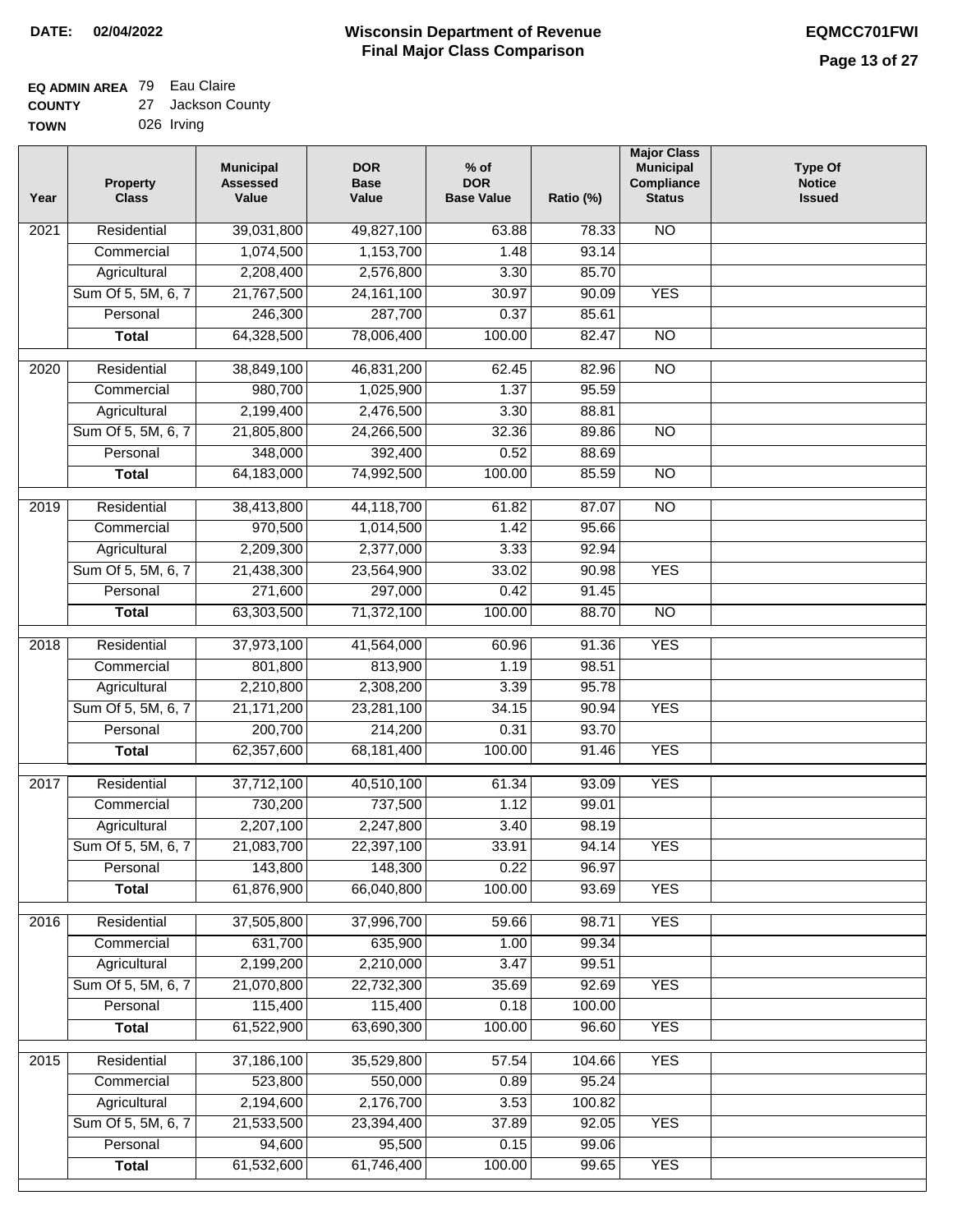### **Wisconsin Department of Revenue Final Major Class Comparison DATE: 02/04/2022 EQMCC701FWI**

### **EQ ADMIN AREA** 79 Eau Claire **COUNTY**

| <b>COUNTY</b> | 27 Jackson County |
|---------------|-------------------|
| <b>TOWN</b>   | 028 Knapp         |

| 20, 161, 700<br><b>YES</b><br>Residential<br>20,880,200<br>41.80<br>96.56<br>2021<br>433,800<br>453,000<br>0.91<br>95.76<br>Commercial<br>328,600<br>338,500<br>0.68<br>97.08<br>Agricultural<br><b>YES</b><br>Sum Of 5, 5M, 6, 7<br>27,601,500<br>27,809,700<br>55.67<br>99.25<br>457,600<br>Personal<br>471,300<br>0.94<br>97.09<br>48,983,200<br>49,952,700<br>100.00<br><b>YES</b><br>98.06<br><b>Total</b><br><b>YES</b><br>$\overline{2020}$<br>Residential<br>20,005,100<br>20,413,500<br>40.63<br>98.00<br>433,800<br>105.34<br>Commercial<br>411,800<br>0.82<br>318,300<br>97.52<br>326,400<br>0.65<br>Agricultural<br>Sum Of 5, 5M, 6, 7<br>27,876,100<br>57.60<br>96.32<br><b>YES</b><br>28,942,000<br>144,700<br>148,800<br>0.30<br>97.24<br>Personal<br><b>YES</b><br><b>Total</b><br>48,778,000<br>50,242,500<br>100.00<br>97.09<br><b>YES</b><br>2019<br>Residential<br>19,771,600<br>20,173,400<br>98.01<br>40.06<br>105.34<br>Commercial<br>433,800<br>411,800<br>0.82<br>310,500<br>309,900<br>Agricultural<br>0.62<br>100.19<br>Sum Of 5, 5M, 6, 7<br><b>YES</b><br>28,328,300<br>29,314,700<br>58.21<br>96.64<br>0.29<br>Personal<br>146,500<br>146,500<br>100.00<br><b>YES</b><br>48,990,700<br>50,356,300<br>100.00<br>97.29<br><b>Total</b><br>17,595,300<br>$\overline{NO}$<br>Residential<br>19,756,500<br>40.54<br>89.06<br>2018<br>357,700<br>0.73<br>Commercial<br>357,700<br>100.00<br>328,100<br>305,800<br>0.63<br>107.29<br>Agricultural<br>Sum Of 5, 5M, 6, 7<br>26,572,700<br>28,172,100<br>57.80<br><b>YES</b><br>94.32<br>132,000<br>144,600<br>0.30<br>91.29<br>Personal<br>44,985,800<br>48,736,700<br>100.00<br>92.30<br>$\overline{10}$<br><b>Total</b><br>1st Notice of Non-Compliance<br>Residential<br>17,434,900<br>20,536,300<br>41.38<br><b>NO</b><br>2017<br>84.90<br>357,700<br>0.73<br>361,700<br>98.89<br>Commercial<br>327,300<br>295,700<br>0.60<br>110.69<br>Agricultural<br>Sum Of 5, 5M, 6, 7<br>27,053,200<br>28,290,600<br>57.01<br>95.63<br><b>YES</b><br>129,300<br>Personal<br>139,100<br>0.28<br>92.95<br>45,302,400<br>49,623,400<br>100.00<br>91.29<br>$\overline{30}$<br><b>Total</b><br>2016<br>Residential<br>17,157,100<br>20,239,200<br>41.53<br>N <sub>O</sub><br>84.77<br>395,400<br>109.32<br>Commercial<br>361,700<br>0.74<br>328,500<br>294,200<br>0.60<br>111.66<br>Agricultural<br>27,170,100<br>Sum Of 5, 5M, 6, 7<br>27,668,700<br>56.77<br>98.20<br><b>YES</b><br>163,200<br>173,500<br>Personal<br>0.36<br>94.06<br>45,214,300<br>48,737,300<br>100.00<br>92.77<br>N <sub>O</sub><br><b>Total</b><br>2015<br>16,668,700<br>19,149,100<br>N <sub>O</sub><br>Residential<br>40.01<br>87.05<br>551,200<br>525,200<br>104.95<br>1.10<br>Commercial<br>328,100<br>Agricultural<br>289,400<br>113.37<br>0.60<br>Sum Of 5, 5M, 6, 7<br>27,301,900<br>98.49<br><b>YES</b><br>27,721,100<br>57.92<br>167,300<br>Personal<br>172,200<br>0.36<br>97.15<br>45,017,200<br>47,857,000<br>100.00<br>94.07<br>N <sub>O</sub><br><b>Total</b> | Year | <b>Property</b><br><b>Class</b> | <b>Municipal</b><br><b>Assessed</b><br>Value | <b>DOR</b><br><b>Base</b><br>Value | $%$ of<br><b>DOR</b><br><b>Base Value</b> | Ratio (%) | <b>Major Class</b><br><b>Municipal</b><br>Compliance<br><b>Status</b> | <b>Type Of</b><br><b>Notice</b><br><b>Issued</b> |
|-------------------------------------------------------------------------------------------------------------------------------------------------------------------------------------------------------------------------------------------------------------------------------------------------------------------------------------------------------------------------------------------------------------------------------------------------------------------------------------------------------------------------------------------------------------------------------------------------------------------------------------------------------------------------------------------------------------------------------------------------------------------------------------------------------------------------------------------------------------------------------------------------------------------------------------------------------------------------------------------------------------------------------------------------------------------------------------------------------------------------------------------------------------------------------------------------------------------------------------------------------------------------------------------------------------------------------------------------------------------------------------------------------------------------------------------------------------------------------------------------------------------------------------------------------------------------------------------------------------------------------------------------------------------------------------------------------------------------------------------------------------------------------------------------------------------------------------------------------------------------------------------------------------------------------------------------------------------------------------------------------------------------------------------------------------------------------------------------------------------------------------------------------------------------------------------------------------------------------------------------------------------------------------------------------------------------------------------------------------------------------------------------------------------------------------------------------------------------------------------------------------------------------------------------------------------------------------------------------------------------------------------------------------------------------------------------------------------------------------------------------------------------------------------------------------------------------------------------------------------------------------------------------------------------------------------------------------------------------------------------------------|------|---------------------------------|----------------------------------------------|------------------------------------|-------------------------------------------|-----------|-----------------------------------------------------------------------|--------------------------------------------------|
|                                                                                                                                                                                                                                                                                                                                                                                                                                                                                                                                                                                                                                                                                                                                                                                                                                                                                                                                                                                                                                                                                                                                                                                                                                                                                                                                                                                                                                                                                                                                                                                                                                                                                                                                                                                                                                                                                                                                                                                                                                                                                                                                                                                                                                                                                                                                                                                                                                                                                                                                                                                                                                                                                                                                                                                                                                                                                                                                                                                                             |      |                                 |                                              |                                    |                                           |           |                                                                       |                                                  |
|                                                                                                                                                                                                                                                                                                                                                                                                                                                                                                                                                                                                                                                                                                                                                                                                                                                                                                                                                                                                                                                                                                                                                                                                                                                                                                                                                                                                                                                                                                                                                                                                                                                                                                                                                                                                                                                                                                                                                                                                                                                                                                                                                                                                                                                                                                                                                                                                                                                                                                                                                                                                                                                                                                                                                                                                                                                                                                                                                                                                             |      |                                 |                                              |                                    |                                           |           |                                                                       |                                                  |
|                                                                                                                                                                                                                                                                                                                                                                                                                                                                                                                                                                                                                                                                                                                                                                                                                                                                                                                                                                                                                                                                                                                                                                                                                                                                                                                                                                                                                                                                                                                                                                                                                                                                                                                                                                                                                                                                                                                                                                                                                                                                                                                                                                                                                                                                                                                                                                                                                                                                                                                                                                                                                                                                                                                                                                                                                                                                                                                                                                                                             |      |                                 |                                              |                                    |                                           |           |                                                                       |                                                  |
|                                                                                                                                                                                                                                                                                                                                                                                                                                                                                                                                                                                                                                                                                                                                                                                                                                                                                                                                                                                                                                                                                                                                                                                                                                                                                                                                                                                                                                                                                                                                                                                                                                                                                                                                                                                                                                                                                                                                                                                                                                                                                                                                                                                                                                                                                                                                                                                                                                                                                                                                                                                                                                                                                                                                                                                                                                                                                                                                                                                                             |      |                                 |                                              |                                    |                                           |           |                                                                       |                                                  |
|                                                                                                                                                                                                                                                                                                                                                                                                                                                                                                                                                                                                                                                                                                                                                                                                                                                                                                                                                                                                                                                                                                                                                                                                                                                                                                                                                                                                                                                                                                                                                                                                                                                                                                                                                                                                                                                                                                                                                                                                                                                                                                                                                                                                                                                                                                                                                                                                                                                                                                                                                                                                                                                                                                                                                                                                                                                                                                                                                                                                             |      |                                 |                                              |                                    |                                           |           |                                                                       |                                                  |
|                                                                                                                                                                                                                                                                                                                                                                                                                                                                                                                                                                                                                                                                                                                                                                                                                                                                                                                                                                                                                                                                                                                                                                                                                                                                                                                                                                                                                                                                                                                                                                                                                                                                                                                                                                                                                                                                                                                                                                                                                                                                                                                                                                                                                                                                                                                                                                                                                                                                                                                                                                                                                                                                                                                                                                                                                                                                                                                                                                                                             |      |                                 |                                              |                                    |                                           |           |                                                                       |                                                  |
|                                                                                                                                                                                                                                                                                                                                                                                                                                                                                                                                                                                                                                                                                                                                                                                                                                                                                                                                                                                                                                                                                                                                                                                                                                                                                                                                                                                                                                                                                                                                                                                                                                                                                                                                                                                                                                                                                                                                                                                                                                                                                                                                                                                                                                                                                                                                                                                                                                                                                                                                                                                                                                                                                                                                                                                                                                                                                                                                                                                                             |      |                                 |                                              |                                    |                                           |           |                                                                       |                                                  |
|                                                                                                                                                                                                                                                                                                                                                                                                                                                                                                                                                                                                                                                                                                                                                                                                                                                                                                                                                                                                                                                                                                                                                                                                                                                                                                                                                                                                                                                                                                                                                                                                                                                                                                                                                                                                                                                                                                                                                                                                                                                                                                                                                                                                                                                                                                                                                                                                                                                                                                                                                                                                                                                                                                                                                                                                                                                                                                                                                                                                             |      |                                 |                                              |                                    |                                           |           |                                                                       |                                                  |
|                                                                                                                                                                                                                                                                                                                                                                                                                                                                                                                                                                                                                                                                                                                                                                                                                                                                                                                                                                                                                                                                                                                                                                                                                                                                                                                                                                                                                                                                                                                                                                                                                                                                                                                                                                                                                                                                                                                                                                                                                                                                                                                                                                                                                                                                                                                                                                                                                                                                                                                                                                                                                                                                                                                                                                                                                                                                                                                                                                                                             |      |                                 |                                              |                                    |                                           |           |                                                                       |                                                  |
|                                                                                                                                                                                                                                                                                                                                                                                                                                                                                                                                                                                                                                                                                                                                                                                                                                                                                                                                                                                                                                                                                                                                                                                                                                                                                                                                                                                                                                                                                                                                                                                                                                                                                                                                                                                                                                                                                                                                                                                                                                                                                                                                                                                                                                                                                                                                                                                                                                                                                                                                                                                                                                                                                                                                                                                                                                                                                                                                                                                                             |      |                                 |                                              |                                    |                                           |           |                                                                       |                                                  |
|                                                                                                                                                                                                                                                                                                                                                                                                                                                                                                                                                                                                                                                                                                                                                                                                                                                                                                                                                                                                                                                                                                                                                                                                                                                                                                                                                                                                                                                                                                                                                                                                                                                                                                                                                                                                                                                                                                                                                                                                                                                                                                                                                                                                                                                                                                                                                                                                                                                                                                                                                                                                                                                                                                                                                                                                                                                                                                                                                                                                             |      |                                 |                                              |                                    |                                           |           |                                                                       |                                                  |
|                                                                                                                                                                                                                                                                                                                                                                                                                                                                                                                                                                                                                                                                                                                                                                                                                                                                                                                                                                                                                                                                                                                                                                                                                                                                                                                                                                                                                                                                                                                                                                                                                                                                                                                                                                                                                                                                                                                                                                                                                                                                                                                                                                                                                                                                                                                                                                                                                                                                                                                                                                                                                                                                                                                                                                                                                                                                                                                                                                                                             |      |                                 |                                              |                                    |                                           |           |                                                                       |                                                  |
|                                                                                                                                                                                                                                                                                                                                                                                                                                                                                                                                                                                                                                                                                                                                                                                                                                                                                                                                                                                                                                                                                                                                                                                                                                                                                                                                                                                                                                                                                                                                                                                                                                                                                                                                                                                                                                                                                                                                                                                                                                                                                                                                                                                                                                                                                                                                                                                                                                                                                                                                                                                                                                                                                                                                                                                                                                                                                                                                                                                                             |      |                                 |                                              |                                    |                                           |           |                                                                       |                                                  |
|                                                                                                                                                                                                                                                                                                                                                                                                                                                                                                                                                                                                                                                                                                                                                                                                                                                                                                                                                                                                                                                                                                                                                                                                                                                                                                                                                                                                                                                                                                                                                                                                                                                                                                                                                                                                                                                                                                                                                                                                                                                                                                                                                                                                                                                                                                                                                                                                                                                                                                                                                                                                                                                                                                                                                                                                                                                                                                                                                                                                             |      |                                 |                                              |                                    |                                           |           |                                                                       |                                                  |
|                                                                                                                                                                                                                                                                                                                                                                                                                                                                                                                                                                                                                                                                                                                                                                                                                                                                                                                                                                                                                                                                                                                                                                                                                                                                                                                                                                                                                                                                                                                                                                                                                                                                                                                                                                                                                                                                                                                                                                                                                                                                                                                                                                                                                                                                                                                                                                                                                                                                                                                                                                                                                                                                                                                                                                                                                                                                                                                                                                                                             |      |                                 |                                              |                                    |                                           |           |                                                                       |                                                  |
|                                                                                                                                                                                                                                                                                                                                                                                                                                                                                                                                                                                                                                                                                                                                                                                                                                                                                                                                                                                                                                                                                                                                                                                                                                                                                                                                                                                                                                                                                                                                                                                                                                                                                                                                                                                                                                                                                                                                                                                                                                                                                                                                                                                                                                                                                                                                                                                                                                                                                                                                                                                                                                                                                                                                                                                                                                                                                                                                                                                                             |      |                                 |                                              |                                    |                                           |           |                                                                       |                                                  |
|                                                                                                                                                                                                                                                                                                                                                                                                                                                                                                                                                                                                                                                                                                                                                                                                                                                                                                                                                                                                                                                                                                                                                                                                                                                                                                                                                                                                                                                                                                                                                                                                                                                                                                                                                                                                                                                                                                                                                                                                                                                                                                                                                                                                                                                                                                                                                                                                                                                                                                                                                                                                                                                                                                                                                                                                                                                                                                                                                                                                             |      |                                 |                                              |                                    |                                           |           |                                                                       |                                                  |
|                                                                                                                                                                                                                                                                                                                                                                                                                                                                                                                                                                                                                                                                                                                                                                                                                                                                                                                                                                                                                                                                                                                                                                                                                                                                                                                                                                                                                                                                                                                                                                                                                                                                                                                                                                                                                                                                                                                                                                                                                                                                                                                                                                                                                                                                                                                                                                                                                                                                                                                                                                                                                                                                                                                                                                                                                                                                                                                                                                                                             |      |                                 |                                              |                                    |                                           |           |                                                                       |                                                  |
|                                                                                                                                                                                                                                                                                                                                                                                                                                                                                                                                                                                                                                                                                                                                                                                                                                                                                                                                                                                                                                                                                                                                                                                                                                                                                                                                                                                                                                                                                                                                                                                                                                                                                                                                                                                                                                                                                                                                                                                                                                                                                                                                                                                                                                                                                                                                                                                                                                                                                                                                                                                                                                                                                                                                                                                                                                                                                                                                                                                                             |      |                                 |                                              |                                    |                                           |           |                                                                       |                                                  |
|                                                                                                                                                                                                                                                                                                                                                                                                                                                                                                                                                                                                                                                                                                                                                                                                                                                                                                                                                                                                                                                                                                                                                                                                                                                                                                                                                                                                                                                                                                                                                                                                                                                                                                                                                                                                                                                                                                                                                                                                                                                                                                                                                                                                                                                                                                                                                                                                                                                                                                                                                                                                                                                                                                                                                                                                                                                                                                                                                                                                             |      |                                 |                                              |                                    |                                           |           |                                                                       |                                                  |
|                                                                                                                                                                                                                                                                                                                                                                                                                                                                                                                                                                                                                                                                                                                                                                                                                                                                                                                                                                                                                                                                                                                                                                                                                                                                                                                                                                                                                                                                                                                                                                                                                                                                                                                                                                                                                                                                                                                                                                                                                                                                                                                                                                                                                                                                                                                                                                                                                                                                                                                                                                                                                                                                                                                                                                                                                                                                                                                                                                                                             |      |                                 |                                              |                                    |                                           |           |                                                                       |                                                  |
|                                                                                                                                                                                                                                                                                                                                                                                                                                                                                                                                                                                                                                                                                                                                                                                                                                                                                                                                                                                                                                                                                                                                                                                                                                                                                                                                                                                                                                                                                                                                                                                                                                                                                                                                                                                                                                                                                                                                                                                                                                                                                                                                                                                                                                                                                                                                                                                                                                                                                                                                                                                                                                                                                                                                                                                                                                                                                                                                                                                                             |      |                                 |                                              |                                    |                                           |           |                                                                       |                                                  |
|                                                                                                                                                                                                                                                                                                                                                                                                                                                                                                                                                                                                                                                                                                                                                                                                                                                                                                                                                                                                                                                                                                                                                                                                                                                                                                                                                                                                                                                                                                                                                                                                                                                                                                                                                                                                                                                                                                                                                                                                                                                                                                                                                                                                                                                                                                                                                                                                                                                                                                                                                                                                                                                                                                                                                                                                                                                                                                                                                                                                             |      |                                 |                                              |                                    |                                           |           |                                                                       |                                                  |
|                                                                                                                                                                                                                                                                                                                                                                                                                                                                                                                                                                                                                                                                                                                                                                                                                                                                                                                                                                                                                                                                                                                                                                                                                                                                                                                                                                                                                                                                                                                                                                                                                                                                                                                                                                                                                                                                                                                                                                                                                                                                                                                                                                                                                                                                                                                                                                                                                                                                                                                                                                                                                                                                                                                                                                                                                                                                                                                                                                                                             |      |                                 |                                              |                                    |                                           |           |                                                                       |                                                  |
|                                                                                                                                                                                                                                                                                                                                                                                                                                                                                                                                                                                                                                                                                                                                                                                                                                                                                                                                                                                                                                                                                                                                                                                                                                                                                                                                                                                                                                                                                                                                                                                                                                                                                                                                                                                                                                                                                                                                                                                                                                                                                                                                                                                                                                                                                                                                                                                                                                                                                                                                                                                                                                                                                                                                                                                                                                                                                                                                                                                                             |      |                                 |                                              |                                    |                                           |           |                                                                       |                                                  |
|                                                                                                                                                                                                                                                                                                                                                                                                                                                                                                                                                                                                                                                                                                                                                                                                                                                                                                                                                                                                                                                                                                                                                                                                                                                                                                                                                                                                                                                                                                                                                                                                                                                                                                                                                                                                                                                                                                                                                                                                                                                                                                                                                                                                                                                                                                                                                                                                                                                                                                                                                                                                                                                                                                                                                                                                                                                                                                                                                                                                             |      |                                 |                                              |                                    |                                           |           |                                                                       |                                                  |
|                                                                                                                                                                                                                                                                                                                                                                                                                                                                                                                                                                                                                                                                                                                                                                                                                                                                                                                                                                                                                                                                                                                                                                                                                                                                                                                                                                                                                                                                                                                                                                                                                                                                                                                                                                                                                                                                                                                                                                                                                                                                                                                                                                                                                                                                                                                                                                                                                                                                                                                                                                                                                                                                                                                                                                                                                                                                                                                                                                                                             |      |                                 |                                              |                                    |                                           |           |                                                                       |                                                  |
|                                                                                                                                                                                                                                                                                                                                                                                                                                                                                                                                                                                                                                                                                                                                                                                                                                                                                                                                                                                                                                                                                                                                                                                                                                                                                                                                                                                                                                                                                                                                                                                                                                                                                                                                                                                                                                                                                                                                                                                                                                                                                                                                                                                                                                                                                                                                                                                                                                                                                                                                                                                                                                                                                                                                                                                                                                                                                                                                                                                                             |      |                                 |                                              |                                    |                                           |           |                                                                       |                                                  |
|                                                                                                                                                                                                                                                                                                                                                                                                                                                                                                                                                                                                                                                                                                                                                                                                                                                                                                                                                                                                                                                                                                                                                                                                                                                                                                                                                                                                                                                                                                                                                                                                                                                                                                                                                                                                                                                                                                                                                                                                                                                                                                                                                                                                                                                                                                                                                                                                                                                                                                                                                                                                                                                                                                                                                                                                                                                                                                                                                                                                             |      |                                 |                                              |                                    |                                           |           |                                                                       |                                                  |
|                                                                                                                                                                                                                                                                                                                                                                                                                                                                                                                                                                                                                                                                                                                                                                                                                                                                                                                                                                                                                                                                                                                                                                                                                                                                                                                                                                                                                                                                                                                                                                                                                                                                                                                                                                                                                                                                                                                                                                                                                                                                                                                                                                                                                                                                                                                                                                                                                                                                                                                                                                                                                                                                                                                                                                                                                                                                                                                                                                                                             |      |                                 |                                              |                                    |                                           |           |                                                                       |                                                  |
|                                                                                                                                                                                                                                                                                                                                                                                                                                                                                                                                                                                                                                                                                                                                                                                                                                                                                                                                                                                                                                                                                                                                                                                                                                                                                                                                                                                                                                                                                                                                                                                                                                                                                                                                                                                                                                                                                                                                                                                                                                                                                                                                                                                                                                                                                                                                                                                                                                                                                                                                                                                                                                                                                                                                                                                                                                                                                                                                                                                                             |      |                                 |                                              |                                    |                                           |           |                                                                       |                                                  |
|                                                                                                                                                                                                                                                                                                                                                                                                                                                                                                                                                                                                                                                                                                                                                                                                                                                                                                                                                                                                                                                                                                                                                                                                                                                                                                                                                                                                                                                                                                                                                                                                                                                                                                                                                                                                                                                                                                                                                                                                                                                                                                                                                                                                                                                                                                                                                                                                                                                                                                                                                                                                                                                                                                                                                                                                                                                                                                                                                                                                             |      |                                 |                                              |                                    |                                           |           |                                                                       |                                                  |
|                                                                                                                                                                                                                                                                                                                                                                                                                                                                                                                                                                                                                                                                                                                                                                                                                                                                                                                                                                                                                                                                                                                                                                                                                                                                                                                                                                                                                                                                                                                                                                                                                                                                                                                                                                                                                                                                                                                                                                                                                                                                                                                                                                                                                                                                                                                                                                                                                                                                                                                                                                                                                                                                                                                                                                                                                                                                                                                                                                                                             |      |                                 |                                              |                                    |                                           |           |                                                                       |                                                  |
|                                                                                                                                                                                                                                                                                                                                                                                                                                                                                                                                                                                                                                                                                                                                                                                                                                                                                                                                                                                                                                                                                                                                                                                                                                                                                                                                                                                                                                                                                                                                                                                                                                                                                                                                                                                                                                                                                                                                                                                                                                                                                                                                                                                                                                                                                                                                                                                                                                                                                                                                                                                                                                                                                                                                                                                                                                                                                                                                                                                                             |      |                                 |                                              |                                    |                                           |           |                                                                       |                                                  |
|                                                                                                                                                                                                                                                                                                                                                                                                                                                                                                                                                                                                                                                                                                                                                                                                                                                                                                                                                                                                                                                                                                                                                                                                                                                                                                                                                                                                                                                                                                                                                                                                                                                                                                                                                                                                                                                                                                                                                                                                                                                                                                                                                                                                                                                                                                                                                                                                                                                                                                                                                                                                                                                                                                                                                                                                                                                                                                                                                                                                             |      |                                 |                                              |                                    |                                           |           |                                                                       |                                                  |
|                                                                                                                                                                                                                                                                                                                                                                                                                                                                                                                                                                                                                                                                                                                                                                                                                                                                                                                                                                                                                                                                                                                                                                                                                                                                                                                                                                                                                                                                                                                                                                                                                                                                                                                                                                                                                                                                                                                                                                                                                                                                                                                                                                                                                                                                                                                                                                                                                                                                                                                                                                                                                                                                                                                                                                                                                                                                                                                                                                                                             |      |                                 |                                              |                                    |                                           |           |                                                                       |                                                  |
|                                                                                                                                                                                                                                                                                                                                                                                                                                                                                                                                                                                                                                                                                                                                                                                                                                                                                                                                                                                                                                                                                                                                                                                                                                                                                                                                                                                                                                                                                                                                                                                                                                                                                                                                                                                                                                                                                                                                                                                                                                                                                                                                                                                                                                                                                                                                                                                                                                                                                                                                                                                                                                                                                                                                                                                                                                                                                                                                                                                                             |      |                                 |                                              |                                    |                                           |           |                                                                       |                                                  |
|                                                                                                                                                                                                                                                                                                                                                                                                                                                                                                                                                                                                                                                                                                                                                                                                                                                                                                                                                                                                                                                                                                                                                                                                                                                                                                                                                                                                                                                                                                                                                                                                                                                                                                                                                                                                                                                                                                                                                                                                                                                                                                                                                                                                                                                                                                                                                                                                                                                                                                                                                                                                                                                                                                                                                                                                                                                                                                                                                                                                             |      |                                 |                                              |                                    |                                           |           |                                                                       |                                                  |
|                                                                                                                                                                                                                                                                                                                                                                                                                                                                                                                                                                                                                                                                                                                                                                                                                                                                                                                                                                                                                                                                                                                                                                                                                                                                                                                                                                                                                                                                                                                                                                                                                                                                                                                                                                                                                                                                                                                                                                                                                                                                                                                                                                                                                                                                                                                                                                                                                                                                                                                                                                                                                                                                                                                                                                                                                                                                                                                                                                                                             |      |                                 |                                              |                                    |                                           |           |                                                                       |                                                  |
|                                                                                                                                                                                                                                                                                                                                                                                                                                                                                                                                                                                                                                                                                                                                                                                                                                                                                                                                                                                                                                                                                                                                                                                                                                                                                                                                                                                                                                                                                                                                                                                                                                                                                                                                                                                                                                                                                                                                                                                                                                                                                                                                                                                                                                                                                                                                                                                                                                                                                                                                                                                                                                                                                                                                                                                                                                                                                                                                                                                                             |      |                                 |                                              |                                    |                                           |           |                                                                       |                                                  |
|                                                                                                                                                                                                                                                                                                                                                                                                                                                                                                                                                                                                                                                                                                                                                                                                                                                                                                                                                                                                                                                                                                                                                                                                                                                                                                                                                                                                                                                                                                                                                                                                                                                                                                                                                                                                                                                                                                                                                                                                                                                                                                                                                                                                                                                                                                                                                                                                                                                                                                                                                                                                                                                                                                                                                                                                                                                                                                                                                                                                             |      |                                 |                                              |                                    |                                           |           |                                                                       |                                                  |
|                                                                                                                                                                                                                                                                                                                                                                                                                                                                                                                                                                                                                                                                                                                                                                                                                                                                                                                                                                                                                                                                                                                                                                                                                                                                                                                                                                                                                                                                                                                                                                                                                                                                                                                                                                                                                                                                                                                                                                                                                                                                                                                                                                                                                                                                                                                                                                                                                                                                                                                                                                                                                                                                                                                                                                                                                                                                                                                                                                                                             |      |                                 |                                              |                                    |                                           |           |                                                                       |                                                  |
|                                                                                                                                                                                                                                                                                                                                                                                                                                                                                                                                                                                                                                                                                                                                                                                                                                                                                                                                                                                                                                                                                                                                                                                                                                                                                                                                                                                                                                                                                                                                                                                                                                                                                                                                                                                                                                                                                                                                                                                                                                                                                                                                                                                                                                                                                                                                                                                                                                                                                                                                                                                                                                                                                                                                                                                                                                                                                                                                                                                                             |      |                                 |                                              |                                    |                                           |           |                                                                       |                                                  |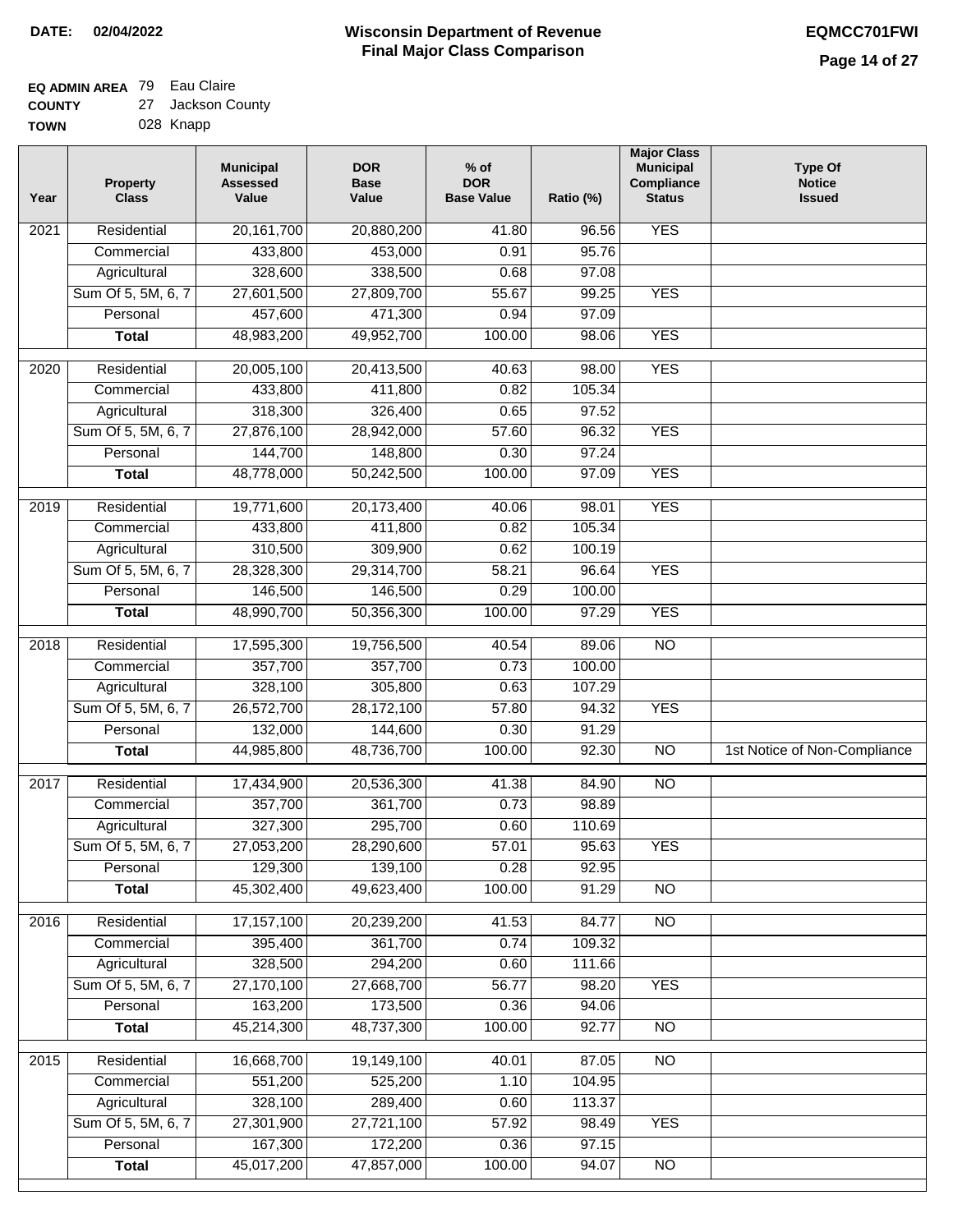┓

## **EQ ADMIN AREA** 79 Eau Claire

CO<sub>I</sub> TO  $\rightarrow$ Jackson County

| UNTY | 27 Jackson County |
|------|-------------------|
| WN   | 030 Komensky      |

| Year              | <b>Property</b><br><b>Class</b> | <b>Municipal</b><br><b>Assessed</b><br>Value | <b>DOR</b><br><b>Base</b><br>Value | $%$ of<br><b>DOR</b><br><b>Base Value</b> | Ratio (%) | <b>Major Class</b><br><b>Municipal</b><br>Compliance<br><b>Status</b> | <b>Type Of</b><br><b>Notice</b><br><b>Issued</b> |
|-------------------|---------------------------------|----------------------------------------------|------------------------------------|-------------------------------------------|-----------|-----------------------------------------------------------------------|--------------------------------------------------|
| 2021              | Residential                     | 8,756,000                                    | 8,657,700                          | 72.72                                     | 101.14    | <b>YES</b>                                                            |                                                  |
|                   | Commercial                      | 169,500                                      | 123,600                            | 1.04                                      | 137.14    |                                                                       |                                                  |
|                   | Agricultural                    | 2,900                                        | 3,000                              | 0.03                                      | 96.67     |                                                                       |                                                  |
|                   | Sum Of 5, 5M, 6, 7              | 3,017,100                                    | 3,108,400                          | 26.11                                     | 97.06     | <b>YES</b>                                                            |                                                  |
|                   | Personal                        | 12,200                                       | 12,200                             | 0.10                                      | 100.00    |                                                                       |                                                  |
|                   | <b>Total</b>                    | 11,957,700                                   | 11,904,900                         | 100.00                                    | 100.44    | <b>YES</b>                                                            |                                                  |
| 2020              | Residential                     | 7,543,600                                    | 8,442,700                          | 73.71                                     | 89.35     | $\overline{NO}$                                                       |                                                  |
|                   | Commercial                      | 59,500                                       | 59,500                             | 0.52                                      | 100.00    |                                                                       |                                                  |
|                   | Agricultural                    | 2,000                                        | 2,200                              | 0.02                                      | 90.91     |                                                                       |                                                  |
|                   | Sum Of 5, 5M, 6, 7              | 2,820,600                                    | 2,940,900                          | 25.68                                     | 95.91     | <b>YES</b>                                                            |                                                  |
|                   | Personal                        | 8,400                                        | 8,800                              | 0.08                                      | 95.45     |                                                                       |                                                  |
|                   | <b>Total</b>                    | 10,434,100                                   | 11,454,100                         | 100.00                                    | 91.09     | $\overline{NO}$                                                       | 2nd Notice of Non-Compliance                     |
| 2019              | Residential                     | 7,460,500                                    | 7,957,400                          | 72.52                                     | 93.76     | <b>YES</b>                                                            |                                                  |
|                   | Commercial                      | 59,500                                       | 59,500                             | 0.54                                      | 100.00    |                                                                       |                                                  |
|                   | Agricultural                    | 2,000                                        | 2,100                              | 0.02                                      | 95.24     |                                                                       |                                                  |
|                   | Sum Of 5, 5M, 6, 7              | 2,472,400                                    | 2,942,700                          | 26.82                                     | 84.02     | $\overline{NO}$                                                       |                                                  |
|                   | Personal                        | 10,400                                       | 11,300                             | 0.10                                      | 92.04     |                                                                       |                                                  |
|                   | <b>Total</b>                    | 10,004,800                                   | 10,973,000                         | 100.00                                    | 91.18     | $\overline{NO}$                                                       | 1st Notice of Non-Compliance                     |
| 2018              | Residential                     | 7,356,700                                    | 7,690,800                          | 71.75                                     | 95.66     | <b>YES</b>                                                            |                                                  |
|                   | Commercial                      | 59,500                                       | 59,500                             | 0.56                                      | 100.00    |                                                                       |                                                  |
|                   | Agricultural                    | 2,000                                        | 2,000                              | 0.02                                      | 100.00    |                                                                       |                                                  |
|                   | Sum Of 5, 5M, 6, 7              | 2,474,900                                    | 2,950,000                          | 27.52                                     | 83.89     | <b>NO</b>                                                             |                                                  |
|                   | Personal                        | 13,900                                       | 16,600                             | 0.15                                      | 83.73     |                                                                       |                                                  |
|                   | <b>Total</b>                    | 9,907,000                                    | 10,718,900                         | 100.00                                    | 92.43     | <b>NO</b>                                                             |                                                  |
|                   |                                 |                                              |                                    |                                           |           |                                                                       |                                                  |
| 2017              | Residential                     | 7,250,800                                    | 7,967,300                          | 73.32                                     | 91.01     | <b>YES</b>                                                            |                                                  |
|                   | Commercial                      | 59,500                                       | 48,200                             | 0.44                                      | 123.44    |                                                                       |                                                  |
|                   | Agricultural                    | 2,000                                        | 2,000                              | 0.02                                      | 100.00    |                                                                       |                                                  |
|                   | Sum Of 5, 5M, 6, 7              | 2,474,900                                    | 2,837,300                          | 26.11                                     | 87.23     | <b>NO</b>                                                             |                                                  |
|                   | Personal                        | 11,800                                       | 11,800                             | 0.11                                      | 100.00    |                                                                       |                                                  |
|                   | <b>Total</b>                    | 9,799,000                                    | 10,866,600                         | 100.00                                    | 90.18     | $\overline{30}$                                                       |                                                  |
| 2016              | Residential                     | 7,191,300                                    | 7,907,800                          | 71.43                                     | 90.94     | <b>YES</b>                                                            |                                                  |
|                   | Commercial                      | 59,500                                       | 48,200                             | 0.44                                      | 123.44    |                                                                       |                                                  |
|                   | Agricultural                    | 2,000                                        | 2,000                              | 0.02                                      | 100.00    |                                                                       |                                                  |
|                   | Sum Of 5, 5M, 6, 7              | 2,774,900                                    | 3,107,600                          | 28.07                                     | 89.29     | $\overline{NO}$                                                       |                                                  |
|                   | Personal                        | 4,400                                        | 4,600                              | 0.04                                      | 95.65     |                                                                       |                                                  |
|                   | <b>Total</b>                    | 10,032,100                                   | 11,070,200                         | 100.00                                    | 90.62     | N <sub>O</sub>                                                        |                                                  |
| $\overline{2015}$ | Residential                     | 7,140,700                                    | 7,608,200                          | 72.99                                     | 93.86     | <b>YES</b>                                                            |                                                  |
|                   | Commercial                      | 59,500                                       | 48,200                             | 0.46                                      | 123.44    |                                                                       |                                                  |
|                   | Agricultural                    | 2,000                                        | 1,900                              | 0.02                                      | 105.26    |                                                                       |                                                  |
|                   | Sum Of 5, 5M, 6, 7              | 2,798,900                                    | 2,759,700                          | 26.48                                     | 101.42    | <b>YES</b>                                                            |                                                  |
|                   | Personal                        | 5,400                                        | 5,200                              | 0.05                                      | 103.85    |                                                                       |                                                  |
|                   | <b>Total</b>                    | 10,006,500                                   | 10,423,200                         | 100.00                                    | 96.00     | <b>YES</b>                                                            |                                                  |
|                   |                                 |                                              |                                    |                                           |           |                                                                       |                                                  |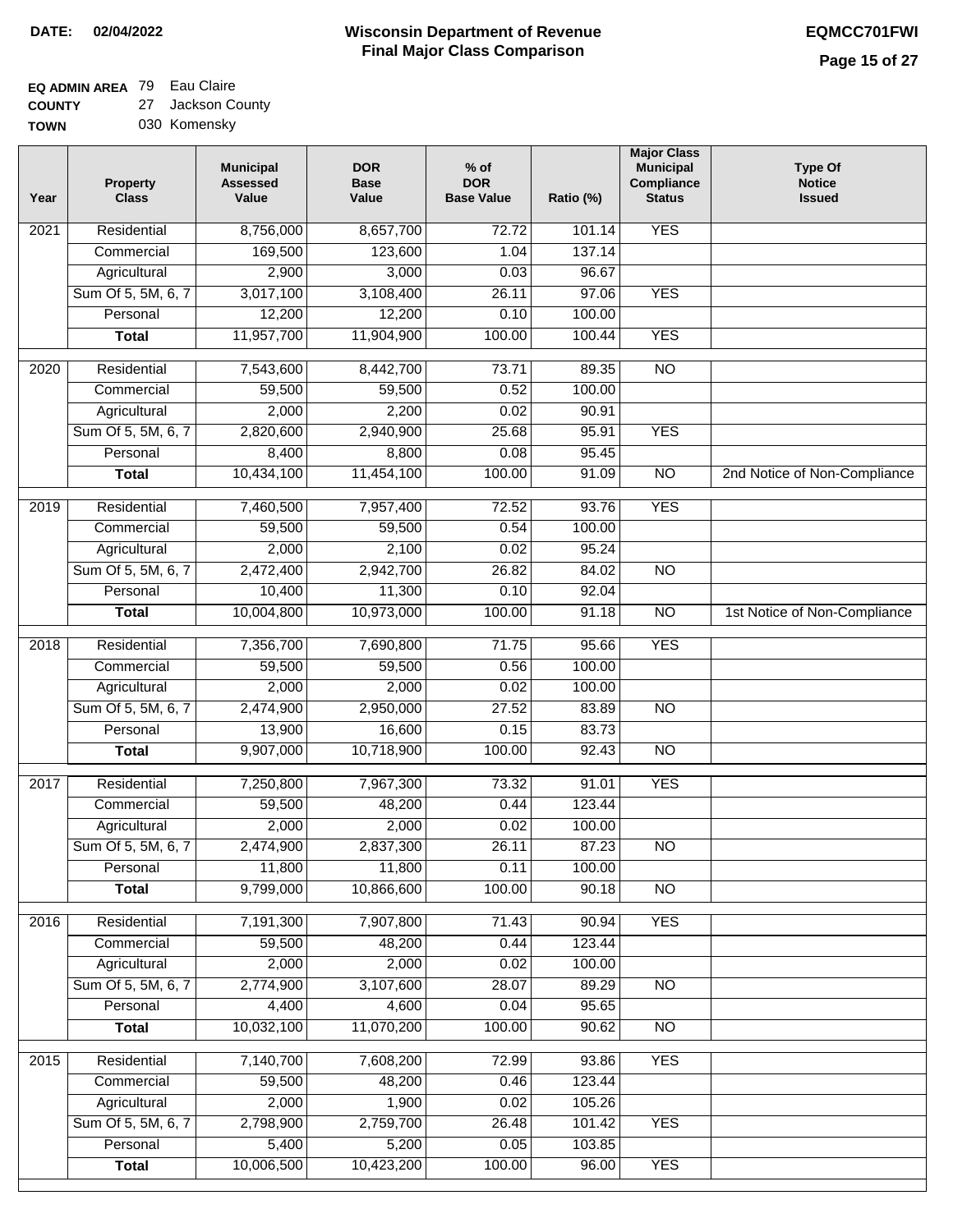# **EQ ADMIN AREA** 79 Eau Claire

**COUNTY TOWN** 27 Jackson County

| 032 Manchester |  |
|----------------|--|
|                |  |

| Year             | <b>Property</b><br><b>Class</b> | <b>Municipal</b><br><b>Assessed</b><br>Value | <b>DOR</b><br><b>Base</b><br>Value | $%$ of<br><b>DOR</b><br><b>Base Value</b> | Ratio (%) | <b>Major Class</b><br><b>Municipal</b><br>Compliance<br><b>Status</b> | <b>Type Of</b><br><b>Notice</b><br><b>Issued</b> |
|------------------|---------------------------------|----------------------------------------------|------------------------------------|-------------------------------------------|-----------|-----------------------------------------------------------------------|--------------------------------------------------|
| 2021             | Residential                     | 51,013,400                                   | 62,867,100                         | 71.26                                     | 81.14     | $\overline{NO}$                                                       |                                                  |
|                  | Commercial                      | 154,300                                      | 195,800                            | 0.22                                      | 78.80     |                                                                       |                                                  |
|                  | Agricultural                    | 443,100                                      | 503,500                            | 0.57                                      | 88.00     |                                                                       |                                                  |
|                  | Sum Of 5, 5M, 6, 7              | 23,974,600                                   | 24,327,100                         | 27.57                                     | 98.55     | <b>YES</b>                                                            |                                                  |
|                  | Personal                        | 289,400                                      | 328,800                            | 0.37                                      | 88.02     |                                                                       |                                                  |
|                  | <b>Total</b>                    | 75,874,800                                   | 88,222,300                         | 100.00                                    | 86.00     | $\overline{NO}$                                                       |                                                  |
| 2020             | Residential                     | 50,465,200                                   | 56,767,300                         | 69.70                                     | 88.90     | $\overline{10}$                                                       |                                                  |
|                  | Commercial                      | 154,300                                      | 172,300                            | 0.21                                      | 89.55     |                                                                       |                                                  |
|                  | Agricultural                    | 456,600                                      | 485,600                            | 0.60                                      | 94.03     |                                                                       |                                                  |
|                  | Sum Of 5, 5M, 6, 7              | 24,364,600                                   | 23,697,300                         | 29.10                                     | 102.82    | <b>YES</b>                                                            |                                                  |
|                  | Personal                        | 303,900                                      | 323,300                            | 0.40                                      | 94.00     |                                                                       |                                                  |
|                  | <b>Total</b>                    | 75,744,600                                   | 81,445,800                         | 100.00                                    | 93.00     | $\overline{NO}$                                                       |                                                  |
|                  |                                 |                                              |                                    |                                           |           |                                                                       |                                                  |
| $\frac{1}{2019}$ | Residential                     | 48,991,300                                   | 52,096,300                         | 68.54                                     | 94.04     | <b>YES</b>                                                            |                                                  |
|                  | Commercial                      | 152,400                                      | 172,200                            | 0.23                                      | 88.50     |                                                                       |                                                  |
|                  | Agricultural                    | 443,900                                      | 472,000                            | 0.62                                      | 94.05     |                                                                       |                                                  |
|                  | Sum Of 5, 5M, 6, 7              | 24,439,300                                   | 22,942,200                         | 30.18                                     | 106.53    | <b>YES</b>                                                            |                                                  |
|                  | Personal                        | 311,200                                      | 331,000                            | 0.44                                      | 94.02     |                                                                       |                                                  |
|                  | <b>Total</b>                    | 74,338,100                                   | 76,013,700                         | 100.00                                    | 97.80     | <b>YES</b>                                                            |                                                  |
| 2018             | Residential                     | 48,597,800                                   | 51,162,100                         | 68.86                                     | 94.99     | <b>YES</b>                                                            |                                                  |
|                  | Commercial                      | 150,500                                      | 168,200                            | 0.23                                      | 89.48     |                                                                       |                                                  |
|                  | Agricultural                    | 433,800                                      | 456,200                            | 0.61                                      | 95.09     |                                                                       |                                                  |
|                  | Sum Of 5, 5M, 6, 7              | 24,471,100                                   | 22,174,200                         | 29.84                                     | 110.36    | $\overline{10}$                                                       |                                                  |
|                  | Personal                        | 323,300                                      | 340,300                            | 0.46                                      | 95.00     |                                                                       |                                                  |
|                  | <b>Total</b>                    | 73,976,500                                   | 74,301,000                         | 100.00                                    | 99.56     | <b>NO</b>                                                             |                                                  |
| 2017             | Residential                     | 47,691,700                                   | 52,856,300                         | 69.78                                     | 90.23     | <b>YES</b>                                                            |                                                  |
|                  | Commercial                      | 150,500                                      | 168,200                            | 0.22                                      | 89.48     |                                                                       |                                                  |
|                  | Agricultural                    | 401,100                                      | 445,000                            | 0.59                                      | 90.13     |                                                                       |                                                  |
|                  | Sum Of 5, 5M, 6, 7              | 25,221,000                                   | 21,943,700                         | 28.97                                     | 114.94    | NO.                                                                   |                                                  |
|                  | Personal                        | 298,500                                      | 331,700                            | 0.44                                      | 89.99     |                                                                       |                                                  |
|                  | <b>Total</b>                    | 73,762,800                                   | 75,744,900                         | 100.00                                    | 97.38     | <b>NO</b>                                                             |                                                  |
|                  |                                 |                                              |                                    |                                           |           |                                                                       |                                                  |
| 2016             | Residential                     | 47,387,200                                   | 50,574,800                         | 67.86                                     | 93.70     | <b>YES</b>                                                            |                                                  |
|                  | Commercial                      | 150,500                                      | 168,200                            | 0.23                                      | 89.48     |                                                                       |                                                  |
|                  | Agricultural                    | 419,500                                      | 445,100                            | 0.60                                      | 94.25     |                                                                       |                                                  |
|                  | Sum Of 5, 5M, 6, 7              | 25,636,300                                   | 23,152,800                         | 31.06                                     | 110.73    | $\overline{NO}$                                                       |                                                  |
|                  | Personal                        | 178,600                                      | 190,000                            | 0.25                                      | 94.00     |                                                                       |                                                  |
|                  | <b>Total</b>                    | 73,772,100                                   | 74,530,900                         | 100.00                                    | 98.98     | $\overline{NO}$                                                       |                                                  |
| 2015             | Residential                     | 47,248,400                                   | 48,483,000                         | 66.18                                     | 97.45     | <b>YES</b>                                                            |                                                  |
|                  | Commercial                      | 150,500                                      | 175,200                            | 0.24                                      | 85.90     |                                                                       |                                                  |
|                  | Agricultural                    | 430,000                                      | 429,400                            | 0.59                                      | 100.14    |                                                                       |                                                  |
|                  | Sum Of 5, 5M, 6, 7              | 26,110,300                                   | 23,987,100                         | 32.74                                     | 108.85    | <b>YES</b>                                                            |                                                  |
|                  | Personal                        | 180,900                                      | 180,900                            | 0.25                                      | 100.00    |                                                                       |                                                  |
|                  | <b>Total</b>                    | 74,120,100                                   | 73,255,600                         | 100.00                                    | 101.18    | <b>YES</b>                                                            |                                                  |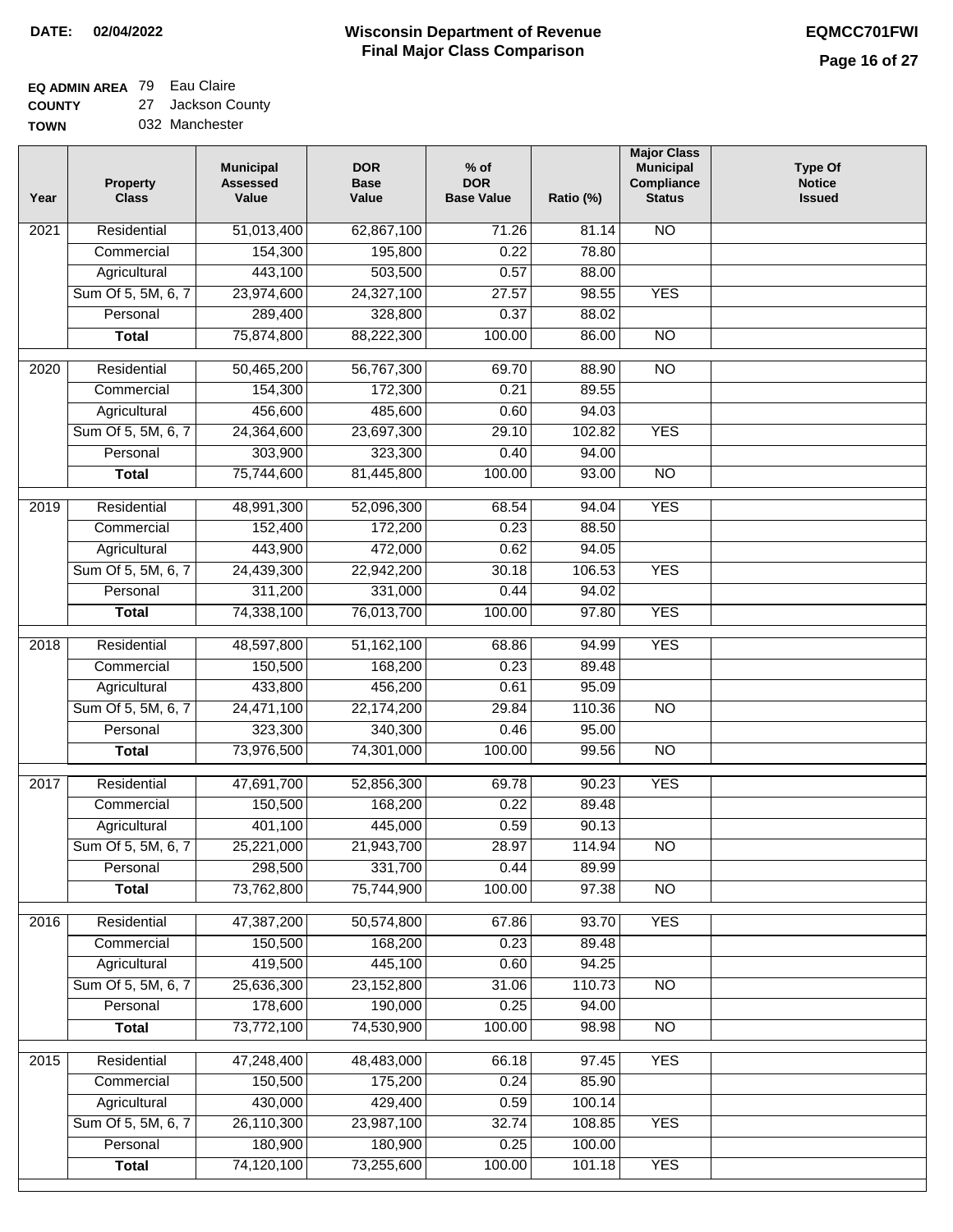### **EQ ADMIN AREA** 79 Eau Claire

| <b>COUNTY</b> | 27 Jackson County |
|---------------|-------------------|
| <b>TOWN</b>   | 034 Melrose       |

| Year              | <b>Property</b><br><b>Class</b> | <b>Municipal</b><br><b>Assessed</b><br>Value | <b>DOR</b><br><b>Base</b><br>Value | $%$ of<br><b>DOR</b><br><b>Base Value</b> | Ratio (%) | <b>Major Class</b><br><b>Municipal</b><br>Compliance<br><b>Status</b> | <b>Type Of</b><br><b>Notice</b><br><b>Issued</b> |
|-------------------|---------------------------------|----------------------------------------------|------------------------------------|-------------------------------------------|-----------|-----------------------------------------------------------------------|--------------------------------------------------|
| 2021              | Residential                     | 19,206,500                                   | 23,797,900                         | 49.30                                     | 80.71     | N <sub>O</sub>                                                        |                                                  |
|                   | Commercial                      | 549,200                                      | 696,800                            | 1.44                                      | 78.82     |                                                                       |                                                  |
|                   | Agricultural                    | 1,093,100                                    | 1,281,500                          | 2.65                                      | 85.30     |                                                                       |                                                  |
|                   | Sum Of 5, 5M, 6, 7              | 19,004,700                                   | 22,355,000                         | 46.31                                     | 85.01     | $\overline{NO}$                                                       |                                                  |
|                   | Personal                        | 118,800                                      | 139,700                            | 0.29                                      | 85.04     |                                                                       |                                                  |
|                   | <b>Total</b>                    | 39,972,300                                   | 48,270,900                         | 100.00                                    | 82.81     | $\overline{NO}$                                                       | 2nd Notice of Non-Compliance                     |
| $\overline{2020}$ | Residential                     | 18,392,600                                   | 20,791,400                         | 46.65                                     | 88.46     | $\overline{NO}$                                                       |                                                  |
|                   | Commercial                      | 549,200                                      | 560,600                            | 1.26                                      | 97.97     |                                                                       |                                                  |
|                   | Agricultural                    | 1,112,000                                    | 1,233,000                          | 2.77                                      | 90.19     |                                                                       |                                                  |
|                   | Sum Of 5, 5M, 6, 7              | 18,992,200                                   | 21,847,400                         | 49.02                                     | 86.93     | $\overline{NO}$                                                       |                                                  |
|                   | Personal                        | 119,100                                      | 132,300                            | 0.30                                      | 90.02     |                                                                       |                                                  |
|                   | <b>Total</b>                    | 39,165,100                                   | 44,564,700                         | 100.00                                    | 87.88     | $\overline{NO}$                                                       | 1st Notice of Non-Compliance                     |
| $\frac{1}{2019}$  | Residential                     | 18,016,600                                   | 19,041,600                         | 44.53                                     | 94.62     | <b>YES</b>                                                            |                                                  |
|                   | Commercial                      | 564,800                                      | 576,500                            | 1.35                                      | 97.97     |                                                                       |                                                  |
|                   | Agricultural                    | 1,069,100                                    | 1,186,500                          | 2.77                                      | 90.11     |                                                                       |                                                  |
|                   | Sum Of 5, 5M, 6, 7              | 18,975,800                                   | 21,828,500                         | 51.05                                     | 86.93     | $\overline{NO}$                                                       |                                                  |
|                   | Personal                        | 115,300                                      | 128,100                            | 0.30                                      | 90.01     |                                                                       |                                                  |
|                   | <b>Total</b>                    | 38,741,600                                   | 42,761,200                         | 100.00                                    | 90.60     | $\overline{NO}$                                                       |                                                  |
| 2018              | Residential                     | 17,581,300                                   | 18,372,300                         | 44.36                                     | 95.69     | <b>YES</b>                                                            |                                                  |
|                   | Commercial                      | 564,800                                      | 576,500                            | 1.39                                      | 97.97     |                                                                       |                                                  |
|                   | Agricultural                    | 1,093,800                                    | 1,148,800                          | 2.77                                      | 95.21     |                                                                       |                                                  |
|                   | Sum Of 5, 5M, 6, 7              | 18,880,100                                   | 21,173,800                         | 51.12                                     | 89.17     | $\overline{NO}$                                                       |                                                  |
|                   | Personal                        | 138,400                                      | 145,600                            | 0.35                                      | 95.05     |                                                                       |                                                  |
|                   | <b>Total</b>                    | 38,258,400                                   | 41,417,000                         | 100.00                                    | 92.37     | <b>NO</b>                                                             |                                                  |
| 2017              | Residential                     | 17,223,400                                   | 18,104,800                         | 43.80                                     | 95.13     | <b>YES</b>                                                            |                                                  |
|                   | Commercial                      | 564,800                                      | 576,500                            | 1.39                                      | 97.97     |                                                                       |                                                  |
|                   | Agricultural                    | 1,063,300                                    | 1,118,900                          | 2.71                                      | 95.03     |                                                                       |                                                  |
|                   | Sum Of 5, 5M, 6, 7              | 18,785,800                                   | 21,393,000                         | 51.75                                     | 87.81     | <b>NO</b>                                                             |                                                  |
|                   | Personal                        | 134,900                                      | 142,000                            | 0.34                                      | 95.00     |                                                                       |                                                  |
|                   | <b>Total</b>                    | 37,772,200                                   | 41,335,200                         | 100.00                                    | 91.38     | $\overline{NO}$                                                       |                                                  |
| 2016              | Residential                     | 17,139,300                                   | 18,016,300                         | 44.94                                     | 95.13     | <b>YES</b>                                                            |                                                  |
|                   | Commercial                      | 564,800                                      | 576,500                            | 1.44                                      | 97.97     |                                                                       |                                                  |
|                   | Agricultural                    | 1,108,300                                    | 1,105,900                          | 2.76                                      | 100.22    |                                                                       |                                                  |
|                   | Sum Of 5, 5M, 6, 7              | 18,691,800                                   | 20,106,300                         | 50.16                                     | 92.96     | <b>YES</b>                                                            |                                                  |
|                   | Personal                        | 283,000                                      | 283,000                            | 0.71                                      | 100.00    |                                                                       |                                                  |
|                   | <b>Total</b>                    | 37,787,200                                   | 40,088,000                         | 100.00                                    | 94.26     | <b>YES</b>                                                            |                                                  |
|                   |                                 |                                              |                                    |                                           |           |                                                                       |                                                  |
| 2015              | Residential                     | 17,120,700                                   | 17,265,000                         | 44.82                                     | 99.16     | <b>YES</b>                                                            |                                                  |
|                   | Commercial                      | 587,400                                      | 579,700                            | 1.50                                      | 101.33    |                                                                       |                                                  |
|                   | Agricultural                    | 1,091,900                                    | 1,088,700                          | 2.83                                      | 100.29    |                                                                       |                                                  |
|                   | Sum Of 5, 5M, 6, 7              | 18,722,300                                   | 19,395,000                         | 50.35                                     | 96.53     | <b>YES</b>                                                            |                                                  |
|                   | Personal                        | 194,600                                      | 194,600                            | 0.51                                      | 100.00    |                                                                       |                                                  |
|                   | <b>Total</b>                    | 37,716,900                                   | 38,523,000                         | 100.00                                    | 97.91     | <b>YES</b>                                                            |                                                  |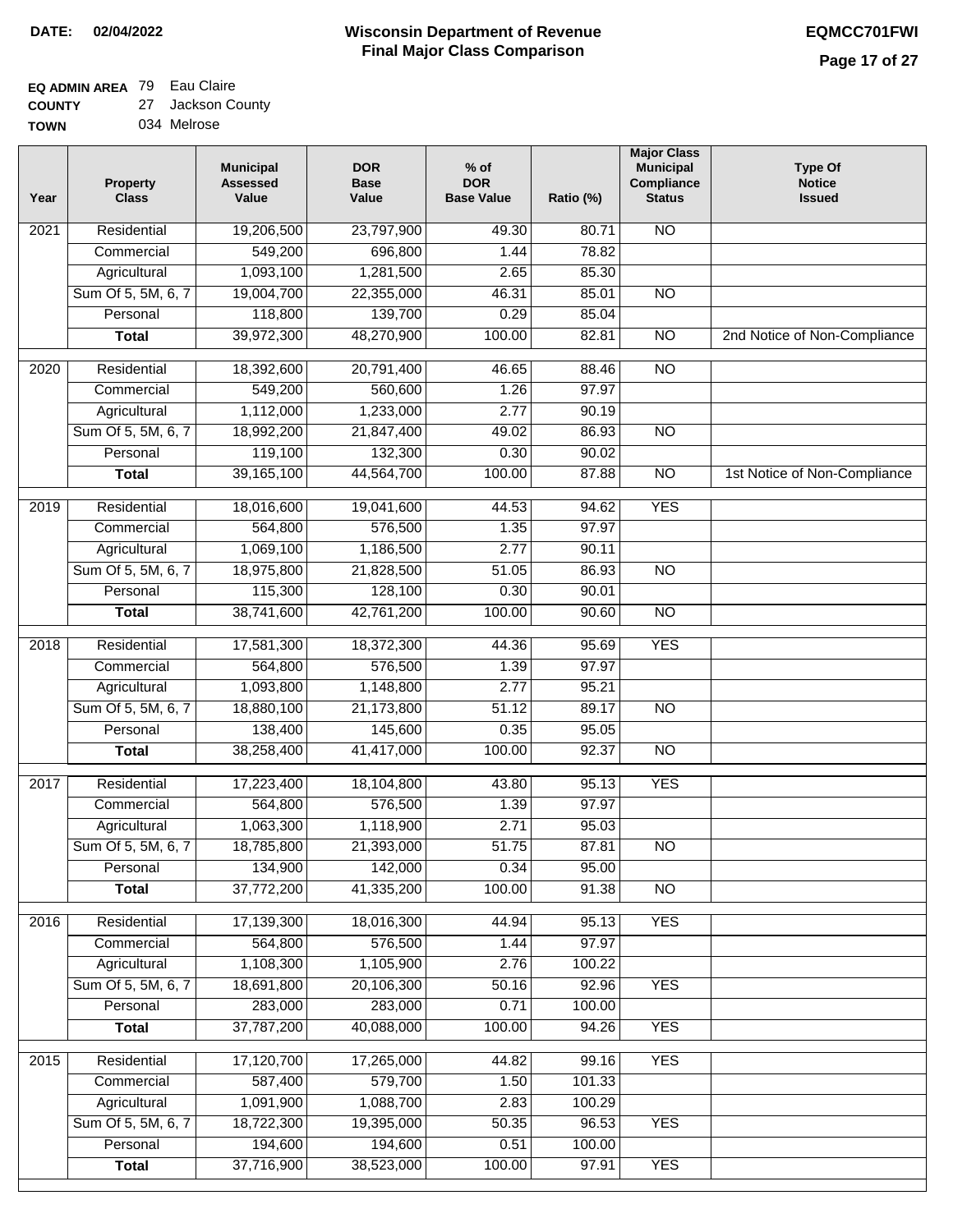### **EQ ADMIN AREA** 79 Eau Claire **COUNTY**

| <b>COUNTY</b> | 27 Jackson County |
|---------------|-------------------|
| <b>TOWN</b>   | 036 Millston      |

| Year | <b>Property</b><br><b>Class</b> | <b>Municipal</b><br><b>Assessed</b><br>Value | <b>DOR</b><br><b>Base</b><br>Value | $%$ of<br><b>DOR</b><br><b>Base Value</b> | Ratio (%) | <b>Major Class</b><br><b>Municipal</b><br>Compliance<br><b>Status</b> | <b>Type Of</b><br><b>Notice</b><br><b>Issued</b> |
|------|---------------------------------|----------------------------------------------|------------------------------------|-------------------------------------------|-----------|-----------------------------------------------------------------------|--------------------------------------------------|
| 2021 | Residential                     | 10,378,800                                   | 12,823,400                         | 65.58                                     | 80.94     | $\overline{NO}$                                                       |                                                  |
|      | Commercial                      | 1,777,000                                    | 2,270,100                          | 11.61                                     | 78.28     | $\overline{NO}$                                                       |                                                  |
|      | Agricultural                    | 18,000                                       | 17,900                             | 0.09                                      | 100.56    |                                                                       |                                                  |
|      | Sum Of 5, 5M, 6, 7              | 1,801,200                                    | 2,235,800                          | 11.43                                     | 80.56     | $\overline{NO}$                                                       |                                                  |
|      | Personal                        | 1,966,500                                    | 2,206,300                          | 11.28                                     | 89.13     | $\overline{NO}$                                                       |                                                  |
|      | <b>Total</b>                    | 15,941,500                                   | 19,553,500                         | 100.00                                    | 81.53     | $\overline{NO}$                                                       | 1st Notice of Non-Compliance                     |
| 2020 | Residential                     | 10,324,100                                   | 11,414,400                         | 62.06                                     | 90.45     | <b>YES</b>                                                            |                                                  |
|      | Commercial                      | 1,777,000                                    | 1,775,700                          | 9.66                                      | 100.07    |                                                                       |                                                  |
|      | Agricultural                    | 15,000                                       | 17,200                             | 0.09                                      | 87.21     |                                                                       |                                                  |
|      | Sum Of 5, 5M, 6, 7              | 2,282,800                                    | 2,764,500                          | 15.03                                     | 82.58     | $\overline{NO}$                                                       |                                                  |
|      | Personal                        | 1,992,500                                    | 2,419,600                          | 13.16                                     | 82.35     | $\overline{NO}$                                                       |                                                  |
|      | <b>Total</b>                    | 16,391,400                                   | 18,391,400                         | 100.00                                    | 89.13     | $\overline{NO}$                                                       |                                                  |
|      |                                 |                                              |                                    |                                           |           |                                                                       |                                                  |
| 2019 | Residential                     | 10,316,100                                   | 10,861,600                         | 61.85                                     | 94.98     | <b>YES</b>                                                            |                                                  |
|      | Commercial                      | 1,777,000                                    | 1,775,700                          | 10.11                                     | 100.07    | <b>YES</b>                                                            |                                                  |
|      | Agricultural                    | 15,000                                       | 16,500                             | 0.09                                      | 90.91     |                                                                       |                                                  |
|      | Sum Of 5, 5M, 6, 7              | 2,282,800                                    | 2,744,600                          | 15.63                                     | 83.17     | $\overline{NO}$                                                       |                                                  |
|      | Personal                        | 1,955,400                                    | 2,163,300                          | 12.32                                     | 90.39     | <b>YES</b>                                                            |                                                  |
|      | <b>Total</b>                    | 16,346,300                                   | 17,561,700                         | 100.00                                    | 93.08     | $\overline{NO}$                                                       |                                                  |
| 2018 | Residential                     | 10,144,900                                   | 10,493,200                         | 63.89                                     | 96.68     | <b>YES</b>                                                            |                                                  |
|      | Commercial                      | 1,777,000                                    | 1,691,100                          | 10.30                                     | 105.08    | <b>YES</b>                                                            |                                                  |
|      | Agricultural                    | 15,000                                       | 16,200                             | 0.10                                      | 92.59     |                                                                       |                                                  |
|      | Sum Of 5, 5M, 6, 7              | 2,282,800                                    | 2,557,000                          | 15.57                                     | 89.28     | N <sub>O</sub>                                                        |                                                  |
|      | Personal                        | 1,675,300                                    | 1,666,800                          | 10.15                                     | 100.51    | <b>YES</b>                                                            |                                                  |
|      | <b>Total</b>                    | 15,895,000                                   | 16,424,300                         | 100.00                                    | 96.78     | <b>NO</b>                                                             |                                                  |
| 2017 | Residential                     | 9,810,100                                    | 10,686,300                         | 63.63                                     | 91.80     | <b>YES</b>                                                            |                                                  |
|      | Commercial                      | 1,702,700                                    | 1,652,600                          | 9.84                                      | 103.03    |                                                                       |                                                  |
|      | Agricultural                    | 15,000                                       | 15,600                             | 0.09                                      | 96.15     |                                                                       |                                                  |
|      | Sum Of 5, 5M, 6, 7              | 2,300,500                                    | 2,554,100                          | 15.21                                     | 90.07     | YES                                                                   |                                                  |
|      | Personal                        | 1,828,300                                    | 1,884,800                          | 11.22                                     | 97.00     | <b>YES</b>                                                            |                                                  |
|      | <b>Total</b>                    | 15,656,600                                   | 16,793,400                         | 100.00                                    | 93.23     | <b>YES</b>                                                            |                                                  |
| 2016 | Residential                     | 9,493,000                                    | 10,244,300                         | 64.30                                     | 92.67     | <b>YES</b>                                                            |                                                  |
|      | Commercial                      | 1,661,500                                    | 1,548,200                          | 9.72                                      | 107.32    |                                                                       |                                                  |
|      | Agricultural                    | 15,000                                       | 15,500                             | 0.10                                      | 96.77     |                                                                       |                                                  |
|      | Sum Of 5, 5M, 6, 7              | 2,234,100                                    | 2,396,500                          | 15.04                                     | 93.22     | <b>YES</b>                                                            |                                                  |
|      | Personal                        | 1,578,500                                    | 1,727,200                          | 10.84                                     | 91.39     | <b>YES</b>                                                            |                                                  |
|      | <b>Total</b>                    | 14,982,100                                   | 15,931,700                         | 100.00                                    | 94.04     | <b>YES</b>                                                            |                                                  |
| 2015 | Residential                     | 9,377,100                                    | 9,551,000                          | 63.02                                     | 98.18     | <b>YES</b>                                                            |                                                  |
|      | Commercial                      | 1,674,200                                    | 1,624,300                          | 10.72                                     | 103.07    | <b>YES</b>                                                            |                                                  |
|      | Agricultural                    | 15,000                                       | 15,200                             | 0.10                                      | 98.68     |                                                                       |                                                  |
|      | Sum Of 5, 5M, 6, 7              | 2,232,200                                    | 2,370,700                          | 15.64                                     | 94.16     | <b>YES</b>                                                            |                                                  |
|      | Personal                        | 1,545,900                                    | 1,593,700                          | 10.52                                     | 97.00     | <b>YES</b>                                                            |                                                  |
|      | <b>Total</b>                    | 14,844,400                                   | 15,154,900                         | 100.00                                    | 97.95     | <b>YES</b>                                                            |                                                  |
|      |                                 |                                              |                                    |                                           |           |                                                                       |                                                  |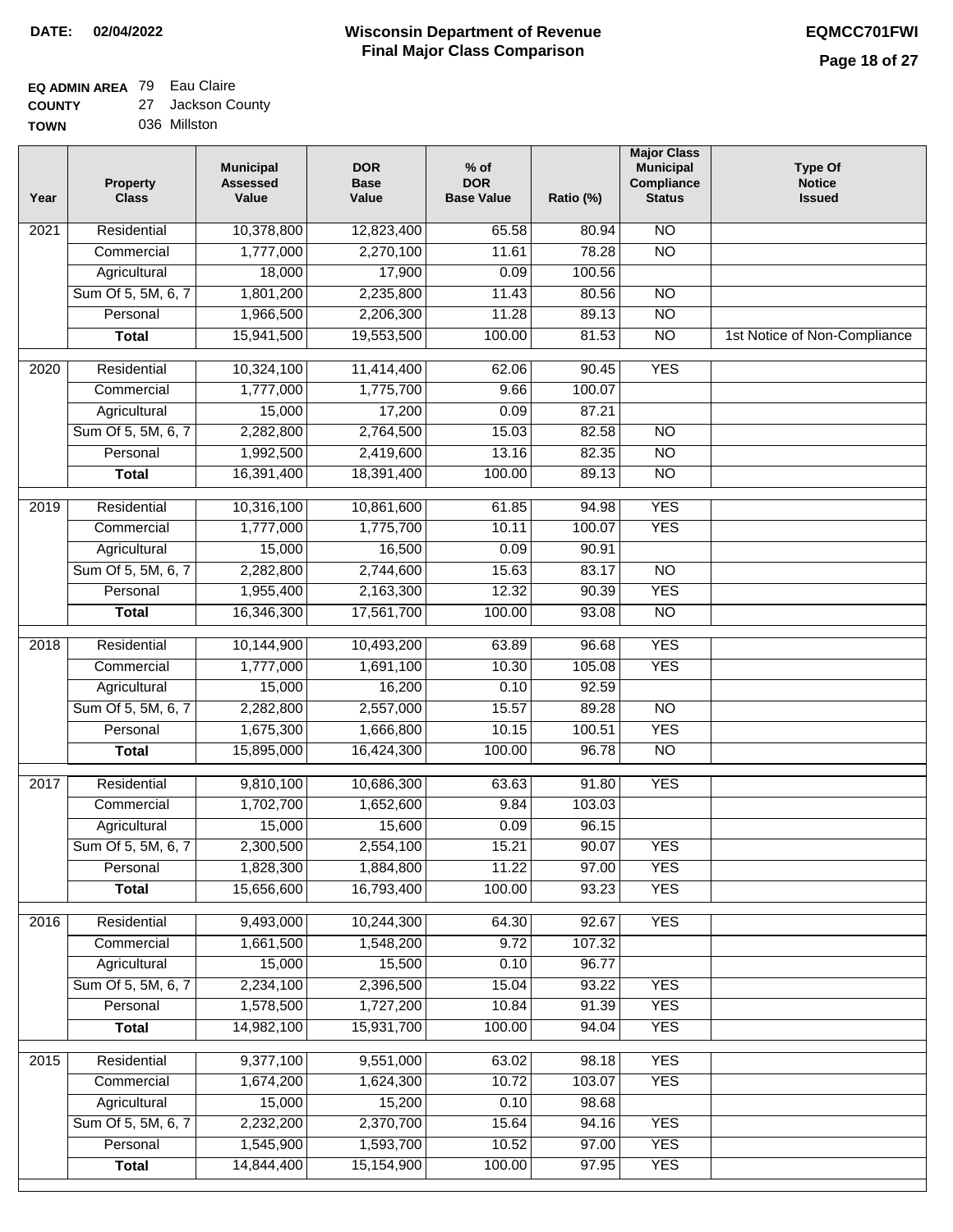# **EQ ADMIN AREA** 79 Eau Claire

**COUNTY TOWN** 27 Jackson County 038 North Bend

| Year | <b>Property</b><br><b>Class</b> | <b>Municipal</b><br><b>Assessed</b><br>Value | <b>DOR</b><br><b>Base</b><br>Value | $%$ of<br><b>DOR</b><br><b>Base Value</b> | Ratio (%) | <b>Major Class</b><br><b>Municipal</b><br>Compliance<br><b>Status</b> | <b>Type Of</b><br><b>Notice</b><br><b>Issued</b> |
|------|---------------------------------|----------------------------------------------|------------------------------------|-------------------------------------------|-----------|-----------------------------------------------------------------------|--------------------------------------------------|
| 2021 | Residential                     | 27,909,400                                   | 27,764,300                         | 55.72                                     | 100.52    | <b>YES</b>                                                            |                                                  |
|      | Commercial                      | 981,500                                      | 915,500                            | 1.84                                      | 107.21    |                                                                       |                                                  |
|      | Agricultural                    | 1,039,700                                    | 1,039,300                          | 2.09                                      | 100.04    |                                                                       |                                                  |
|      | Sum Of 5, 5M, 6, 7              | 20,301,200                                   | 19,849,800                         | 39.83                                     | 102.27    | <b>YES</b>                                                            |                                                  |
|      | Personal                        | 261,400                                      | 261,400                            | 0.52                                      | 100.00    |                                                                       |                                                  |
|      | <b>Total</b>                    | 50,493,200                                   | 49,830,300                         | 100.00                                    | 101.33    | <b>YES</b>                                                            |                                                  |
| 2020 | Residential                     | 21,033,500                                   | 25,717,700                         | 55.03                                     | 81.79     | $\overline{NO}$                                                       |                                                  |
|      | Commercial                      | 795,000                                      | 895,600                            | 1.92                                      | 88.77     |                                                                       |                                                  |
|      | Agricultural                    | 804,300                                      | 1,004,400                          | 2.15                                      | 80.08     |                                                                       |                                                  |
|      | Sum Of 5, 5M, 6, 7              | 15,049,300                                   | 18,800,700                         | 40.23                                     | 80.05     | $\overline{NO}$                                                       |                                                  |
|      | Personal                        | 253,500                                      | 316,900                            | 0.68                                      | 79.99     |                                                                       |                                                  |
|      | <b>Total</b>                    | 37,935,600                                   | 46,735,300                         | 100.00                                    | 81.17     | $\overline{NO}$                                                       | 2nd Notice of Non-Compliance                     |
| 2019 | Residential                     | 20,776,400                                   | 23,721,600                         | 53.78                                     | 87.58     | $\overline{3}$                                                        |                                                  |
|      | Commercial                      | 797,800                                      | 897,800                            | 2.04                                      | 88.86     |                                                                       |                                                  |
|      | Agricultural                    | 874,700                                      | 965,100                            | 2.19                                      | 90.63     |                                                                       |                                                  |
|      | Sum Of 5, 5M, 6, 7              | 15,140,000                                   | 18,338,000                         | 41.57                                     | 82.56     | $\overline{NO}$                                                       |                                                  |
|      | Personal                        | 170,500                                      | 189,400                            | 0.43                                      | 90.02     |                                                                       |                                                  |
|      | <b>Total</b>                    | 37,759,400                                   | 44,111,900                         | 100.00                                    | 85.60     | $\overline{NO}$                                                       | 1st Notice of Non-Compliance                     |
|      |                                 |                                              |                                    |                                           |           |                                                                       |                                                  |
| 2018 | Residential                     | 20,781,700                                   | 22,599,600                         | 53.39                                     | 91.96     | <b>YES</b>                                                            |                                                  |
|      | Commercial                      | 772,700                                      | 851,400                            | 2.01                                      | 90.76     |                                                                       |                                                  |
|      | Agricultural                    | 844,100                                      | 937,200                            | 2.21                                      | 90.07     |                                                                       |                                                  |
|      | Sum Of 5, 5M, 6, 7              | 15,106,100                                   | 17,750,800                         | 41.94                                     | 85.10     | $\overline{10}$                                                       |                                                  |
|      | Personal                        | 169,400                                      | 188,200                            | 0.44                                      | 90.01     |                                                                       |                                                  |
|      | <b>Total</b>                    | 37,674,000                                   | 42,327,200                         | 100.00                                    | 89.01     | <b>NO</b>                                                             |                                                  |
| 2017 | Residential                     | 20,348,300                                   | 22,341,600                         | 52.15                                     | 91.08     | <b>YES</b>                                                            |                                                  |
|      | Commercial                      | 1,240,100                                    | 1,162,000                          | 2.71                                      | 106.72    |                                                                       |                                                  |
|      | Agricultural                    | 824,300                                      | 914,000                            | 2.13                                      | 90.19     |                                                                       |                                                  |
|      | Sum Of 5, 5M, 6, 7              | 15,117,100                                   | 18,158,000                         | 42.39                                     | 83.25     | <b>NO</b>                                                             |                                                  |
|      | Personal                        | 237,900                                      | 264,400                            | 0.62                                      | 89.98     |                                                                       |                                                  |
|      | <b>Total</b>                    | 37,767,700                                   | 42,840,000                         | 100.00                                    | 88.16     | <b>NO</b>                                                             |                                                  |
| 2016 | Residential                     | 20,115,600                                   | 22,018,300                         | 53.44                                     | 91.36     | <b>YES</b>                                                            |                                                  |
|      | Commercial                      | 1,162,100                                    | 1,086,000                          | 2.64                                      | 107.01    |                                                                       |                                                  |
|      | Agricultural                    | 856,600                                      | 901,200                            | 2.19                                      | 95.05     |                                                                       |                                                  |
|      | Sum Of 5, 5M, 6, 7              | 15,021,800                                   | 16,920,900                         | 41.07                                     | 88.78     | $\overline{NO}$                                                       |                                                  |
|      | Personal                        | 263,300                                      | 277,100                            | 0.67                                      | 95.02     |                                                                       |                                                  |
|      | <b>Total</b>                    | 37,419,400                                   | 41,203,500                         | 100.00                                    | 90.82     | N <sub>O</sub>                                                        |                                                  |
| 2015 | Residential                     | 19,797,900                                   | 21,255,700                         | 53.41                                     | 93.14     | <b>YES</b>                                                            |                                                  |
|      | Commercial                      | 1,162,100                                    | 1,131,300                          | 2.84                                      | 102.72    |                                                                       |                                                  |
|      | Agricultural                    | 804,600                                      | 889,700                            | 2.24                                      | 90.43     |                                                                       |                                                  |
|      | Sum Of 5, 5M, 6, 7              | 15,032,100                                   | 16,192,600                         | 40.69                                     | 92.83     | <b>YES</b>                                                            |                                                  |
|      | Personal                        | 309,300                                      | 325,500                            | 0.82                                      | 95.02     |                                                                       |                                                  |
|      | <b>Total</b>                    | 37,106,000                                   | 39,794,800                         | 100.00                                    | 93.24     | <b>YES</b>                                                            |                                                  |
|      |                                 |                                              |                                    |                                           |           |                                                                       |                                                  |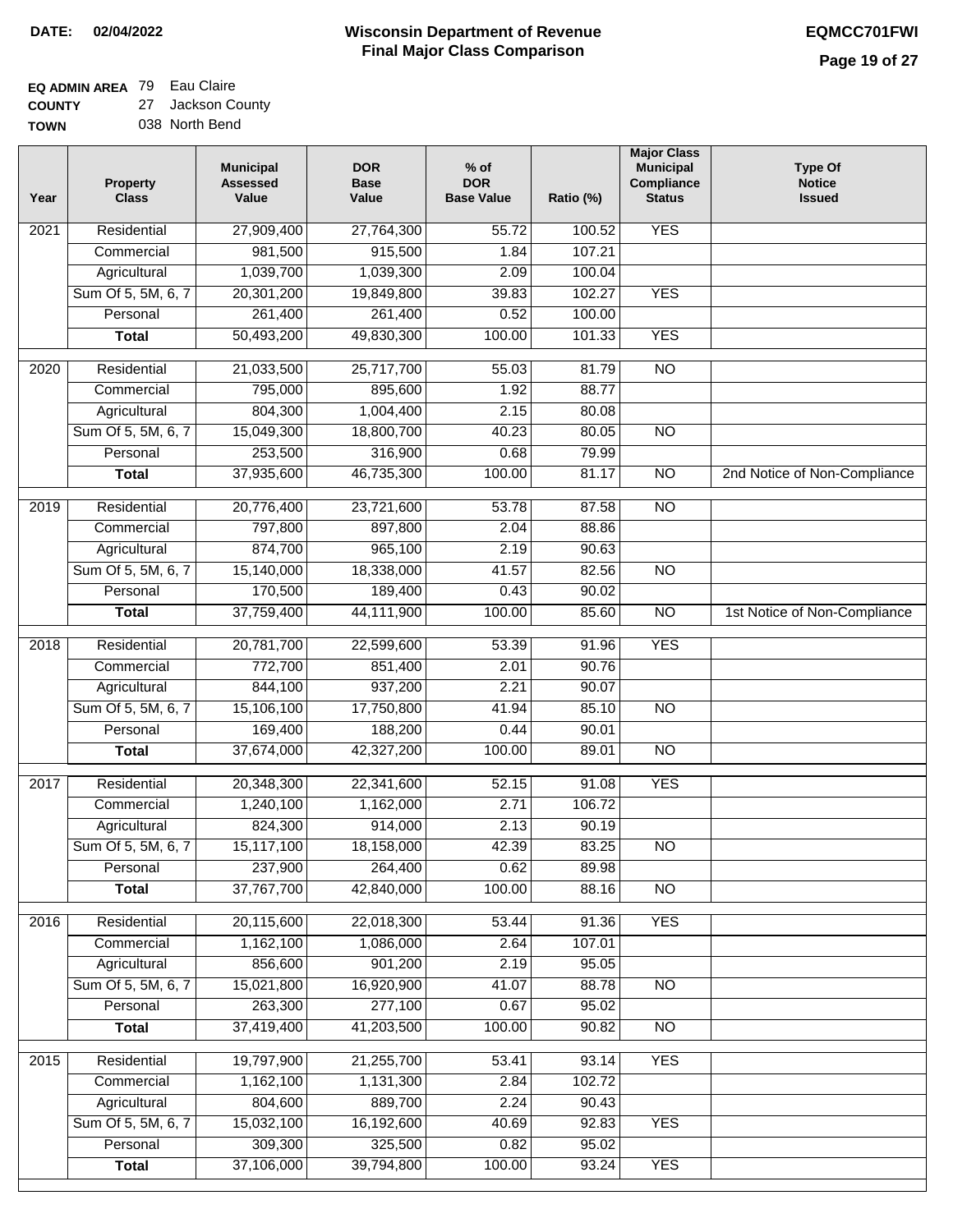### **Wisconsin Department of Revenue Final Major Class Comparison DATE: 02/04/2022 EQMCC701FWI**

# **EQ ADMIN AREA** 79 Eau Claire

**COUNTY TOWN** 27 Jackson County 040 Northfield

| Year              | <b>Property</b><br><b>Class</b> | <b>Municipal</b><br><b>Assessed</b><br>Value | <b>DOR</b><br><b>Base</b><br>Value | % of<br><b>DOR</b><br><b>Base Value</b> | Ratio (%) | <b>Major Class</b><br><b>Municipal</b><br>Compliance<br><b>Status</b> | <b>Type Of</b><br><b>Notice</b><br><b>Issued</b> |
|-------------------|---------------------------------|----------------------------------------------|------------------------------------|-----------------------------------------|-----------|-----------------------------------------------------------------------|--------------------------------------------------|
| 2021              | Residential                     | 20,974,600                                   | 29,010,000                         | 47.41                                   | 72.30     | <b>NO</b>                                                             |                                                  |
|                   | Commercial                      | 770,600                                      | 905,400                            | 1.48                                    | 85.11     |                                                                       |                                                  |
|                   | Agricultural                    | 1,548,300                                    | 1,821,100                          | 2.98                                    | 85.02     |                                                                       |                                                  |
|                   | Sum Of 5, 5M, 6, 7              | 23,344,800                                   | 29,086,100                         | 47.54                                   | 80.26     | $\overline{NO}$                                                       |                                                  |
|                   | Personal                        | 309,400                                      | 364,000                            | 0.59                                    | 85.00     |                                                                       |                                                  |
|                   | <b>Total</b>                    | 46,947,700                                   | 61,186,600                         | 100.00                                  | 76.73     | $\overline{NO}$                                                       | 2nd Notice of Non-Compliance                     |
| $\overline{2020}$ | Residential                     | 20,230,200                                   | 24,301,700                         | 44.76                                   | 83.25     | $\overline{NO}$                                                       |                                                  |
|                   | Commercial                      | 769,000                                      | 974,700                            | 1.80                                    | 78.90     |                                                                       |                                                  |
|                   | Agricultural                    | 1,487,900                                    | 1,752,900                          | 3.23                                    | 84.88     |                                                                       |                                                  |
|                   | Sum Of 5, 5M, 6, 7              | 22,323,100                                   | 26,873,000                         | 49.50                                   | 83.07     | <b>NO</b>                                                             |                                                  |
|                   | Personal                        | 330,400                                      | 388,700                            | 0.72                                    | 85.00     |                                                                       |                                                  |
|                   | <b>Total</b>                    | 45,140,600                                   | 54,291,000                         | 100.00                                  | 83.15     | $\overline{NO}$                                                       | 1st Notice of Non-Compliance                     |
| 2019              | Residential                     | 19,040,700                                   | 21,812,700                         | 42.42                                   | 87.29     | $\overline{NO}$                                                       |                                                  |
|                   | Commercial                      | 725,400                                      | 863,000                            | 1.68                                    | 84.06     |                                                                       |                                                  |
|                   | Agricultural                    | 1,528,200                                    | 1,673,100                          | 3.25                                    | 91.34     |                                                                       |                                                  |
|                   | Sum Of 5, 5M, 6, 7              | 22,147,200                                   | 26,709,300                         | 51.94                                   | 82.92     | $\overline{NO}$                                                       |                                                  |
|                   | Personal                        | 309,700                                      | 364,400                            | 0.71                                    | 84.99     |                                                                       |                                                  |
|                   | <b>Total</b>                    | 43,751,200                                   | 51,422,500                         | 100.00                                  | 85.08     | $\overline{NO}$                                                       |                                                  |
| 2018              | Residential                     | 18,527,200                                   | 20,998,400                         | 42.02                                   | 88.23     | $\overline{NO}$                                                       |                                                  |
|                   | Commercial                      | 929,700                                      | 1,092,900                          | 2.19                                    | 85.07     |                                                                       |                                                  |
|                   | Agricultural                    | 1,522,550                                    | 1,629,400                          | 3.26                                    | 93.44     |                                                                       |                                                  |
|                   | Sum Of 5, 5M, 6, 7              | 21,900,400                                   | 25,910,200                         | 51.85                                   | 84.52     | <b>NO</b>                                                             |                                                  |
|                   | Personal                        | 294,300                                      | 342,200                            | 0.68                                    | 86.00     |                                                                       |                                                  |
|                   | <b>Total</b>                    | 43,174,150                                   | 49,973,100                         | 100.00                                  | 86.39     | $\overline{10}$                                                       |                                                  |
| 2017              | Residential                     | 18,099,200                                   | 19,903,600                         | 41.24                                   | 90.93     | <b>YES</b>                                                            |                                                  |
|                   | Commercial                      | 910,600                                      | 1,070,700                          | 2.22                                    | 85.05     |                                                                       |                                                  |
|                   | Agricultural                    | 1,522,750                                    | 1,580,900                          | 3.28                                    | 96.32     |                                                                       |                                                  |
|                   | Sum Of 5, 5M, 6, 7              | 21,705,350                                   | 25,483,100                         | 52.80                                   | 85.18     | $\overline{N}$                                                        |                                                  |
|                   | Personal                        | 196,900                                      | 226,300                            | 0.47                                    | 87.01     |                                                                       |                                                  |
|                   | <b>Total</b>                    | 42,434,800                                   | 48,264,600                         | 100.00                                  | 87.92     | $\overline{30}$                                                       |                                                  |
| 2016              | Residential                     | 17,954,400                                   | 19,735,000                         | 43.58                                   | 90.98     | <b>YES</b>                                                            |                                                  |
|                   | Commercial                      | 907,100                                      | 1,066,700                          | 2.36                                    | 85.04     |                                                                       |                                                  |
|                   | Agricultural                    | 1,524,350                                    | 1,561,800                          | 3.45                                    | 97.60     |                                                                       |                                                  |
|                   | Sum Of 5, 5M, 6, 7              | 20,467,950                                   | 22,741,100                         | 50.21                                   | 90.00     | <b>YES</b>                                                            |                                                  |
|                   | Personal                        | 165,900                                      | 184,300                            | 0.41                                    | 90.02     |                                                                       |                                                  |
|                   | <b>Total</b>                    | 41,019,700                                   | 45,288,900                         | 100.00                                  | 90.57     | <b>YES</b>                                                            |                                                  |
| 2015              | Residential                     | 17,460,900                                   | 18,906,700                         | 43.62                                   | 92.35     | <b>YES</b>                                                            |                                                  |
|                   | Commercial                      | 907,100                                      | 1,025,700                          | 2.37                                    | 88.44     |                                                                       |                                                  |
|                   | Agricultural                    | 1,523,650                                    | 1,538,400                          | 3.55                                    | 99.04     |                                                                       |                                                  |
|                   | Sum Of 5, 5M, 6, 7              | 20,365,950                                   | 21,693,900                         | 50.05                                   | 93.88     | <b>YES</b>                                                            |                                                  |
|                   | Personal                        | 169,000                                      | 177,900                            | 0.41                                    | 95.00     |                                                                       |                                                  |
|                   | <b>Total</b>                    | 40,426,600                                   | 43,342,600                         | 100.00                                  | 93.27     | <b>YES</b>                                                            |                                                  |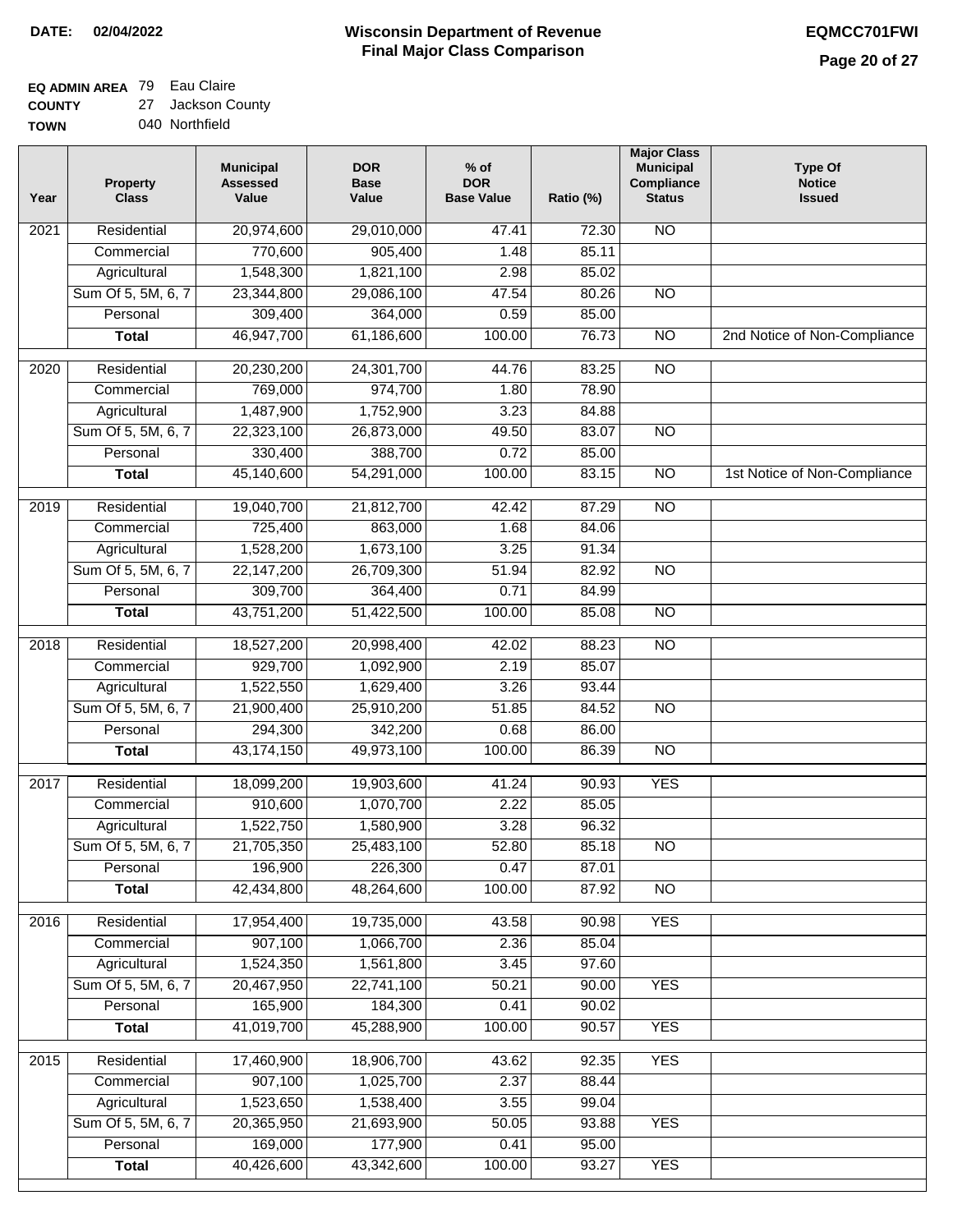# **EQ ADMIN AREA** 79 Eau Claire

**COUNTY TOWN** 27 Jackson County

|  | 042 Springfield |
|--|-----------------|
|  |                 |

| Year              | <b>Property</b><br><b>Class</b> | <b>Municipal</b><br><b>Assessed</b><br>Value | <b>DOR</b><br><b>Base</b><br>Value | $%$ of<br><b>DOR</b><br><b>Base Value</b> | Ratio (%) | <b>Major Class</b><br><b>Municipal</b><br>Compliance<br><b>Status</b> | <b>Type Of</b><br><b>Notice</b><br><b>Issued</b> |
|-------------------|---------------------------------|----------------------------------------------|------------------------------------|-------------------------------------------|-----------|-----------------------------------------------------------------------|--------------------------------------------------|
| 2021              | Residential                     | 18,486,700                                   | 25,117,800                         | 43.18                                     | 73.60     | N <sub>O</sub>                                                        |                                                  |
|                   | Commercial                      | 4,099,000                                    | 4,726,400                          | 8.12                                      | 86.73     |                                                                       |                                                  |
|                   | Agricultural                    | 1,587,400                                    | 1,825,500                          | 3.14                                      | 86.96     |                                                                       |                                                  |
|                   | Sum Of 5, 5M, 6, 7              | 23,528,400                                   | 26,327,700                         | 45.26                                     | 89.37     | $\overline{NO}$                                                       |                                                  |
|                   | Personal                        | 153,540                                      | 176,500                            | 0.30                                      | 86.99     |                                                                       |                                                  |
|                   | <b>Total</b>                    | 47,855,040                                   | 58,173,900                         | 100.00                                    | 82.26     | $\overline{NO}$                                                       |                                                  |
| 2020              | Residential                     | 18,276,400                                   | 21,719,400                         | 43.61                                     | 84.15     | $\overline{3}$                                                        |                                                  |
|                   | Commercial                      | 278,700                                      | 286,100                            | 0.57                                      | 97.41     |                                                                       |                                                  |
|                   | Agricultural                    | 1,529,600                                    | 1,756,900                          | 3.53                                      | 87.06     |                                                                       |                                                  |
|                   | Sum Of 5, 5M, 6, 7              | 23,413,200                                   | 25,862,100                         | 51.93                                     | 90.53     | <b>YES</b>                                                            |                                                  |
|                   | Personal                        | 153,830                                      | 174,800                            | 0.35                                      | 88.00     |                                                                       |                                                  |
|                   | <b>Total</b>                    | 43,651,730                                   | 49,799,300                         | 100.00                                    | 87.66     | $\overline{NO}$                                                       |                                                  |
|                   |                                 |                                              |                                    |                                           |           |                                                                       |                                                  |
| 2019              | Residential                     | 17,874,700                                   | 20,251,200                         | 42.11                                     | 88.26     | $\overline{NO}$                                                       |                                                  |
|                   | Commercial                      | 278,700                                      | 286,100                            | 0.59                                      | 97.41     |                                                                       |                                                  |
|                   | Agricultural                    | 1,447,550                                    | 1,683,800                          | 3.50                                      | 85.97     |                                                                       |                                                  |
|                   | Sum Of 5, 5M, 6, 7              | 23,258,750                                   | 25,701,800                         | 53.44                                     | 90.49     | <b>YES</b>                                                            |                                                  |
|                   | Personal                        | 154,080                                      | 171,200                            | 0.36                                      | 90.00     |                                                                       |                                                  |
|                   | <b>Total</b>                    | 43,013,780                                   | 48,094,100                         | 100.00                                    | 89.44     | $\overline{NO}$                                                       |                                                  |
| 2018              | Residential                     | 17,626,600                                   | 19,393,800                         | 41.18                                     | 90.89     | <b>YES</b>                                                            |                                                  |
|                   | Commercial                      | 278,700                                      | 286,100                            | 0.61                                      | 97.41     |                                                                       |                                                  |
|                   | Agricultural                    | 1,450,850                                    | 1,641,400                          | 3.49                                      | 88.39     |                                                                       |                                                  |
|                   | Sum Of 5, 5M, 6, 7              | 23,180,300                                   | 25,622,300                         | 54.41                                     | 90.47     | <b>YES</b>                                                            |                                                  |
|                   | Personal                        | 136,750                                      | 150,300                            | 0.32                                      | 90.98     |                                                                       |                                                  |
|                   | <b>Total</b>                    | 42,673,200                                   | 47,093,900                         | 100.00                                    | 90.61     | <b>YES</b>                                                            |                                                  |
| 2017              | Residential                     | 17,203,200                                   | 18,557,600                         | 40.26                                     | 92.70     | <b>YES</b>                                                            |                                                  |
|                   | Commercial                      | 290,500                                      | 298,400                            | 0.65                                      | 97.35     |                                                                       |                                                  |
|                   | Agricultural                    | 1,451,250                                    | 1,601,900                          | 3.48                                      | 90.60     |                                                                       |                                                  |
|                   | Sum Of 5, 5M, 6, 7              | 23,128,800                                   | 25,433,700                         | 55.18                                     | 90.94     | <b>YES</b>                                                            |                                                  |
|                   | Personal                        | 180,000                                      | 197,800                            | 0.43                                      | 91.00     |                                                                       |                                                  |
|                   | <b>Total</b>                    | 42,253,750                                   | 46,089,400                         | 100.00                                    | 91.68     | <b>YES</b>                                                            |                                                  |
| 2016              | Residential                     | 16,952,400                                   | 18,284,800                         | 40.25                                     | 92.71     | <b>YES</b>                                                            |                                                  |
|                   | Commercial                      | 290,500                                      | 298,400                            | 0.66                                      | 97.35     |                                                                       |                                                  |
|                   | Agricultural                    | 1,453,450                                    | 1,580,400                          | 3.48                                      | 91.97     |                                                                       |                                                  |
|                   | Sum Of 5, 5M, 6, 7              | 22,796,250                                   | 25,057,600                         | 55.16                                     | 90.98     | <b>YES</b>                                                            |                                                  |
|                   | Personal                        | 188,700                                      | 205,100                            | 0.45                                      | 92.00     |                                                                       |                                                  |
|                   | <b>Total</b>                    | 41,681,300                                   | 45,426,300                         | 100.00                                    | 91.76     | <b>YES</b>                                                            |                                                  |
|                   |                                 |                                              |                                    |                                           |           |                                                                       |                                                  |
| $\overline{2015}$ | Residential                     | 16,581,100                                   | 17,880,300                         | 40.55                                     | 92.73     | <b>YES</b>                                                            |                                                  |
|                   | Commercial                      | 234,800                                      | 247,800                            | 0.56                                      | 94.75     |                                                                       |                                                  |
|                   | Agricultural                    | 1,632,850                                    | 1,562,900                          | 3.54                                      | 104.48    |                                                                       |                                                  |
|                   | Sum Of 5, 5M, 6, 7              | 22,446,950                                   | 24,193,900                         | 54.87                                     | 92.78     | <b>YES</b>                                                            |                                                  |
|                   | Personal                        | 202,900                                      | 211,300                            | 0.48                                      | 96.02     |                                                                       |                                                  |
|                   | <b>Total</b>                    | 41,098,600                                   | 44,096,200                         | 100.00                                    | 93.20     | <b>YES</b>                                                            |                                                  |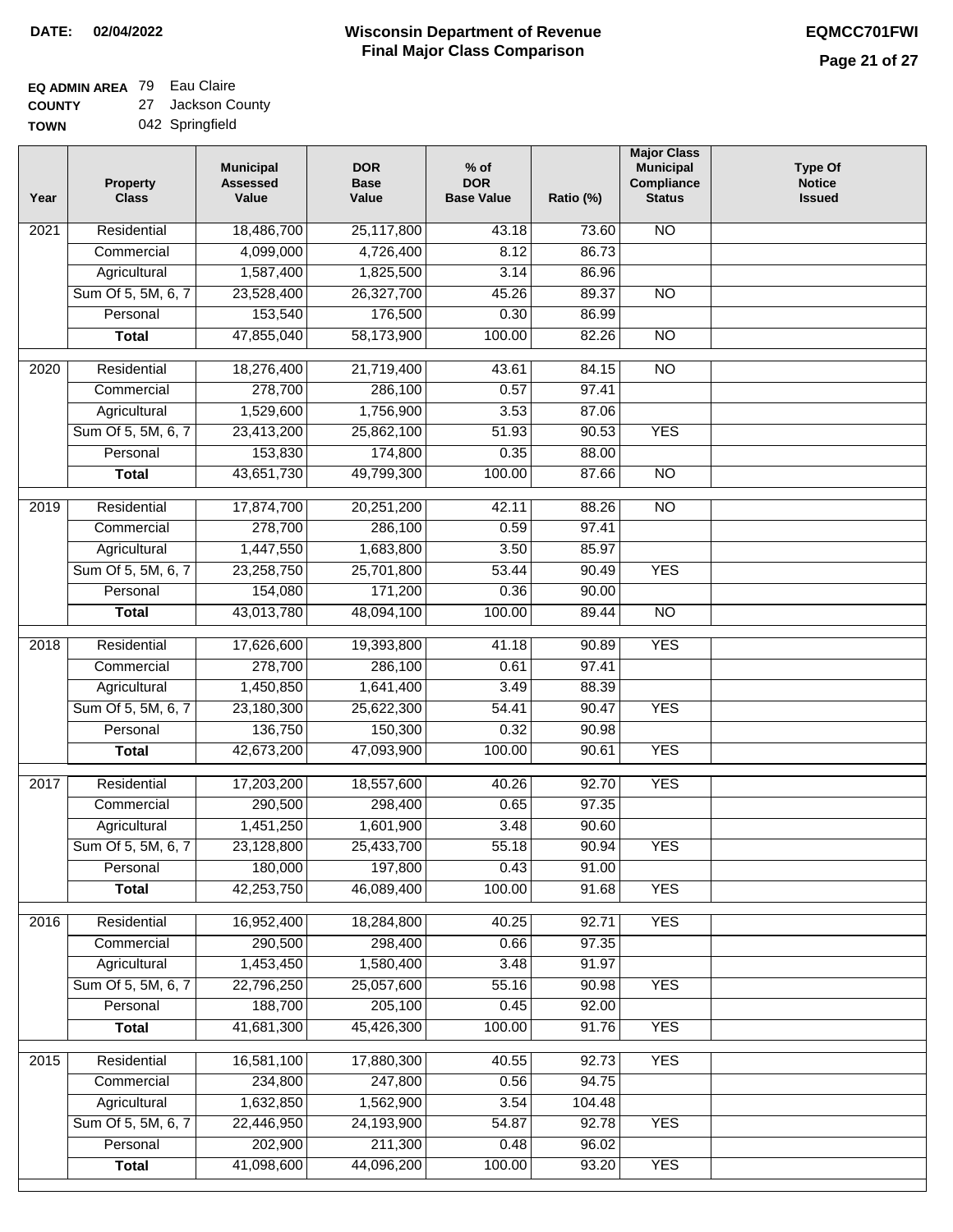## **EQ ADMIN AREA** 79 Eau Claire

**COUNTY** 27 Jackson County

**VILLAGE** 101 Alma Center

| Year | <b>Property</b><br><b>Class</b> | <b>Municipal</b><br><b>Assessed</b><br>Value | <b>DOR</b><br><b>Base</b><br>Value | $%$ of<br><b>DOR</b><br><b>Base Value</b> | Ratio (%) | <b>Major Class</b><br><b>Municipal</b><br>Compliance<br><b>Status</b> | <b>Type Of</b><br><b>Notice</b><br><b>Issued</b> |
|------|---------------------------------|----------------------------------------------|------------------------------------|-------------------------------------------|-----------|-----------------------------------------------------------------------|--------------------------------------------------|
| 2021 | Residential                     | 15,410,200                                   | 19,575,100                         | 88.86                                     | 78.72     | N <sub>O</sub>                                                        |                                                  |
|      | Commercial                      | 1,712,500                                    | 2,089,700                          | 9.49                                      | 81.95     |                                                                       |                                                  |
|      | Agricultural                    | 46,400                                       | 54,700                             | 0.25                                      | 84.83     |                                                                       |                                                  |
|      | Sum Of 5, 5M, 6, 7              | 165,500                                      | 221,900                            | 1.01                                      | 74.58     |                                                                       |                                                  |
|      | Personal                        | 75,100                                       | 88,400                             | 0.40                                      | 84.95     |                                                                       |                                                  |
|      | <b>Total</b>                    | 17,409,700                                   | 22,029,800                         | 100.00                                    | 79.03     | $\overline{NO}$                                                       |                                                  |
| 2020 | Residential                     | 15,396,200                                   | 16,845,800                         | 89.01                                     | 91.39     | <b>YES</b>                                                            |                                                  |
|      | Commercial                      | 1,696,900                                    | 1,722,900                          | 9.10                                      | 98.49     |                                                                       |                                                  |
|      | Agricultural                    | 47,200                                       | 52,400                             | 0.28                                      | 90.08     |                                                                       |                                                  |
|      | Sum Of 5, 5M, 6, 7              | 165,500                                      | 208,200                            | 1.10                                      | 79.49     |                                                                       |                                                  |
|      | Personal                        | 86,100                                       | 95,600                             | 0.51                                      | 90.06     |                                                                       |                                                  |
|      | <b>Total</b>                    | 17,391,900                                   | 18,924,900                         | 100.00                                    | 91.90     | <b>YES</b>                                                            |                                                  |
| 2019 | Residential                     | 15,426,400                                   | 17,048,600                         | 89.27                                     | 90.48     | <b>YES</b>                                                            |                                                  |
|      | Commercial                      | 1,697,300                                    | 1,722,900                          | 9.02                                      | 98.51     |                                                                       |                                                  |
|      | Agricultural                    | 45,400                                       | 50,500                             | 0.26                                      | 89.90     |                                                                       |                                                  |
|      | Sum Of 5, 5M, 6, 7              | 165,500                                      | 208,200                            | 1.09                                      | 79.49     |                                                                       |                                                  |
|      | Personal                        | 61,200                                       | 68,000                             | 0.36                                      | 90.00     |                                                                       |                                                  |
|      | <b>Total</b>                    | 17,395,800                                   | 19,098,200                         | 100.00                                    | 91.09     | <b>YES</b>                                                            |                                                  |
|      |                                 |                                              |                                    |                                           |           |                                                                       |                                                  |
| 2018 | Residential                     | 15,255,600                                   | 17,055,400                         | 89.82                                     | 89.45     | $\overline{10}$                                                       |                                                  |
|      | Commercial                      | 1,675,900                                    | 1,618,100                          | 8.52                                      | 103.57    |                                                                       |                                                  |
|      | Agricultural                    | 44,400                                       | 49,000                             | 0.26                                      | 90.61     |                                                                       |                                                  |
|      | Sum Of 5, 5M, 6, 7              | 165,500                                      | 208,200                            | 1.10                                      | 79.49     |                                                                       |                                                  |
|      | Personal                        | 51,600                                       | 57,300                             | 0.30                                      | 90.05     |                                                                       |                                                  |
|      | <b>Total</b>                    | 17,193,000                                   | 18,988,000                         | 100.00                                    | 90.55     | <b>NO</b>                                                             |                                                  |
| 2017 | Residential                     | 15,243,800                                   | 15,804,900                         | 88.74                                     | 96.45     | <b>YES</b>                                                            |                                                  |
|      | Commercial                      | 1,650,900                                    | 1,590,300                          | 8.93                                      | 103.81    |                                                                       |                                                  |
|      | Agricultural                    | 46,700                                       | 46,700                             | 0.26                                      | 100.00    |                                                                       |                                                  |
|      | Sum Of 5, 5M, 6, 7              | 165,500                                      | 203,400                            | 1.14                                      | 81.37     |                                                                       |                                                  |
|      | Personal                        | 165,800                                      | 165,800                            | 0.93                                      | 100.00    |                                                                       |                                                  |
|      | <b>Total</b>                    | 17,272,700                                   | 17,811,100                         | 100.00                                    | 96.98     | <b>YES</b>                                                            |                                                  |
| 2016 | Residential                     | 15,206,600                                   | 15,166,000                         | 88.38                                     | 100.27    | <b>YES</b>                                                            |                                                  |
|      | Commercial                      | 1,649,700                                    | 1,589,100                          | 9.26                                      | 103.81    |                                                                       |                                                  |
|      | Agricultural                    | 46,100                                       | 46,400                             | 0.27                                      | 99.35     |                                                                       |                                                  |
|      | Sum Of 5, 5M, 6, 7              | 165,500                                      | 200,300                            | 1.17                                      | 82.63     |                                                                       |                                                  |
|      | Personal                        | 173,000                                      | 157,300                            | 0.92                                      | 109.98    |                                                                       |                                                  |
|      | <b>Total</b>                    | 17,240,900                                   | 17,159,100                         | 100.00                                    | 100.48    | <b>YES</b>                                                            |                                                  |
| 2015 | Residential                     | 15,038,900                                   | 14,856,300                         | 88.54                                     | 101.23    | <b>YES</b>                                                            |                                                  |
|      | Commercial                      | 1,636,400                                    | 1,516,300                          | 9.04                                      | 107.92    | <b>YES</b>                                                            |                                                  |
|      | Agricultural                    | 43,400                                       | 45,900                             | 0.27                                      | 94.55     |                                                                       |                                                  |
|      | Sum Of 5, 5M, 6, 7              | 165,500                                      | 200,100                            | 1.19                                      | 82.71     |                                                                       |                                                  |
|      | Personal                        | 161,000                                      | 161,000                            | 0.96                                      | 100.00    |                                                                       |                                                  |
|      | <b>Total</b>                    | 17,045,200                                   | 16,779,600                         | 100.00                                    | 101.58    | <b>YES</b>                                                            |                                                  |
|      |                                 |                                              |                                    |                                           |           |                                                                       |                                                  |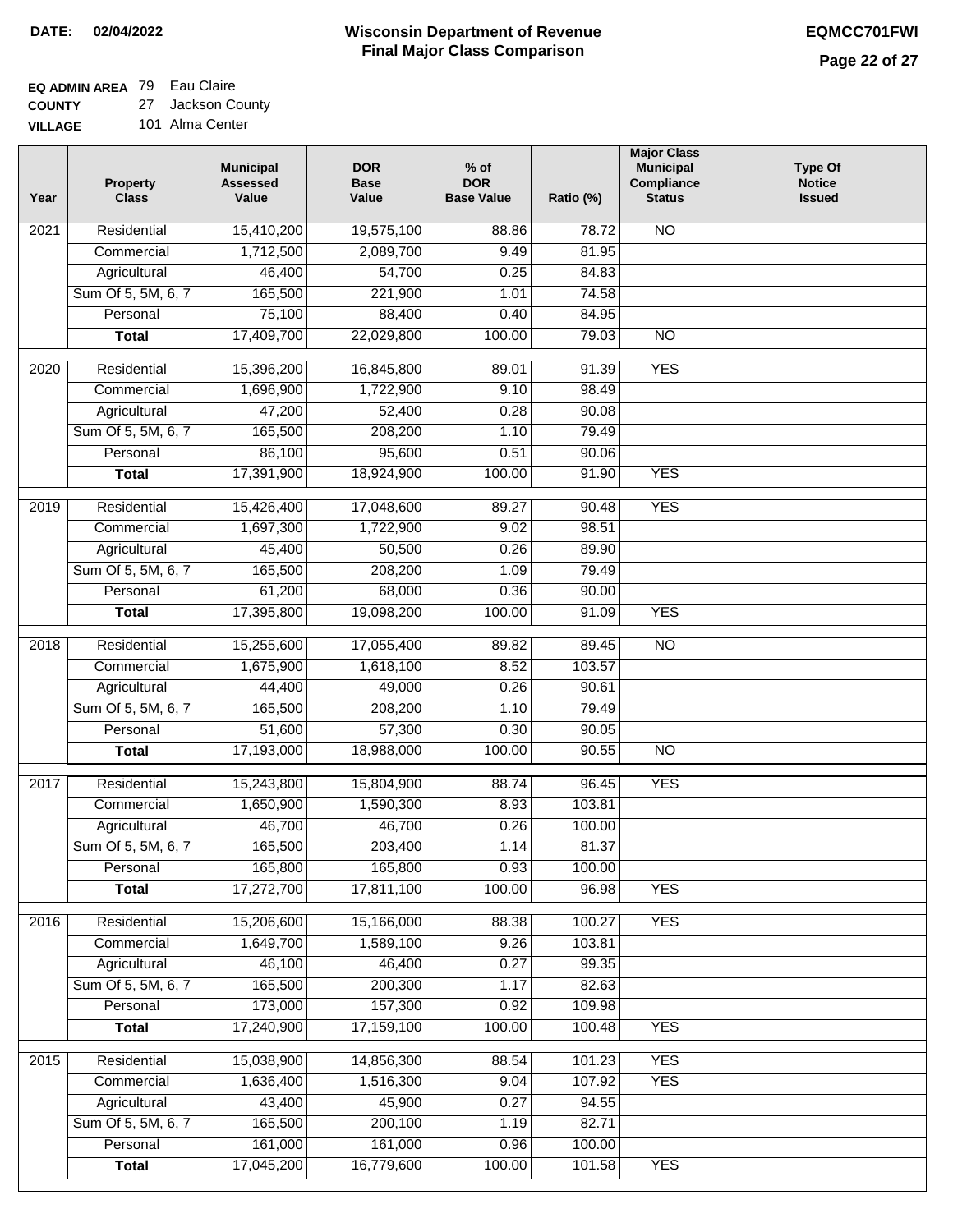┓

### **EQ ADMIN AREA** 79 Eau Claire **COUNTY**

| <b>COUNTY</b>  | 27 Jackson County |
|----------------|-------------------|
| <b>VILLAGE</b> | 136 Hixton        |

| Year             | <b>Property</b><br><b>Class</b> | <b>Municipal</b><br><b>Assessed</b><br>Value | <b>DOR</b><br><b>Base</b><br>Value | $%$ of<br><b>DOR</b><br><b>Base Value</b> | Ratio (%) | <b>Major Class</b><br><b>Municipal</b><br>Compliance<br><b>Status</b> | <b>Type Of</b><br><b>Notice</b><br><b>Issued</b> |
|------------------|---------------------------------|----------------------------------------------|------------------------------------|-------------------------------------------|-----------|-----------------------------------------------------------------------|--------------------------------------------------|
| 2021             | Residential                     | 14,877,350                                   | 17,414,300                         | 54.14                                     | 85.43     | <b>NO</b>                                                             |                                                  |
|                  | Commercial                      | 8,238,200                                    | 10,146,600                         | 31.55                                     | 81.19     | $\overline{NO}$                                                       |                                                  |
|                  | Agricultural                    | 33,300                                       | 36,800                             | 0.11                                      | 90.49     |                                                                       |                                                  |
|                  | Sum Of 5, 5M, 6, 7              | 273,000                                      | 330,300                            | 1.03                                      | 82.65     |                                                                       |                                                  |
|                  | Personal                        | 3,811,600                                    | 4,235,100                          | 13.17                                     | 90.00     | <b>YES</b>                                                            |                                                  |
|                  | <b>Total</b>                    | 27,233,450                                   | 32, 163, 100                       | 100.00                                    | 84.67     | $\overline{NO}$                                                       | 1st Notice of Non-Compliance                     |
| $\frac{1}{2020}$ | Residential                     | 14,797,850                                   | 15,610,200                         | 53.58                                     | 94.80     | <b>YES</b>                                                            |                                                  |
|                  | Commercial                      | 7,643,700                                    | 8,868,200                          | 30.44                                     | 86.19     | $\overline{NO}$                                                       |                                                  |
|                  | Agricultural                    | 33,500                                       | 35,300                             | 0.12                                      | 94.90     |                                                                       |                                                  |
|                  | Sum Of 5, 5M, 6, 7              | 273,300                                      | 342,000                            | 1.17                                      | 79.91     |                                                                       |                                                  |
|                  | Personal                        | 3,850,300                                    | 4,278,200                          | 14.68                                     | 90.00     | <b>YES</b>                                                            |                                                  |
|                  | <b>Total</b>                    | 26,598,650                                   | 29,133,900                         | 100.00                                    | 91.30     | $\overline{NO}$                                                       |                                                  |
|                  |                                 |                                              |                                    |                                           |           |                                                                       |                                                  |
| 2019             | Residential                     | 14,734,150                                   | 16,218,800                         | 54.85                                     | 90.85     | <b>YES</b>                                                            |                                                  |
|                  | Commercial                      | 7,643,700                                    | 8,868,200                          | 29.99                                     | 86.19     | $\overline{NO}$                                                       |                                                  |
|                  | Agricultural                    | 30,600                                       | 34,000                             | 0.11                                      | 90.00     |                                                                       |                                                  |
|                  | Sum Of 5, 5M, 6, 7              | 270,800                                      | 342,200                            | 1.16                                      | 79.14     |                                                                       |                                                  |
|                  | Personal                        | 3,696,600                                    | 4,107,300                          | 13.89                                     | 90.00     | <b>YES</b>                                                            |                                                  |
|                  | <b>Total</b>                    | 26,375,850                                   | 29,570,500                         | 100.00                                    | 89.20     | $\overline{NO}$                                                       |                                                  |
| 2018             | Residential                     | 14,687,350                                   | 16,526,000                         | 56.14                                     | 88.87     | $\overline{NO}$                                                       |                                                  |
|                  | Commercial                      | 7,643,700                                    | 8,445,900                          | 28.69                                     | 90.50     | <b>YES</b>                                                            |                                                  |
|                  | Agricultural                    | 30,000                                       | 33,200                             | 0.11                                      | 90.36     |                                                                       |                                                  |
|                  | Sum Of 5, 5M, 6, 7              | 270,800                                      | 342,500                            | 1.16                                      | 79.07     |                                                                       |                                                  |
|                  | Personal                        | 3,679,900                                    | 4,088,800                          | 13.89                                     | 90.00     | <b>YES</b>                                                            |                                                  |
|                  | <b>Total</b>                    | 26,311,750                                   | 29,436,400                         | 100.00                                    | 89.39     | <b>NO</b>                                                             |                                                  |
| 2017             | Residential                     | 14,484,650                                   | 15,683,400                         | 52.40                                     | 92.36     | <b>YES</b>                                                            |                                                  |
|                  | Commercial                      | 7,389,200                                    | 8,150,800                          | 27.23                                     | 90.66     | <b>YES</b>                                                            |                                                  |
|                  | Agricultural                    | 30,200                                       | 31,600                             | 0.11                                      | 95.57     |                                                                       |                                                  |
|                  | Sum Of 5, 5M, 6, 7              | 275,150                                      | 393,100                            | 1.31                                      | 69.99     |                                                                       |                                                  |
|                  | Personal                        | 5,389,300                                    | 5,672,900                          | 18.95                                     | 95.00     | <b>YES</b>                                                            |                                                  |
|                  | <b>Total</b>                    | 27,568,500                                   | 29,931,800                         | 100.00                                    | 92.10     | <b>YES</b>                                                            |                                                  |
|                  |                                 |                                              |                                    |                                           |           |                                                                       |                                                  |
| 2016             | Residential                     | 14,387,500                                   | 15,155,500                         | 52.73                                     | 94.93     | <b>YES</b>                                                            |                                                  |
|                  | Commercial                      | 7,320,000                                    | 7,842,700                          | 27.29                                     | 93.34     | <b>YES</b>                                                            |                                                  |
|                  | Agricultural                    | 31,400<br>264,550                            | 31,200<br>376,700                  | 0.11                                      | 100.64    |                                                                       |                                                  |
|                  | Sum Of 5, 5M, 6, 7              |                                              |                                    | 1.31                                      | 70.23     |                                                                       |                                                  |
|                  | Personal                        | 5,067,200                                    | 5,333,900                          | 18.56                                     | 95.00     | <b>YES</b>                                                            |                                                  |
|                  | <b>Total</b>                    | 27,070,650                                   | 28,740,000                         | 100.00                                    | 94.19     | <b>YES</b>                                                            |                                                  |
| 2015             | Residential                     | 14,352,300                                   | 14,818,600                         | 54.65                                     | 96.85     | <b>YES</b>                                                            |                                                  |
|                  | Commercial                      | 6,746,100                                    | 6,864,400                          | 25.31                                     | 98.28     | <b>YES</b>                                                            |                                                  |
|                  | Agricultural                    | 30,800                                       | 30,800                             | 0.11                                      | 100.00    |                                                                       |                                                  |
|                  | Sum Of 5, 5M, 6, 7              | 262,650                                      | 325,600                            | 1.20                                      | 80.67     |                                                                       |                                                  |
|                  | Personal                        | 5,078,500                                    | 5,078,500                          | 18.73                                     | 100.00    | <b>YES</b>                                                            |                                                  |
|                  | <b>Total</b>                    | 26,470,350                                   | 27,117,900                         | 100.00                                    | 97.61     | <b>YES</b>                                                            |                                                  |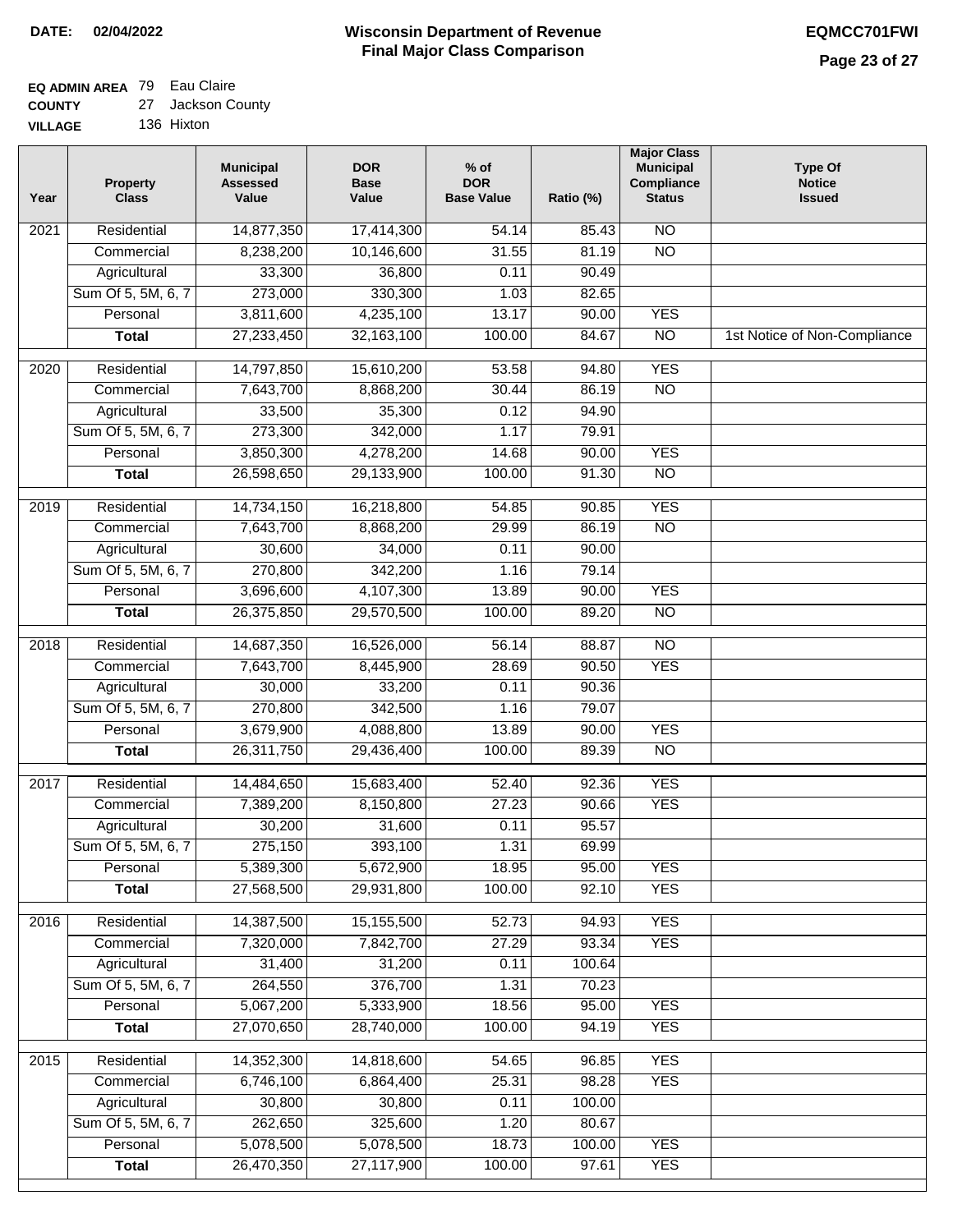# **EQ ADMIN AREA** 79 Eau Claire

**COUNTY** 27 Jackson County

**VILLAGE** 151 Melrose

| Year              | <b>Property</b><br><b>Class</b> | <b>Municipal</b><br><b>Assessed</b><br>Value | <b>DOR</b><br><b>Base</b><br>Value | $%$ of<br><b>DOR</b><br><b>Base Value</b> | Ratio (%) | <b>Major Class</b><br><b>Municipal</b><br>Compliance<br><b>Status</b> | <b>Type Of</b><br><b>Notice</b><br><b>Issued</b> |
|-------------------|---------------------------------|----------------------------------------------|------------------------------------|-------------------------------------------|-----------|-----------------------------------------------------------------------|--------------------------------------------------|
| $\overline{202}1$ | Residential                     | 17,464,500                                   | 22,829,900                         | 83.55                                     | 76.50     | $\overline{NO}$                                                       |                                                  |
|                   | Commercial                      | 3,697,500                                    | 4,199,400                          | 15.37                                     | 88.05     | $\overline{NO}$                                                       |                                                  |
|                   | Agricultural                    | 35,600                                       | 44,500                             | 0.16                                      | 80.00     |                                                                       |                                                  |
|                   | Sum Of 5, 5M, 6, 7              | 98,100                                       | 122,400                            | 0.45                                      | 80.15     |                                                                       |                                                  |
|                   | Personal                        | 103,900                                      | 129,900                            | 0.48                                      | 79.98     |                                                                       |                                                  |
|                   | <b>Total</b>                    | 21,399,600                                   | 27,326,100                         | 100.00                                    | 78.31     | $\overline{NO}$                                                       |                                                  |
| $\overline{2020}$ | Residential                     | 17,403,100                                   | 20,874,400                         | 82.68                                     | 83.37     | $\overline{NO}$                                                       |                                                  |
|                   | Commercial                      | 3,697,500                                    | 4,071,400                          | 16.13                                     | 90.82     | <b>YES</b>                                                            |                                                  |
|                   | Agricultural                    | 38,700                                       | 42,900                             | 0.17                                      | 90.21     |                                                                       |                                                  |
|                   | Sum Of 5, 5M, 6, 7              | 98,100                                       | 116,500                            | 0.46                                      | 84.21     |                                                                       |                                                  |
|                   | Personal                        | 128,400                                      | 142,700                            | 0.57                                      | 89.98     |                                                                       |                                                  |
|                   | <b>Total</b>                    | 21,365,800                                   | 25,247,900                         | 100.00                                    | 84.62     | $\overline{NO}$                                                       |                                                  |
| 2019              | Residential                     | 17,286,300                                   | 19,388,400                         | 81.64                                     | 89.16     | $\overline{10}$                                                       |                                                  |
|                   | Commercial                      | 3,697,500                                    | 4,071,400                          | 17.14                                     | 90.82     | <b>YES</b>                                                            |                                                  |
|                   | Agricultural                    | 37,100                                       | 41,200                             | 0.17                                      | 90.05     |                                                                       |                                                  |
|                   | Sum Of 5, 5M, 6, 7              | 98,100                                       | 116,500                            | 0.49                                      | 84.21     |                                                                       |                                                  |
|                   | Personal                        | 117,400                                      | 130,400                            | 0.55                                      | 90.03     |                                                                       |                                                  |
|                   | <b>Total</b>                    | 21,236,400                                   | 23,747,900                         | 100.00                                    | 89.42     | $\overline{NO}$                                                       |                                                  |
|                   |                                 |                                              |                                    |                                           |           |                                                                       |                                                  |
| 2018              | Residential                     | 17,178,800                                   | 18,891,300                         | 81.87                                     | 90.93     | <b>YES</b>                                                            |                                                  |
|                   | Commercial                      | 3,695,800                                    | 3,874,800                          | 16.79                                     | 95.38     | <b>YES</b>                                                            |                                                  |
|                   | Agricultural                    | 36,000                                       | 40,000                             | 0.17                                      | 90.00     |                                                                       |                                                  |
|                   | Sum Of 5, 5M, 6, 7              | 98,100                                       | 111,700                            | 0.48                                      | 87.82     |                                                                       |                                                  |
|                   | Personal                        | 140,600                                      | 156,300                            | 0.68                                      | 89.96     |                                                                       |                                                  |
|                   | <b>Total</b>                    | 21,149,300                                   | 23,074,100                         | 100.00                                    | 91.66     | <b>YES</b>                                                            |                                                  |
| 2017              | Residential                     | 16,993,800                                   | 17,091,000                         | 79.58                                     | 99.43     | <b>YES</b>                                                            |                                                  |
|                   | Commercial                      | 3,695,800                                    | 3,874,800                          | 18.04                                     | 95.38     | <b>YES</b>                                                            |                                                  |
|                   | Agricultural                    | 35,100                                       | 39,000                             | 0.18                                      | 90.00     |                                                                       |                                                  |
|                   | Sum Of 5, 5M, 6, 7              | 98,100                                       | 119,000                            | 0.55                                      | 82.44     |                                                                       |                                                  |
|                   | Personal                        | 317,100                                      | 352,300                            | 1.64                                      | 90.01     |                                                                       |                                                  |
|                   | <b>Total</b>                    | 21,139,900                                   | 21,476,100                         | 100.00                                    | 98.43     | <b>YES</b>                                                            |                                                  |
| 2016              | Residential                     | 17,022,000                                   | 18,583,900                         | 81.49                                     | 91.60     | <b>YES</b>                                                            |                                                  |
|                   | Commercial                      | 3,636,600                                    | 3,690,300                          | 16.18                                     | 98.54     | <b>YES</b>                                                            |                                                  |
|                   | Agricultural                    | 38,500                                       | 38,400                             | 0.17                                      | 100.26    |                                                                       |                                                  |
|                   | Sum Of 5, 5M, 6, 7              | 98,100                                       | 108,000                            | 0.47                                      | 90.83     |                                                                       |                                                  |
|                   | Personal                        | 383,300                                      | 383,300                            | 1.68                                      | 100.00    |                                                                       |                                                  |
|                   | <b>Total</b>                    | 21,178,500                                   | 22,803,900                         | 100.00                                    | 92.87     | <b>YES</b>                                                            |                                                  |
| 2015              | Residential                     | 16,947,300                                   | 17,463,800                         | 81.00                                     | 97.04     | <b>YES</b>                                                            |                                                  |
|                   | Commercial                      | 3,636,600                                    | 3,548,400                          | 16.46                                     | 102.49    | <b>YES</b>                                                            |                                                  |
|                   | Agricultural                    | 37,700                                       | 37,800                             | 0.18                                      | 99.74     |                                                                       |                                                  |
|                   | Sum Of 5, 5M, 6, 7              | 98,100                                       | 101,600                            | 0.47                                      | 96.56     |                                                                       |                                                  |
|                   | Personal                        | 407,400                                      | 407,400                            | 1.89                                      | 100.00    |                                                                       |                                                  |
|                   | <b>Total</b>                    | 21,127,100                                   | 21,559,000                         | 100.00                                    | 98.00     | <b>YES</b>                                                            |                                                  |
|                   |                                 |                                              |                                    |                                           |           |                                                                       |                                                  |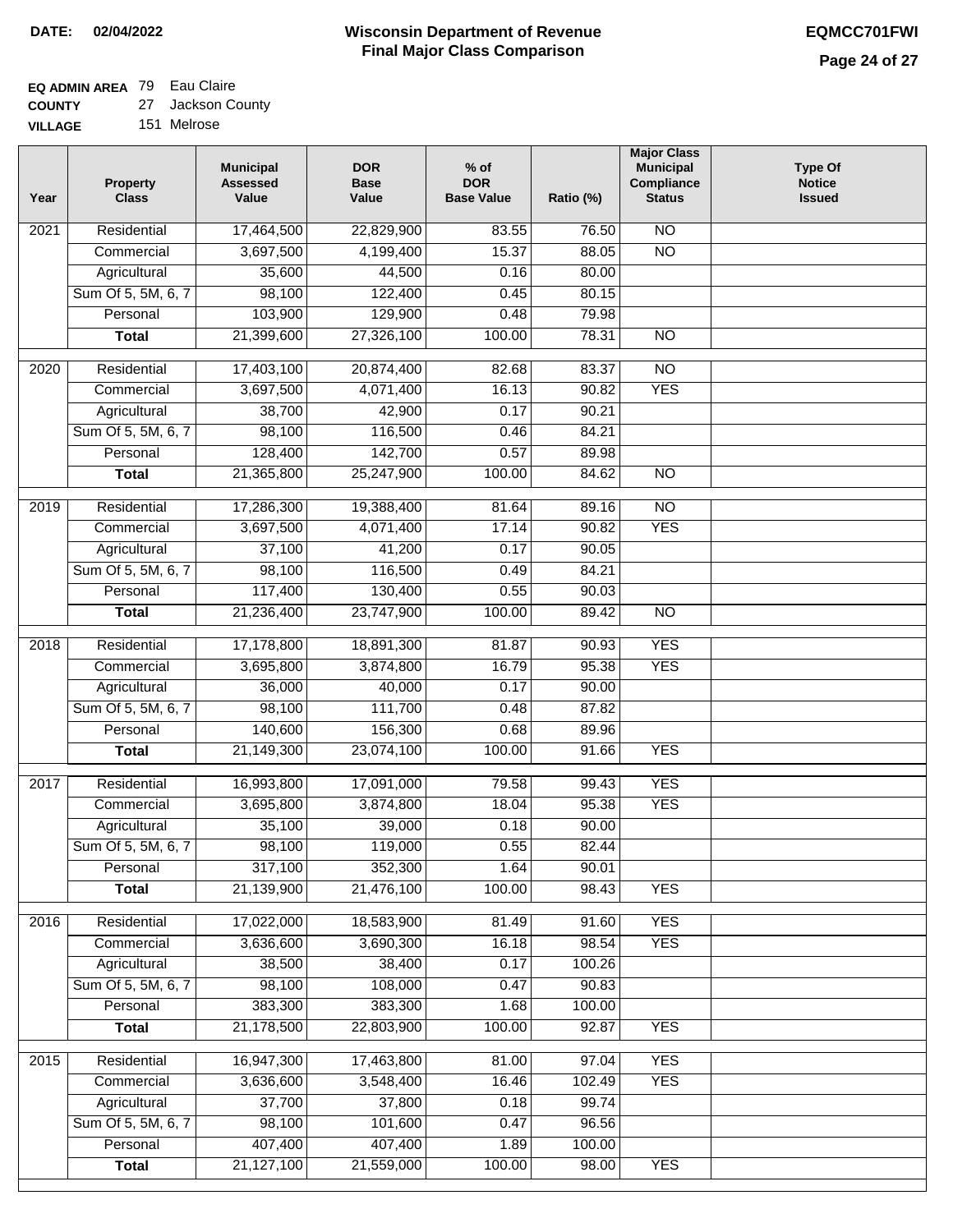# **EQ ADMIN AREA** 79 Eau Claire

**COUNTY** 27 Jackson County

**VILLAGE** 152 Merrillan

| Year              | <b>Property</b><br><b>Class</b> | <b>Municipal</b><br><b>Assessed</b><br>Value | <b>DOR</b><br><b>Base</b><br>Value | % of<br><b>DOR</b><br><b>Base Value</b> | Ratio (%) | <b>Major Class</b><br><b>Municipal</b><br>Compliance<br><b>Status</b> | <b>Type Of</b><br><b>Notice</b><br><b>Issued</b> |
|-------------------|---------------------------------|----------------------------------------------|------------------------------------|-----------------------------------------|-----------|-----------------------------------------------------------------------|--------------------------------------------------|
| $\overline{202}1$ | Residential                     | 22,539,900                                   | 22,545,300                         | 85.72                                   | 99.98     | <b>YES</b>                                                            |                                                  |
|                   | Commercial                      | 3,647,100                                    | 3,445,300                          | 13.10                                   | 105.86    | <b>YES</b>                                                            |                                                  |
|                   | Agricultural                    | 0                                            | 0                                  | 0.00                                    | 0.00      |                                                                       |                                                  |
|                   | Sum Of 5, 5M, 6, 7              | 83,700                                       | 114,000                            | 0.43                                    | 73.42     |                                                                       |                                                  |
|                   | Personal                        | 197,400                                      | 197,400                            | 0.75                                    | 100.00    |                                                                       |                                                  |
|                   | <b>Total</b>                    | 26,468,100                                   | 26,302,000                         | 100.00                                  | 100.63    | <b>YES</b>                                                            |                                                  |
| $\overline{2020}$ | Residential                     | 16,226,300                                   | 19,853,500                         | 85.23                                   | 81.73     | $\overline{NO}$                                                       |                                                  |
|                   | Commercial                      | 2,906,600                                    | 3,056,000                          | 13.12                                   | 95.11     | <b>YES</b>                                                            |                                                  |
|                   | Agricultural                    | 0                                            | 0                                  | 0.00                                    | 0.00      |                                                                       |                                                  |
|                   | Sum Of 5, 5M, 6, 7              | 126,300                                      | 170,100                            | 0.73                                    | 74.25     |                                                                       |                                                  |
|                   | Personal                        | 181,900                                      | 214,000                            | 0.92                                    | 85.00     |                                                                       |                                                  |
|                   | <b>Total</b>                    | 19,441,100                                   | 23,293,600                         | 100.00                                  | 83.46     | $\overline{NO}$                                                       | 1st Notice of Non-Compliance                     |
| 2019              | Residential                     | 16,160,600                                   | 19,970,000                         | 85.86                                   | 80.92     | $\overline{10}$                                                       |                                                  |
|                   | Commercial                      | 2,906,600                                    | 3,056,000                          | 13.14                                   | 95.11     | <b>YES</b>                                                            |                                                  |
|                   | Agricultural                    | 0                                            | 0                                  | 0.00                                    | 0.00      |                                                                       |                                                  |
|                   | Sum Of 5, 5M, 6, 7              | 34,700                                       | 39,000                             | 0.17                                    | 88.97     |                                                                       |                                                  |
|                   | Personal                        | 163,900                                      | 192,800                            | 0.83                                    | 85.01     |                                                                       |                                                  |
|                   | <b>Total</b>                    | 19,265,800                                   | 23,257,800                         | 100.00                                  | 82.84     | $\overline{NO}$                                                       |                                                  |
| 2018              | Residential                     | 16,059,300                                   | 19,452,200                         | 89.58                                   | 82.56     | $\overline{NO}$                                                       |                                                  |
|                   | Commercial                      | 2,183,800                                    | 2,087,600                          | 9.61                                    | 104.61    |                                                                       |                                                  |
|                   | Agricultural                    | 0                                            | 0                                  | 0.00                                    | 0.00      |                                                                       |                                                  |
|                   | Sum Of 5, 5M, 6, 7              | 34,700                                       | 39,000                             | 0.18                                    | 88.97     |                                                                       |                                                  |
|                   | Personal                        | 121,800                                      | 135,400                            | 0.62                                    | 89.96     |                                                                       |                                                  |
|                   | <b>Total</b>                    | 18,399,600                                   | 21,714,200                         | 100.00                                  | 84.74     | <b>NO</b>                                                             |                                                  |
| 2017              | Residential                     | 16,012,000                                   | 18,881,600                         | 88.81                                   | 84.80     | $\overline{NO}$                                                       |                                                  |
|                   | Commercial                      | 2,220,100                                    | 2,087,600                          | 9.82                                    | 106.35    |                                                                       |                                                  |
|                   | Agricultural                    | 0                                            | 0                                  | 0.00                                    | 0.00      |                                                                       |                                                  |
|                   | Sum Of 5, 5M, 6, 7              | 34,700                                       | 38,300                             | 0.18                                    | 90.60     |                                                                       |                                                  |
|                   | Personal                        | 240,400                                      | 253,100                            | 1.19                                    | 94.98     |                                                                       |                                                  |
|                   | <b>Total</b>                    | 18,507,200                                   | 21,260,600                         | 100.00                                  | 87.05     | <b>NO</b>                                                             |                                                  |
| 2016              | Residential                     | 15,827,300                                   | 16,993,100                         | 88.03                                   | 93.14     | <b>YES</b>                                                            |                                                  |
|                   | Commercial                      | 2,208,100                                    | 2,014,200                          | 10.43                                   | 109.63    | <b>YES</b>                                                            |                                                  |
|                   | Agricultural                    | 0                                            | 0                                  | 0.00                                    | 0.00      |                                                                       |                                                  |
|                   | Sum Of 5, 5M, 6, 7              | 26,900                                       | 28,800                             | 0.15                                    | 93.40     |                                                                       |                                                  |
|                   | Personal                        | 268,620                                      | 268,600                            | 1.39                                    | 100.01    |                                                                       |                                                  |
|                   | <b>Total</b>                    | 18,330,920                                   | 19,304,700                         | 100.00                                  | 94.96     | <b>YES</b>                                                            |                                                  |
| 2015              | Residential                     | 15,723,200                                   | 16,565,100                         | 88.08                                   | 94.92     | <b>YES</b>                                                            |                                                  |
|                   | Commercial                      | 2,208,100                                    | 1,936,700                          | 10.30                                   | 114.01    | $\overline{NO}$                                                       |                                                  |
|                   | Agricultural                    | 0                                            | 0                                  | 0.00                                    | 0.00      |                                                                       |                                                  |
|                   | Sum Of 5, 5M, 6, 7              | 26,900                                       | 30,000                             | 0.16                                    | 89.67     |                                                                       |                                                  |
|                   | Personal                        | 276,010                                      | 275,900                            | 1.47                                    | 100.04    |                                                                       |                                                  |
|                   | <b>Total</b>                    | 18,234,210                                   | 18,807,700                         | 100.00                                  | 96.95     | NO                                                                    |                                                  |
|                   |                                 |                                              |                                    |                                         |           |                                                                       |                                                  |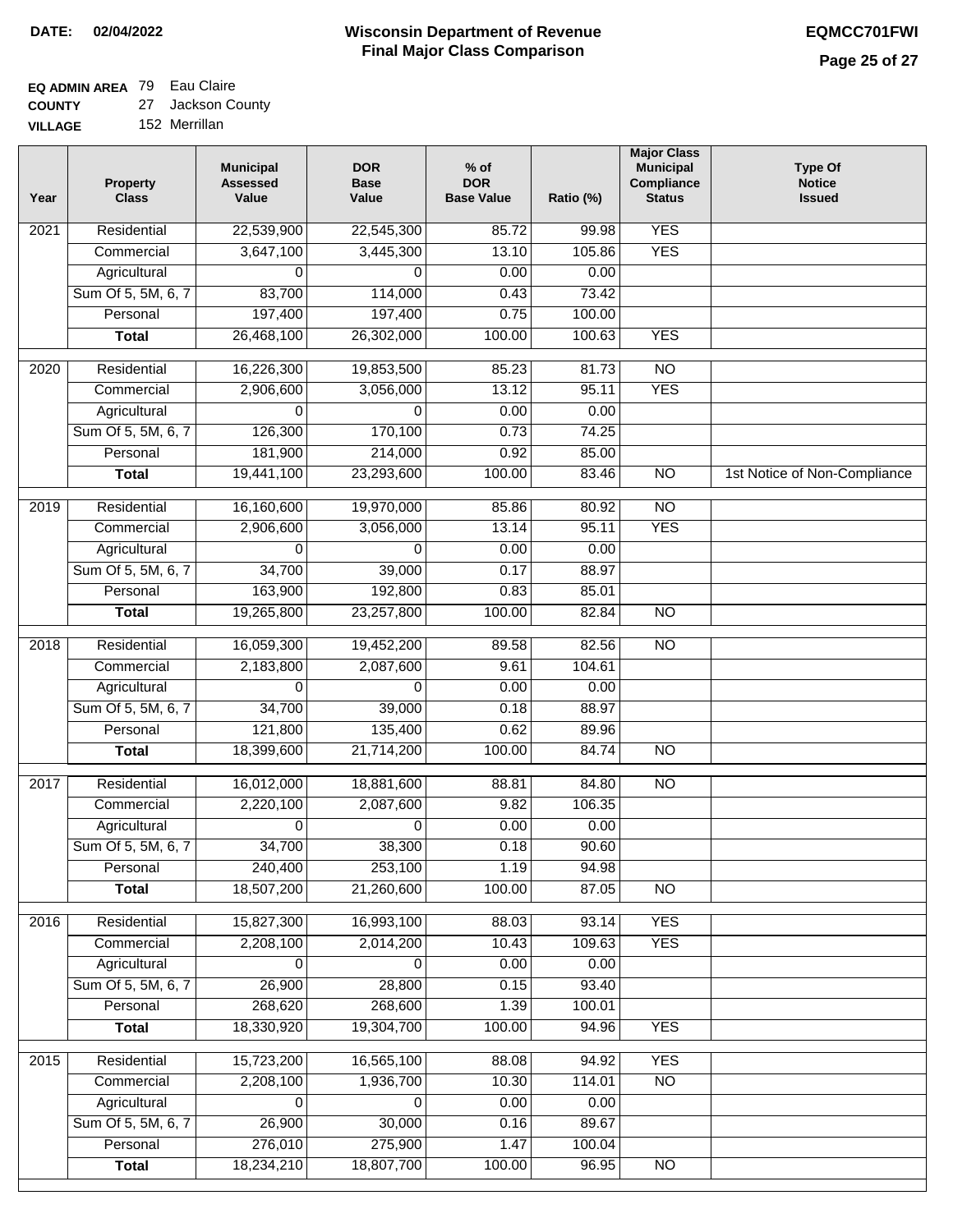### **EQ ADMIN AREA** 79 Eau Claire **COUNTY**

| <b>COUNTY</b>  | 27 Jackson County |
|----------------|-------------------|
| <b>VILLAGE</b> | 186 Taylor        |

| 10,359,500<br>12,548,600<br>$\overline{NO}$<br>Residential<br>79.56<br>82.56<br>2021<br><b>YES</b><br>2,572,700<br>2,794,700<br>17.72<br>Commercial<br>92.06<br>Agricultural<br>32,600<br>40,600<br>0.26<br>80.30<br>Sum Of 5, 5M, 6, 7<br>307,800<br>215,100<br>1.95<br>69.88 |  |
|--------------------------------------------------------------------------------------------------------------------------------------------------------------------------------------------------------------------------------------------------------------------------------|--|
|                                                                                                                                                                                                                                                                                |  |
|                                                                                                                                                                                                                                                                                |  |
|                                                                                                                                                                                                                                                                                |  |
|                                                                                                                                                                                                                                                                                |  |
| 64,000<br>80,000<br>0.51<br>80.00<br>Personal                                                                                                                                                                                                                                  |  |
| 13,243,900<br>15,771,700<br>100.00<br>83.97<br>$\overline{NO}$<br><b>Total</b>                                                                                                                                                                                                 |  |
| Residential<br>10,304,100<br>11,885,000<br>80.52<br>86.70<br>$\overline{10}$<br>2020                                                                                                                                                                                           |  |
| <b>YES</b><br>2,377,500<br>17.21<br>93.59<br>Commercial<br>2,540,200                                                                                                                                                                                                           |  |
| 33,200<br>39,100<br>0.26<br>84.91<br>Agricultural                                                                                                                                                                                                                              |  |
| Sum Of 5, 5M, 6, 7<br>221,000<br>241,400<br>1.64<br>91.55                                                                                                                                                                                                                      |  |
| 55,300<br>Personal<br>47,000<br>0.37<br>84.99                                                                                                                                                                                                                                  |  |
| 14,761,000<br>100.00<br>$\overline{NO}$<br><b>Total</b><br>12,982,800<br>87.95                                                                                                                                                                                                 |  |
| <b>YES</b><br>Residential<br>10,183,100<br>81.28<br>90.28<br>2019<br>11,280,000                                                                                                                                                                                                |  |
| 2,372,300<br><b>YES</b><br>Commercial<br>2,367,800<br>17.06<br>100.19                                                                                                                                                                                                          |  |
| Agricultural<br>38,500<br>0.28<br>95.58<br>36,800                                                                                                                                                                                                                              |  |
| Sum Of 5, 5M, 6, 7<br>136,900<br>130,800<br>0.99<br>95.54                                                                                                                                                                                                                      |  |
| Personal<br>51,300<br>54,000<br>0.39<br>95.00                                                                                                                                                                                                                                  |  |
| 12,774,300<br>13,877,200<br>100.00<br>92.05<br><b>YES</b><br><b>Total</b>                                                                                                                                                                                                      |  |
|                                                                                                                                                                                                                                                                                |  |
| <b>YES</b><br>2018<br>Residential<br>10,127,000<br>11,003,800<br>81.01<br>92.03                                                                                                                                                                                                |  |
| 105.21<br><b>YES</b><br>Commercial<br>2,393,100<br>2,274,600<br>16.74                                                                                                                                                                                                          |  |
| 37,400<br>Agricultural<br>35,600<br>0.28<br>95.19<br>Sum Of 5, 5M, 6, 7<br>130,800<br>136,900<br>95.54<br>1.01                                                                                                                                                                 |  |
| 124,700<br>131,200<br>Personal<br>0.97<br>95.05                                                                                                                                                                                                                                |  |
| <b>YES</b><br><b>Total</b><br>12,811,200<br>13,583,900<br>100.00<br>94.31                                                                                                                                                                                                      |  |
|                                                                                                                                                                                                                                                                                |  |
| N <sub>O</sub><br>2017<br>Residential<br>9,968,100<br>11,395,200<br>80.75<br>87.48                                                                                                                                                                                             |  |
| <b>YES</b><br>2,380,200<br>2,261,000<br>16.02<br>105.27<br>Commercial                                                                                                                                                                                                          |  |
| 36,500<br>0.26<br>Agricultural<br>34,500<br>94.52                                                                                                                                                                                                                              |  |
| Sum Of 5, 5M, 6, 7<br>132,300<br>137,700<br>0.98<br>96.08                                                                                                                                                                                                                      |  |
| 267,000<br>1.99<br>95.02<br>281,000<br>Personal                                                                                                                                                                                                                                |  |
| 12,782,100<br>14, 111, 400<br>100.00<br>90.58<br>$\overline{NO}$<br><b>Total</b>                                                                                                                                                                                               |  |
| <b>YES</b><br>Residential<br>9,853,400<br>10,738,200<br>79.01<br>91.76<br>2016                                                                                                                                                                                                 |  |
| 2,537,600<br>2,336,700<br>17.19<br>108.60<br><b>YES</b><br>Commercial                                                                                                                                                                                                          |  |
| 34,100<br>35,900<br>Agricultural<br>0.26<br>94.99                                                                                                                                                                                                                              |  |
| Sum Of 5, 5M, 6, 7<br>137,700<br>132,300<br>1.01<br>96.08                                                                                                                                                                                                                      |  |
| 325,000<br>342,100<br>2.52<br>95.00<br>Personal                                                                                                                                                                                                                                |  |
| 13,590,600<br>12,882,400<br>100.00<br>94.79<br><b>Total</b><br><b>YES</b>                                                                                                                                                                                                      |  |
| 9,693,200<br>9,971,400<br>78.44<br><b>YES</b><br>2015<br>Residential<br>97.21                                                                                                                                                                                                  |  |
| Commercial<br>2,536,100<br>2,245,300<br>17.66<br>112.95<br>$\overline{NO}$                                                                                                                                                                                                     |  |
| 35,600<br>Agricultural<br>35,600<br>0.28<br>100.00                                                                                                                                                                                                                             |  |
| Sum Of 5, 5M, 6, 7<br>132,300<br>134,900<br>98.07<br>1.06                                                                                                                                                                                                                      |  |
| Personal<br>325,600<br>325,600<br>2.56<br>100.00                                                                                                                                                                                                                               |  |
| 12,712,800<br><b>Total</b><br>12,722,800<br>100.00<br>$\overline{NO}$<br>100.08                                                                                                                                                                                                |  |